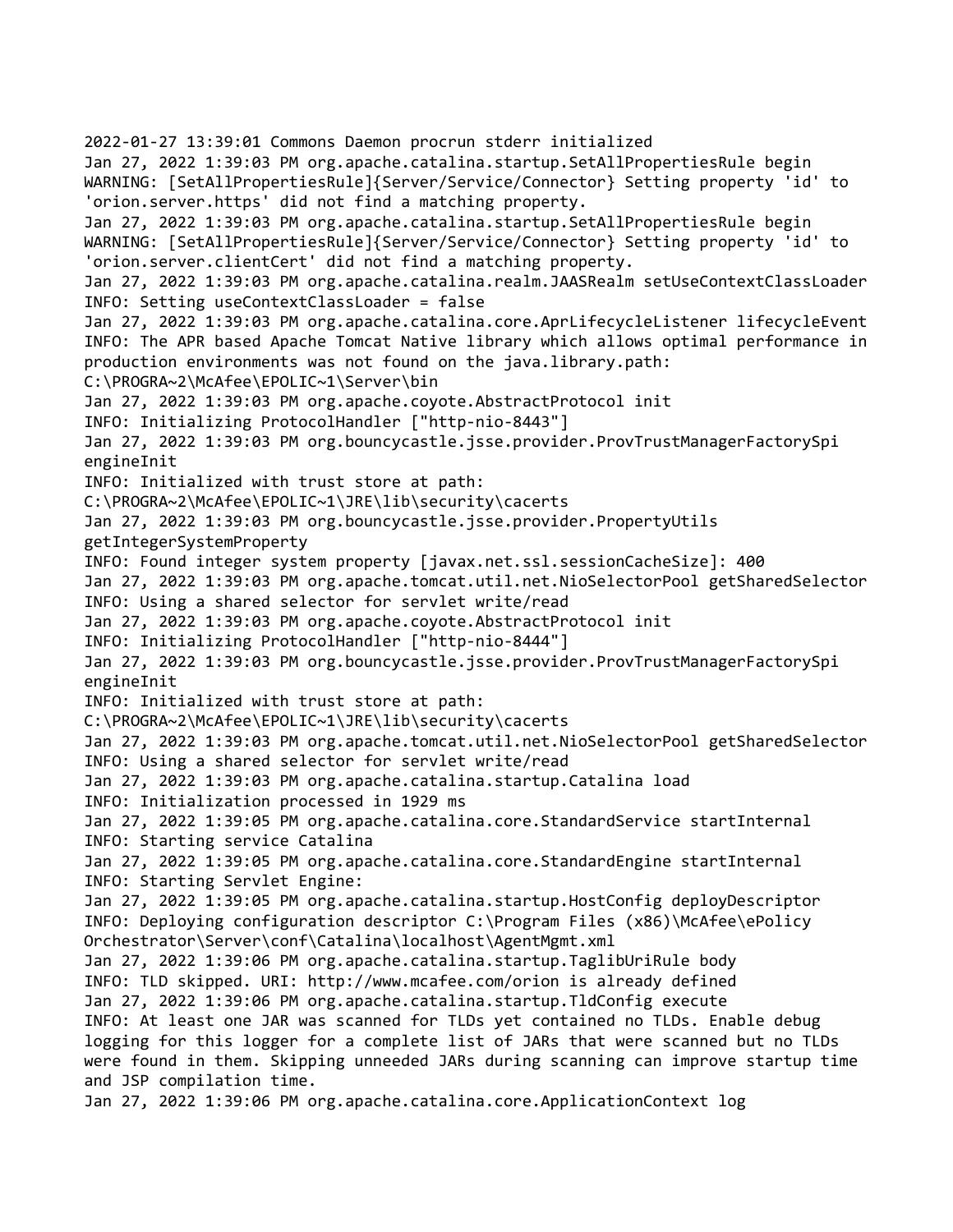INFO: No Spring WebApplicationInitializer types detected on classpath Jan 27, 2022 1:39:06 PM org.apache.catalina.startup.HostConfig deployDescriptor INFO: Deployment of configuration descriptor C:\Program Files (x86)\McAfee\ePolicy Orchestrator\Server\conf\Catalina\localhost\AgentMgmt.xml has finished in 1,294 ms Jan 27, 2022 1:39:06 PM org.apache.catalina.startup.HostConfig deployDescriptor INFO: Deploying configuration descriptor C:\Program Files (x86)\McAfee\ePolicy Orchestrator\Server\conf\Catalina\localhost\AssetCore.xml

Jan 27, 2022 1:39:07 PM org.apache.catalina.startup.TaglibUriRule body INFO: TLD skipped. URI: http://www.mcafee.com/orion is already defined Jan 27, 2022 1:39:07 PM org.apache.catalina.startup.TldConfig execute INFO: At least one JAR was scanned for TLDs yet contained no TLDs. Enable debug logging for this logger for a complete list of JARs that were scanned but no TLDs were found in them. Skipping unneeded JARs during scanning can improve startup time and JSP compilation time.

Jan 27, 2022 1:39:07 PM org.apache.catalina.core.ApplicationContext log INFO: No Spring WebApplicationInitializer types detected on classpath Jan 27, 2022 1:39:07 PM org.apache.catalina.startup.HostConfig deployDescriptor INFO: Deployment of configuration descriptor C:\Program Files (x86)\McAfee\ePolicy Orchestrator\Server\conf\Catalina\localhost\AssetCore.xml has finished in 507 ms Jan 27, 2022 1:39:07 PM org.apache.catalina.startup.HostConfig deployDescriptor INFO: Deploying configuration descriptor C:\Program Files (x86)\McAfee\ePolicy Orchestrator\Server\conf\Catalina\localhost\certificateManager.xml Jan 27, 2022 1:39:07 PM org.apache.catalina.startup.TaglibUriRule body INFO: TLD skipped. URI: http://www.mcafee.com/orion is already defined Jan 27, 2022 1:39:07 PM org.apache.catalina.core.ApplicationContext log INFO: No Spring WebApplicationInitializer types detected on classpath Jan 27, 2022 1:39:07 PM org.apache.catalina.startup.HostConfig deployDescriptor INFO: Deployment of configuration descriptor C:\Program Files (x86)\McAfee\ePolicy Orchestrator\Server\conf\Catalina\localhost\certificateManager.xml has finished in 424 ms

Jan 27, 2022 1:39:07 PM org.apache.catalina.startup.HostConfig deployDescriptor INFO: Deploying configuration descriptor C:\Program Files (x86)\McAfee\ePolicy Orchestrator\Server\conf\Catalina\localhost\CommonEvents.xml

Jan 27, 2022 1:39:08 PM org.apache.catalina.startup.TaglibUriRule body INFO: TLD skipped. URI: http://www.mcafee.com/orion is already defined Jan 27, 2022 1:39:08 PM org.apache.catalina.startup.TldConfig execute INFO: At least one JAR was scanned for TLDs yet contained no TLDs. Enable debug logging for this logger for a complete list of JARs that were scanned but no TLDs were found in them. Skipping unneeded JARs during scanning can improve startup time and JSP compilation time.

Jan 27, 2022 1:39:08 PM org.apache.catalina.core.ApplicationContext log INFO: No Spring WebApplicationInitializer types detected on classpath Jan 27, 2022 1:39:08 PM org.apache.catalina.startup.HostConfig deployDescriptor INFO: Deployment of configuration descriptor C:\Program Files (x86)\McAfee\ePolicy Orchestrator\Server\conf\Catalina\localhost\CommonEvents.xml has finished in 437 ms Jan 27, 2022 1:39:08 PM org.apache.catalina.startup.HostConfig deployDescriptor INFO: Deploying configuration descriptor C:\Program Files (x86)\McAfee\ePolicy Orchestrator\Server\conf\Catalina\localhost\commonui-core-common.xml Jan 27, 2022 1:39:08 PM org.apache.catalina.startup.TaglibUriRule body INFO: TLD skipped. URI: http://www.mcafee.com/orion is already defined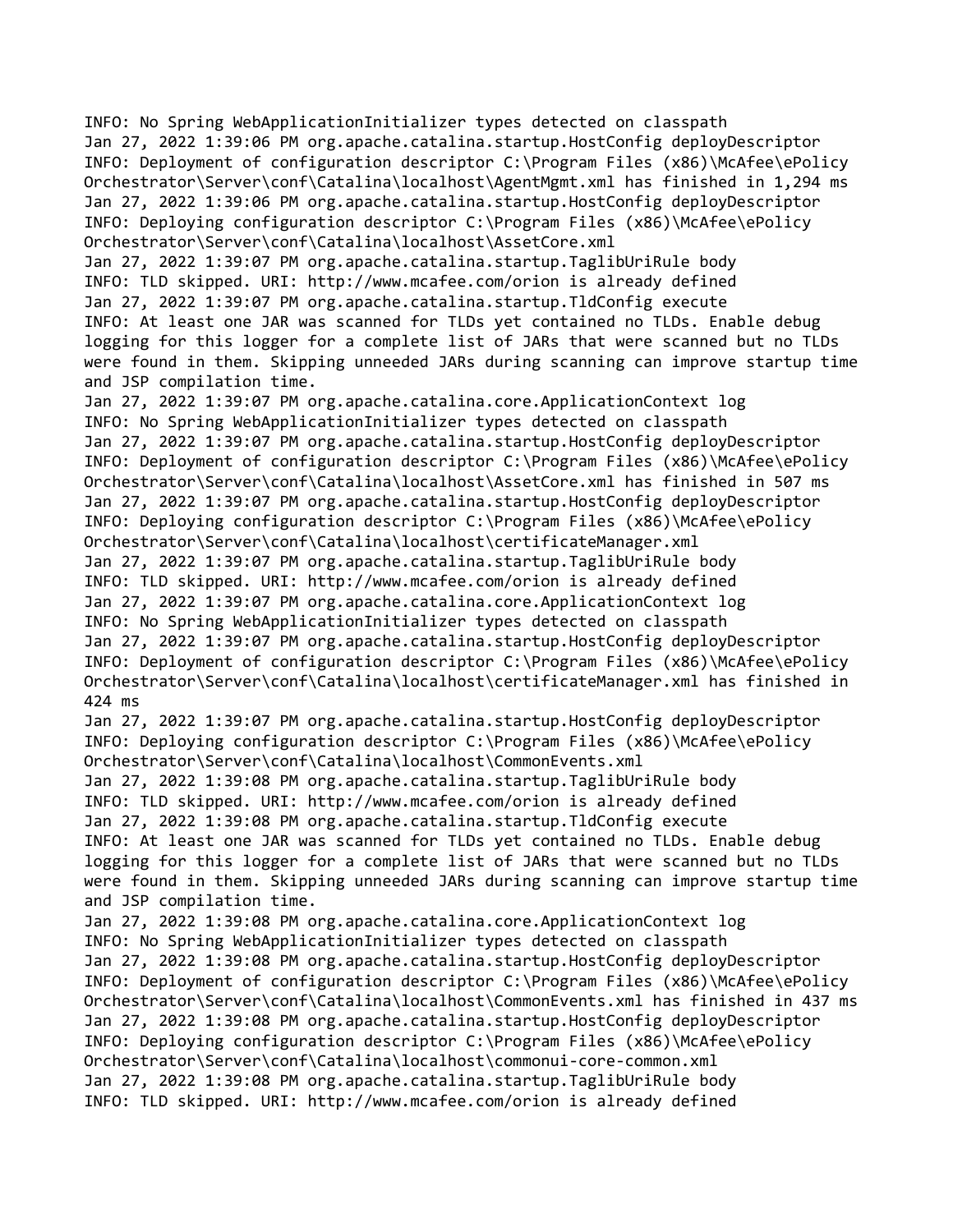Jan 27, 2022 1:39:08 PM org.apache.catalina.startup.TldConfig execute INFO: At least one JAR was scanned for TLDs yet contained no TLDs. Enable debug logging for this logger for a complete list of JARs that were scanned but no TLDs were found in them. Skipping unneeded JARs during scanning can improve startup time and JSP compilation time. Jan 27, 2022 1:39:08 PM org.apache.catalina.core.ApplicationContext log INFO: No Spring WebApplicationInitializer types detected on classpath Jan 27, 2022 1:39:08 PM org.apache.catalina.startup.HostConfig deployDescriptor INFO: Deployment of configuration descriptor C:\Program Files (x86)\McAfee\ePolicy Orchestrator\Server\conf\Catalina\localhost\commonui-core-common.xml has finished in 546 ms Jan 27, 2022 1:39:08 PM org.apache.catalina.startup.HostConfig deployDescriptor INFO: Deploying configuration descriptor C:\Program Files (x86)\McAfee\ePolicy Orchestrator\Server\conf\Catalina\localhost\ComputerMgmt.xml Jan 27, 2022 1:39:09 PM org.apache.catalina.startup.TaglibUriRule body INFO: TLD skipped. URI: http://www.mcafee.com/orion is already defined Jan 27, 2022 1:39:09 PM org.apache.catalina.startup.TaglibUriRule body INFO: TLD skipped. URI: http://www.mcafee.com/computerMgmt is already defined Jan 27, 2022 1:39:09 PM org.apache.catalina.startup.TldConfig execute INFO: At least one JAR was scanned for TLDs yet contained no TLDs. Enable debug logging for this logger for a complete list of JARs that were scanned but no TLDs were found in them. Skipping unneeded JARs during scanning can improve startup time and JSP compilation time. Jan 27, 2022 1:39:09 PM org.apache.catalina.core.ApplicationContext log INFO: No Spring WebApplicationInitializer types detected on classpath Jan 27, 2022 1:39:09 PM org.apache.catalina.startup.HostConfig deployDescriptor INFO: Deployment of configuration descriptor C:\Program Files (x86)\McAfee\ePolicy Orchestrator\Server\conf\Catalina\localhost\ComputerMgmt.xml has finished in 467 ms Jan 27, 2022 1:39:09 PM org.apache.catalina.startup.HostConfig deployDescriptor INFO: Deploying configuration descriptor C:\Program Files (x86)\McAfee\ePolicy Orchestrator\Server\conf\Catalina\localhost\console.xml Jan 27, 2022 1:39:09 PM org.apache.catalina.startup.TaglibUriRule body INFO: TLD skipped. URI: http://www.mcafee.com/orion is already defined Jan 27, 2022 1:39:09 PM org.apache.catalina.startup.TaglibUriRule body INFO: TLD skipped. URI: http://www.mcafee.com/orion/console is already defined Jan 27, 2022 1:39:09 PM org.apache.catalina.core.ApplicationContext log INFO: No Spring WebApplicationInitializer types detected on classpath Jan 27, 2022 1:39:09 PM org.apache.catalina.startup.HostConfig deployDescriptor INFO: Deployment of configuration descriptor C:\Program Files (x86)\McAfee\ePolicy Orchestrator\Server\conf\Catalina\localhost\console.xml has finished in 421 ms Jan 27, 2022 1:39:09 PM org.apache.catalina.startup.HostConfig deployDescriptor INFO: Deploying configuration descriptor C:\Program Files (x86)\McAfee\ePolicy Orchestrator\Server\conf\Catalina\localhost\contentfeed.xml Jan 27, 2022 1:39:09 PM org.apache.catalina.startup.TaglibUriRule body INFO: TLD skipped. URI: http://www.mcafee.com/orion is already defined Jan 27, 2022 1:39:09 PM org.apache.catalina.startup.TldConfig execute INFO: At least one JAR was scanned for TLDs yet contained no TLDs. Enable debug logging for this logger for a complete list of JARs that were scanned but no TLDs were found in them. Skipping unneeded JARs during scanning can improve startup time and JSP compilation time.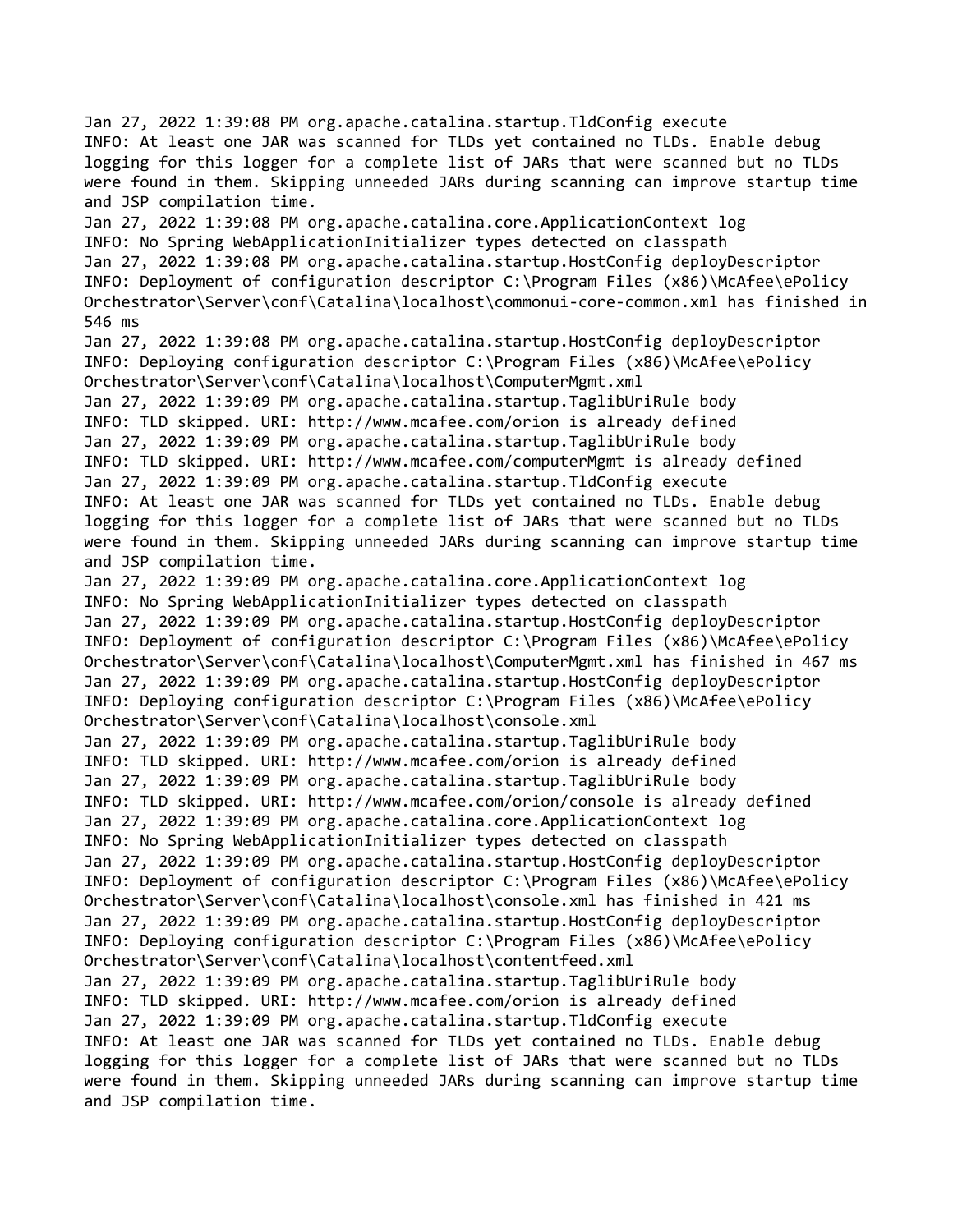Jan 27, 2022 1:39:09 PM org.apache.catalina.core.ApplicationContext log INFO: No Spring WebApplicationInitializer types detected on classpath Jan 27, 2022 1:39:09 PM org.apache.catalina.startup.HostConfig deployDescriptor INFO: Deployment of configuration descriptor C:\Program Files (x86)\McAfee\ePolicy Orchestrator\Server\conf\Catalina\localhost\contentfeed.xml has finished in 410 ms Jan 27, 2022 1:39:09 PM org.apache.catalina.startup.HostConfig deployDescriptor INFO: Deploying configuration descriptor C:\Program Files (x86)\McAfee\ePolicy Orchestrator\Server\conf\Catalina\localhost\DataChannel.xml Jan 27, 2022 1:39:10 PM org.apache.catalina.startup.TaglibUriRule body

INFO: TLD skipped. URI: http://www.mcafee.com/orion is already defined Jan 27, 2022 1:39:10 PM org.apache.catalina.startup.TldConfig execute INFO: At least one JAR was scanned for TLDs yet contained no TLDs. Enable debug logging for this logger for a complete list of JARs that were scanned but no TLDs were found in them. Skipping unneeded JARs during scanning can improve startup time and JSP compilation time.

Jan 27, 2022 1:39:10 PM org.apache.catalina.core.ApplicationContext log INFO: No Spring WebApplicationInitializer types detected on classpath Jan 27, 2022 1:39:10 PM org.apache.catalina.startup.HostConfig deployDescriptor INFO: Deployment of configuration descriptor C:\Program Files (x86)\McAfee\ePolicy Orchestrator\Server\conf\Catalina\localhost\DataChannel.xml has finished in 409 ms Jan 27, 2022 1:39:10 PM org.apache.catalina.startup.HostConfig deployDescriptor INFO: Deploying configuration descriptor C:\Program Files (x86)\McAfee\ePolicy Orchestrator\Server\conf\Catalina\localhost\dcRedirect.xml

Jan 27, 2022 1:39:10 PM org.apache.catalina.startup.TaglibUriRule body INFO: TLD skipped. URI: http://www.mcafee.com/orion is already defined Jan 27, 2022 1:39:10 PM org.apache.catalina.startup.TldConfig execute INFO: At least one JAR was scanned for TLDs yet contained no TLDs. Enable debug logging for this logger for a complete list of JARs that were scanned but no TLDs were found in them. Skipping unneeded JARs during scanning can improve startup time and JSP compilation time.

Jan 27, 2022 1:39:10 PM org.apache.catalina.core.ApplicationContext log INFO: No Spring WebApplicationInitializer types detected on classpath Jan 27, 2022 1:39:10 PM org.apache.catalina.startup.HostConfig deployDescriptor INFO: Deployment of configuration descriptor C:\Program Files (x86)\McAfee\ePolicy Orchestrator\Server\conf\Catalina\localhost\dcRedirect.xml has finished in 349 ms Jan 27, 2022 1:39:10 PM org.apache.catalina.startup.HostConfig deployDescriptor INFO: Deploying configuration descriptor C:\Program Files (x86)\McAfee\ePolicy Orchestrator\Server\conf\Catalina\localhost\deployer.xml

Jan 27, 2022 1:39:10 PM org.apache.catalina.startup.HostConfig deployDescriptor WARNING: A docBase C:\PROGRA~2\McAfee\EPOLIC~1\Server\webapps\deployer inside the host appBase has been specified, and will be ignored

Jan 27, 2022 1:39:10 PM org.apache.catalina.startup.SetContextPropertiesRule begin WARNING: [SetContextPropertiesRule]{Context} Setting property 'debug' to '0' did not find a matching property.

Jan 27, 2022 1:39:11 PM org.apache.catalina.startup.TaglibUriRule body INFO: TLD skipped. URI: http://www.mcafee.com/orion is already defined Jan 27, 2022 1:39:11 PM org.apache.catalina.core.ApplicationContext log INFO: No Spring WebApplicationInitializer types detected on classpath Jan 27, 2022 1:39:11 PM org.apache.catalina.startup.HostConfig deployDescriptor INFO: Deployment of configuration descriptor C:\Program Files (x86)\McAfee\ePolicy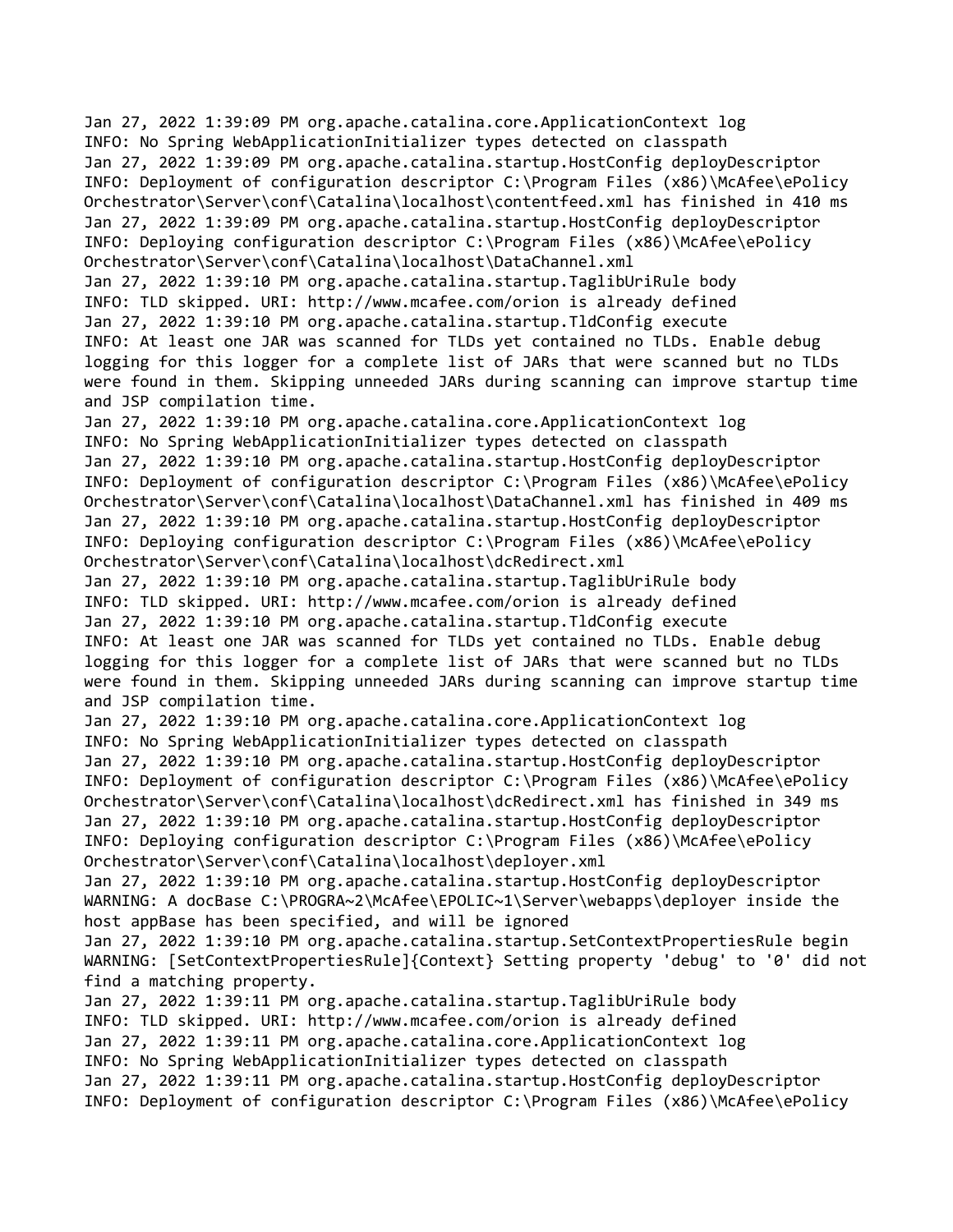Orchestrator\Server\conf\Catalina\localhost\deployer.xml has finished in 426 ms Jan 27, 2022 1:39:11 PM org.apache.catalina.startup.HostConfig deployDescriptor INFO: Deploying configuration descriptor C:\Program Files (x86)\McAfee\ePolicy Orchestrator\Server\conf\Catalina\localhost\dr.xml

Jan 27, 2022 1:39:11 PM org.apache.catalina.startup.TaglibUriRule body INFO: TLD skipped. URI: http://www.mcafee.com/orion is already defined Jan 27, 2022 1:39:11 PM org.apache.catalina.core.ApplicationContext log INFO: No Spring WebApplicationInitializer types detected on classpath Jan 27, 2022 1:39:11 PM org.apache.catalina.startup.HostConfig deployDescriptor INFO: Deployment of configuration descriptor C:\Program Files (x86)\McAfee\ePolicy Orchestrator\Server\conf\Catalina\localhost\dr.xml has finished in 388 ms Jan 27, 2022 1:39:11 PM org.apache.catalina.startup.HostConfig deployDescriptor INFO: Deploying configuration descriptor C:\Program Files (x86)\McAfee\ePolicy Orchestrator\Server\conf\Catalina\localhost\ENDP\_ADR.xml

Jan 27, 2022 1:39:11 PM org.apache.catalina.startup.TaglibUriRule body INFO: TLD skipped. URI: http://www.mcafee.com/orion is already defined Jan 27, 2022 1:39:11 PM org.apache.catalina.startup.TldConfig execute INFO: At least one JAR was scanned for TLDs yet contained no TLDs. Enable debug logging for this logger for a complete list of JARs that were scanned but no TLDs were found in them. Skipping unneeded JARs during scanning can improve startup time and JSP compilation time.

Jan 27, 2022 1:39:11 PM org.apache.catalina.core.ApplicationContext log INFO: No Spring WebApplicationInitializer types detected on classpath Jan 27, 2022 1:39:11 PM org.apache.catalina.startup.HostConfig deployDescriptor INFO: Deployment of configuration descriptor C:\Program Files (x86)\McAfee\ePolicy Orchestrator\Server\conf\Catalina\localhost\ENDP\_ADR.xml has finished in 400 ms Jan 27, 2022 1:39:11 PM org.apache.catalina.startup.HostConfig deployDescriptor INFO: Deploying configuration descriptor C:\Program Files (x86)\McAfee\ePolicy Orchestrator\Server\conf\Catalina\localhost\ENDP\_AM\_1000.xml Jan 27, 2022 1:39:12 PM org.apache.catalina.startup.TaglibUriRule body INFO: TLD skipped. URI: http://www.mcafee.com/orion is already defined Jan 27, 2022 1:39:12 PM org.apache.catalina.startup.TldConfig execute INFO: At least one JAR was scanned for TLDs yet contained no TLDs. Enable debug logging for this logger for a complete list of JARs that were scanned but no TLDs were found in them. Skipping unneeded JARs during scanning can improve startup time and JSP compilation time.

Jan 27, 2022 1:39:12 PM org.apache.catalina.core.ApplicationContext log INFO: No Spring WebApplicationInitializer types detected on classpath Jan 27, 2022 1:39:12 PM org.apache.catalina.startup.HostConfig deployDescriptor INFO: Deployment of configuration descriptor C:\Program Files (x86)\McAfee\ePolicy Orchestrator\Server\conf\Catalina\localhost\ENDP\_AM\_1000.xml has finished in 438 ms Jan 27, 2022 1:39:12 PM org.apache.catalina.startup.HostConfig deployDescriptor INFO: Deploying configuration descriptor C:\Program Files (x86)\McAfee\ePolicy Orchestrator\Server\conf\Catalina\localhost\ENDP\_FW\_META.xml

Jan 27, 2022 1:39:12 PM org.apache.catalina.startup.TaglibUriRule body INFO: TLD skipped. URI: http://www.mcafee.com/orion is already defined Jan 27, 2022 1:39:12 PM org.apache.catalina.startup.TldConfig execute INFO: At least one JAR was scanned for TLDs yet contained no TLDs. Enable debug logging for this logger for a complete list of JARs that were scanned but no TLDs were found in them. Skipping unneeded JARs during scanning can improve startup time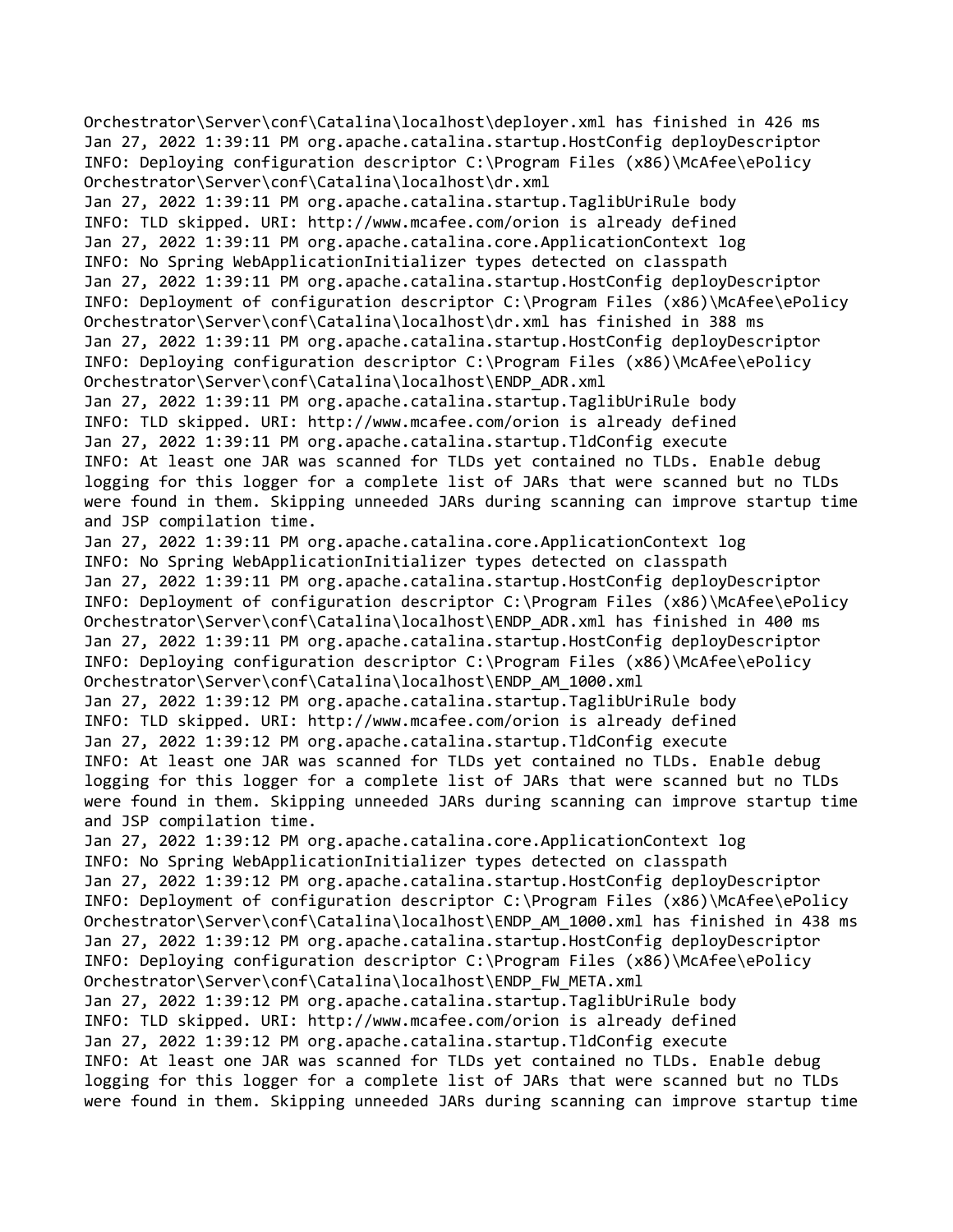and JSP compilation time.

Jan 27, 2022 1:39:12 PM org.apache.catalina.core.ApplicationContext log INFO: No Spring WebApplicationInitializer types detected on classpath Jan 27, 2022 1:39:12 PM org.apache.catalina.startup.HostConfig deployDescriptor INFO: Deployment of configuration descriptor C:\Program Files (x86)\McAfee\ePolicy Orchestrator\Server\conf\Catalina\localhost\ENDP\_FW\_META.xml has finished in 543 ms Jan 27, 2022 1:39:12 PM org.apache.catalina.startup.HostConfig deployDescriptor INFO: Deploying configuration descriptor C:\Program Files (x86)\McAfee\ePolicy Orchestrator\Server\conf\Catalina\localhost\ENDP\_GS\_1000.xml Jan 27, 2022 1:39:13 PM org.apache.catalina.startup.TaglibUriRule body INFO: TLD skipped. URI: http://www.mcafee.com/orion is already defined Jan 27, 2022 1:39:13 PM org.apache.catalina.startup.TaglibUriRule body INFO: TLD skipped. URI: http://www.mcafee.com/esp/platform/tags is already defined Jan 27, 2022 1:39:13 PM org.apache.catalina.startup.TaglibUriRule body INFO: TLD skipped. URI: http://www.mcafee.com/vse/platform is already defined Jan 27, 2022 1:39:13 PM org.apache.catalina.core.ApplicationContext log INFO: No Spring WebApplicationInitializer types detected on classpath Jan 27, 2022 1:39:13 PM org.apache.catalina.startup.HostConfig deployDescriptor INFO: Deployment of configuration descriptor C:\Program Files (x86)\McAfee\ePolicy Orchestrator\Server\conf\Catalina\localhost\ENDP\_GS\_1000.xml has finished in 450 ms Jan 27, 2022 1:39:13 PM org.apache.catalina.startup.HostConfig deployDescriptor INFO: Deploying configuration descriptor C:\Program Files (x86)\McAfee\ePolicy Orchestrator\Server\conf\Catalina\localhost\ENDP\_WP\_1000.xml Jan 27, 2022 1:39:13 PM org.apache.catalina.startup.TaglibUriRule body INFO: TLD skipped. URI: http://www.mcafee.com/orion is already defined Jan 27, 2022 1:39:13 PM org.apache.catalina.startup.TldConfig execute INFO: At least one JAR was scanned for TLDs yet contained no TLDs. Enable debug logging for this logger for a complete list of JARs that were scanned but no TLDs were found in them. Skipping unneeded JARs during scanning can improve startup time and JSP compilation time. Jan 27, 2022 1:39:13 PM org.apache.catalina.core.ApplicationContext log INFO: No Spring WebApplicationInitializer types detected on classpath Jan 27, 2022 1:39:13 PM org.apache.catalina.startup.HostConfig deployDescriptor INFO: Deployment of configuration descriptor C:\Program Files (x86)\McAfee\ePolicy Orchestrator\Server\conf\Catalina\localhost\ENDP\_WP\_1000.xml has finished in 387 ms Jan 27, 2022 1:39:13 PM org.apache.catalina.startup.HostConfig deployDescriptor INFO: Deploying configuration descriptor C:\Program Files (x86)\McAfee\ePolicy Orchestrator\Server\conf\Catalina\localhost\EPOAGENTMETA.xml Jan 27, 2022 1:39:14 PM org.apache.catalina.startup.TaglibUriRule body INFO: TLD skipped. URI: http://www.mcafee.com/orion is already defined Jan 27, 2022 1:39:14 PM org.apache.catalina.startup.TldConfig execute INFO: At least one JAR was scanned for TLDs yet contained no TLDs. Enable debug logging for this logger for a complete list of JARs that were scanned but no TLDs were found in them. Skipping unneeded JARs during scanning can improve startup time and JSP compilation time. Jan 27, 2022 1:39:14 PM org.apache.catalina.core.ApplicationContext log INFO: No Spring WebApplicationInitializer types detected on classpath Jan 27, 2022 1:39:14 PM org.apache.catalina.startup.HostConfig deployDescriptor INFO: Deployment of configuration descriptor C:\Program Files (x86)\McAfee\ePolicy

Orchestrator\Server\conf\Catalina\localhost\EPOAGENTMETA.xml has finished in 454 ms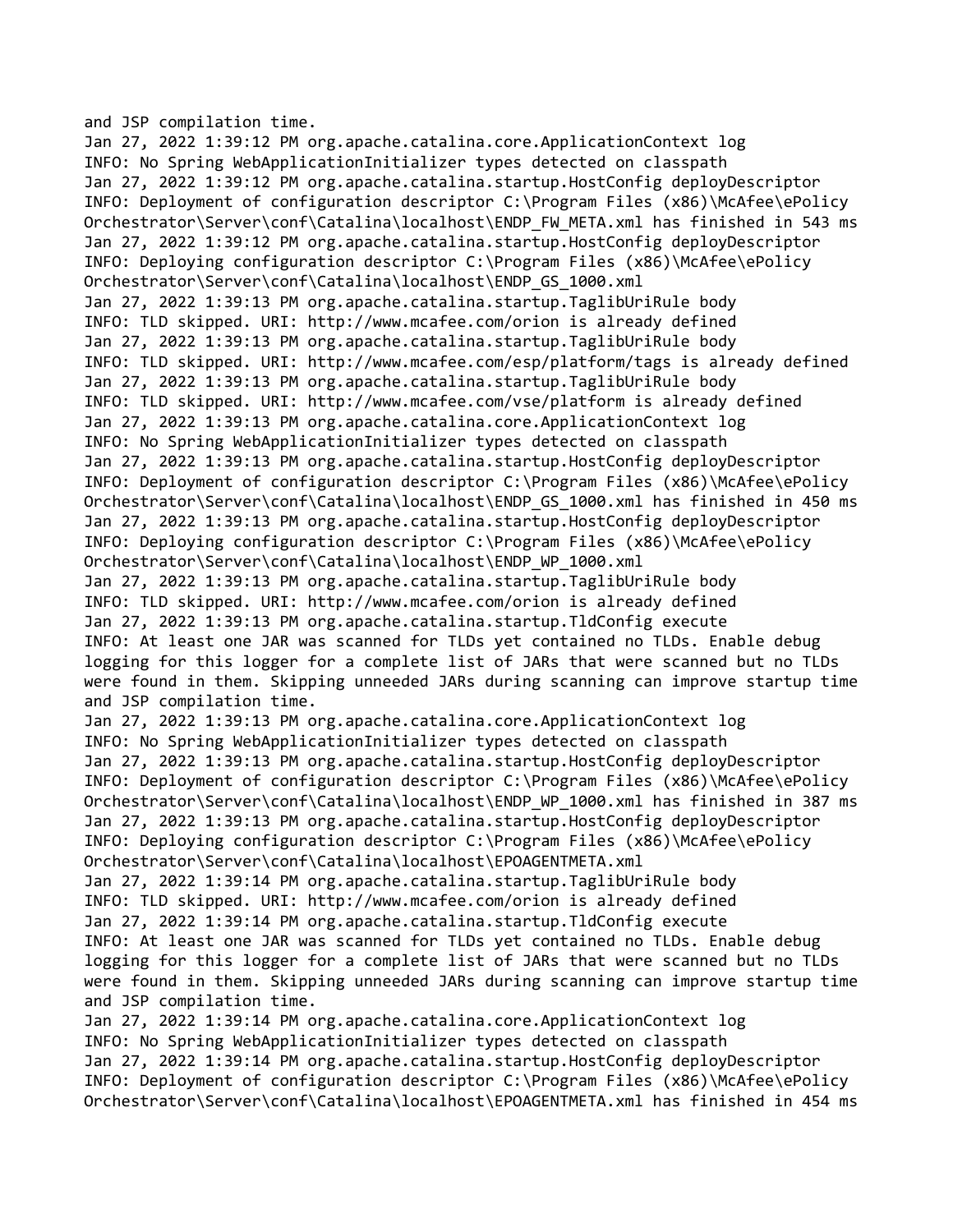Jan 27, 2022 1:39:14 PM org.apache.catalina.startup.HostConfig deployDescriptor INFO: Deploying configuration descriptor C:\Program Files (x86)\McAfee\ePolicy Orchestrator\Server\conf\Catalina\localhost\EPOCore.xml

Jan 27, 2022 1:39:14 PM org.apache.catalina.startup.TaglibUriRule body INFO: TLD skipped. URI: http://www.mcafee.com/orion is already defined Jan 27, 2022 1:39:14 PM org.apache.catalina.startup.TaglibUriRule body INFO: TLD skipped. URI: http://www.mcafee.com/epocontrols is already defined Jan 27, 2022 1:39:14 PM org.apache.catalina.startup.TldConfig execute INFO: At least one JAR was scanned for TLDs yet contained no TLDs. Enable debug logging for this logger for a complete list of JARs that were scanned but no TLDs were found in them. Skipping unneeded JARs during scanning can improve startup time and JSP compilation time.

Jan 27, 2022 1:39:14 PM org.apache.catalina.core.ApplicationContext log INFO: No Spring WebApplicationInitializer types detected on classpath Jan 27, 2022 1:39:14 PM org.apache.catalina.startup.HostConfig deployDescriptor INFO: Deployment of configuration descriptor C:\Program Files (x86)\McAfee\ePolicy Orchestrator\Server\conf\Catalina\localhost\EPOCore.xml has finished in 451 ms Jan 27, 2022 1:39:14 PM org.apache.catalina.startup.HostConfig deployDescriptor INFO: Deploying configuration descriptor C:\Program Files (x86)\McAfee\ePolicy Orchestrator\Server\conf\Catalina\localhost\epolicensing.xml Jan 27, 2022 1:39:14 PM org.apache.catalina.startup.TaglibUriRule body INFO: TLD skipped. URI: http://www.mcafee.com/orion is already defined Jan 27, 2022 1:39:14 PM org.apache.catalina.startup.TldConfig execute INFO: At least one JAR was scanned for TLDs yet contained no TLDs. Enable debug logging for this logger for a complete list of JARs that were scanned but no TLDs

were found in them. Skipping unneeded JARs during scanning can improve startup time and JSP compilation time.

Jan 27, 2022 1:39:14 PM org.apache.catalina.core.ApplicationContext log INFO: No Spring WebApplicationInitializer types detected on classpath Jan 27, 2022 1:39:14 PM org.apache.catalina.startup.HostConfig deployDescriptor INFO: Deployment of configuration descriptor C:\Program Files (x86)\McAfee\ePolicy Orchestrator\Server\conf\Catalina\localhost\epolicensing.xml has finished in 339 ms Jan 27, 2022 1:39:14 PM org.apache.catalina.startup.HostConfig deployDescriptor INFO: Deploying configuration descriptor C:\Program Files (x86)\McAfee\ePolicy Orchestrator\Server\conf\Catalina\localhost\epoLicEnt.xml

Jan 27, 2022 1:39:15 PM org.apache.catalina.startup.TaglibUriRule body INFO: TLD skipped. URI: http://www.mcafee.com/orion is already defined Jan 27, 2022 1:39:15 PM org.apache.catalina.startup.TldConfig execute INFO: At least one JAR was scanned for TLDs yet contained no TLDs. Enable debug logging for this logger for a complete list of JARs that were scanned but no TLDs were found in them. Skipping unneeded JARs during scanning can improve startup time and JSP compilation time.

Jan 27, 2022 1:39:15 PM org.apache.catalina.core.ApplicationContext log INFO: No Spring WebApplicationInitializer types detected on classpath Jan 27, 2022 1:39:15 PM org.apache.catalina.startup.HostConfig deployDescriptor INFO: Deployment of configuration descriptor C:\Program Files (x86)\McAfee\ePolicy Orchestrator\Server\conf\Catalina\localhost\epoLicEnt.xml has finished in 392 ms Jan 27, 2022 1:39:15 PM org.apache.catalina.startup.HostConfig deployDescriptor INFO: Deploying configuration descriptor C:\Program Files (x86)\McAfee\ePolicy Orchestrator\Server\conf\Catalina\localhost\epoMigration.xml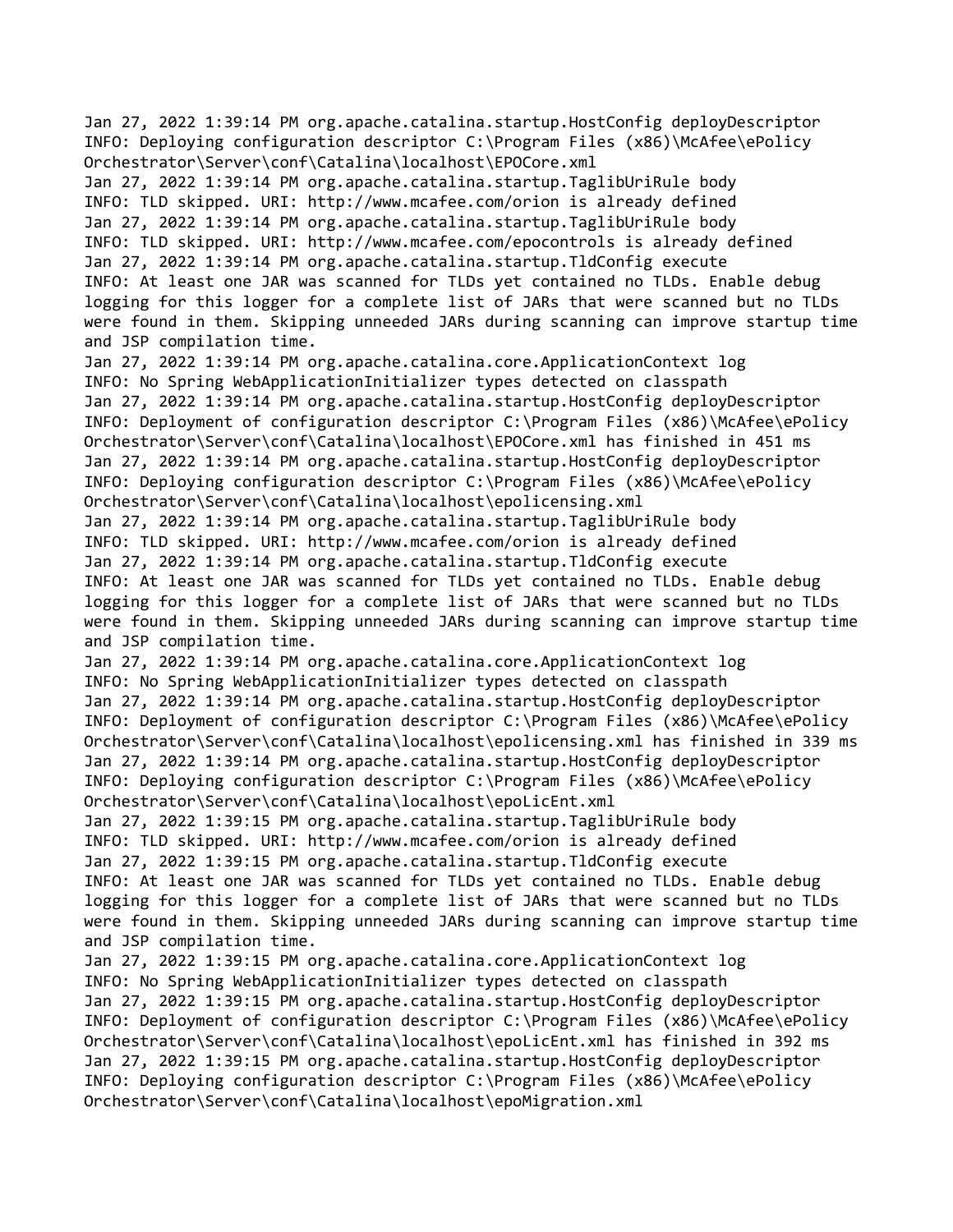Jan 27, 2022 1:39:15 PM org.apache.catalina.startup.TaglibUriRule body INFO: TLD skipped. URI: http://www.mcafee.com/orion is already defined Jan 27, 2022 1:39:15 PM org.apache.catalina.startup.TldConfig execute INFO: At least one JAR was scanned for TLDs yet contained no TLDs. Enable debug logging for this logger for a complete list of JARs that were scanned but no TLDs were found in them. Skipping unneeded JARs during scanning can improve startup time and JSP compilation time.

Jan 27, 2022 1:39:15 PM org.apache.catalina.core.ApplicationContext log INFO: No Spring WebApplicationInitializer types detected on classpath Jan 27, 2022 1:39:15 PM org.apache.catalina.startup.HostConfig deployDescriptor INFO: Deployment of configuration descriptor C:\Program Files (x86)\McAfee\ePolicy Orchestrator\Server\conf\Catalina\localhost\epoMigration.xml has finished in 400 ms Jan 27, 2022 1:39:15 PM org.apache.catalina.startup.HostConfig deployDescriptor INFO: Deploying configuration descriptor C:\Program Files (x86)\McAfee\ePolicy Orchestrator\Server\conf\Catalina\localhost\help.xml

Jan 27, 2022 1:39:16 PM org.apache.catalina.startup.TaglibUriRule body INFO: TLD skipped. URI: http://www.mcafee.com/orion is already defined Jan 27, 2022 1:39:16 PM org.apache.catalina.core.ApplicationContext log INFO: No Spring WebApplicationInitializer types detected on classpath Jan 27, 2022 1:39:16 PM org.apache.catalina.startup.HostConfig deployDescriptor INFO: Deployment of configuration descriptor C:\Program Files (x86)\McAfee\ePolicy Orchestrator\Server\conf\Catalina\localhost\help.xml has finished in 392 ms Jan 27, 2022 1:39:16 PM org.apache.catalina.startup.HostConfig deployDescriptor INFO: Deploying configuration descriptor C:\Program Files (x86)\McAfee\ePolicy Orchestrator\Server\conf\Catalina\localhost\InstallHelper.xml Jan 27, 2022 1:39:16 PM org.apache.catalina.startup.TaglibUriRule body INFO: TLD skipped. URI: http://www.mcafee.com/orion is already defined Jan 27, 2022 1:39:16 PM org.apache.catalina.startup.TldConfig execute INFO: At least one JAR was scanned for TLDs yet contained no TLDs. Enable debug logging for this logger for a complete list of JARs that were scanned but no TLDs were found in them. Skipping unneeded JARs during scanning can improve startup time and JSP compilation time.

Jan 27, 2022 1:39:16 PM org.apache.catalina.core.ApplicationContext log INFO: No Spring WebApplicationInitializer types detected on classpath Jan 27, 2022 1:39:16 PM org.apache.catalina.startup.HostConfig deployDescriptor INFO: Deployment of configuration descriptor C:\Program Files (x86)\McAfee\ePolicy Orchestrator\Server\conf\Catalina\localhost\InstallHelper.xml has finished in 347 ms Jan 27, 2022 1:39:16 PM org.apache.catalina.startup.HostConfig deployDescriptor INFO: Deploying configuration descriptor C:\Program Files (x86)\McAfee\ePolicy Orchestrator\Server\conf\Catalina\localhost\issue.xml

Jan 27, 2022 1:39:16 PM org.apache.catalina.startup.TaglibUriRule body INFO: TLD skipped. URI: http://www.mcafee.com/orion is already defined Jan 27, 2022 1:39:16 PM org.apache.catalina.startup.TaglibUriRule body INFO: TLD skipped. URI: http://www.mcafee.com/orion/issue is already defined Jan 27, 2022 1:39:16 PM org.apache.catalina.core.ApplicationContext log INFO: No Spring WebApplicationInitializer types detected on classpath Jan 27, 2022 1:39:16 PM org.apache.catalina.startup.HostConfig deployDescriptor INFO: Deployment of configuration descriptor C:\Program Files (x86)\McAfee\ePolicy Orchestrator\Server\conf\Catalina\localhost\issue.xml has finished in 376 ms Jan 27, 2022 1:39:16 PM org.apache.catalina.startup.HostConfig deployDescriptor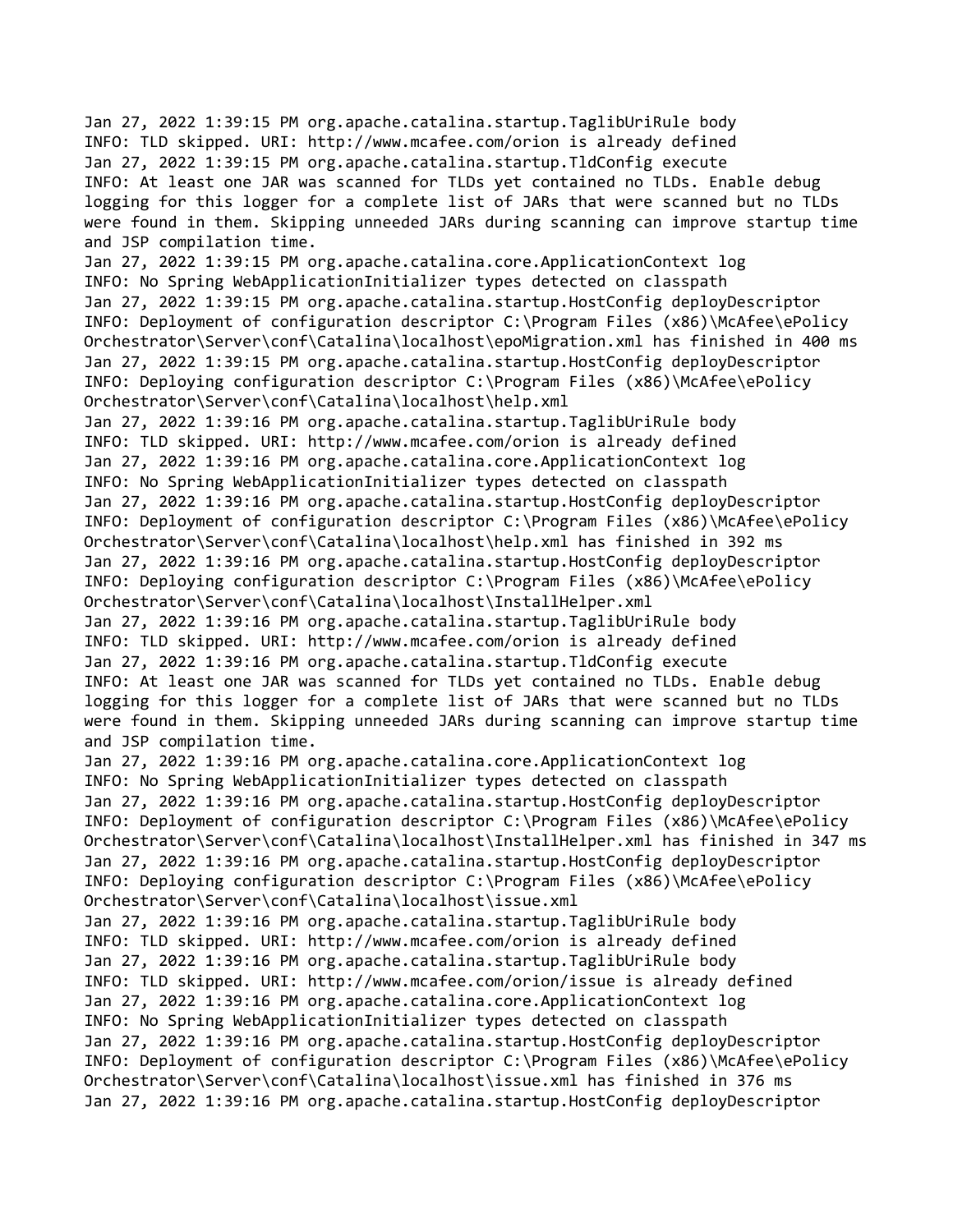INFO: Deploying configuration descriptor C:\Program Files (x86)\McAfee\ePolicy Orchestrator\Server\conf\Catalina\localhost\JTIClientMETA.xml Jan 27, 2022 1:39:17 PM org.apache.catalina.startup.TaglibUriRule body INFO: TLD skipped. URI: http://www.mcafee.com/orion is already defined Jan 27, 2022 1:39:17 PM org.apache.catalina.startup.TldConfig execute INFO: At least one JAR was scanned for TLDs yet contained no TLDs. Enable debug logging for this logger for a complete list of JARs that were scanned but no TLDs were found in them. Skipping unneeded JARs during scanning can improve startup time and JSP compilation time. Jan 27, 2022 1:39:17 PM org.apache.catalina.core.ApplicationContext log INFO: No Spring WebApplicationInitializer types detected on classpath Jan 27, 2022 1:39:17 PM org.apache.catalina.startup.HostConfig deployDescriptor INFO: Deployment of configuration descriptor C:\Program Files (x86)\McAfee\ePolicy Orchestrator\Server\conf\Catalina\localhost\JTIClientMETA.xml has finished in 390 ms Jan 27, 2022 1:39:17 PM org.apache.catalina.startup.HostConfig deployDescriptor INFO: Deploying configuration descriptor C:\Program Files (x86)\McAfee\ePolicy Orchestrator\Server\conf\Catalina\localhost\ldap.xml Jan 27, 2022 1:39:17 PM org.apache.catalina.startup.TaglibUriRule body INFO: TLD skipped. URI: http://www.mcafee.com/orion is already defined Jan 27, 2022 1:39:17 PM org.apache.catalina.startup.TaglibUriRule body INFO: TLD skipped. URI: http://www.mcafee.com/orion/ldap is already defined Jan 27, 2022 1:39:17 PM org.apache.catalina.core.ApplicationContext log INFO: No Spring WebApplicationInitializer types detected on classpath Jan 27, 2022 1:39:17 PM org.apache.catalina.startup.HostConfig deployDescriptor INFO: Deployment of configuration descriptor C:\Program Files (x86)\McAfee\ePolicy Orchestrator\Server\conf\Catalina\localhost\ldap.xml has finished in 358 ms Jan 27, 2022 1:39:17 PM org.apache.catalina.startup.HostConfig deployDescriptor INFO: Deploying configuration descriptor C:\Program Files (x86)\McAfee\ePolicy Orchestrator\Server\conf\Catalina\localhost\LdapSync.xml Jan 27, 2022 1:39:17 PM org.apache.catalina.startup.TaglibUriRule body INFO: TLD skipped. URI: http://www.mcafee.com/orion is already defined Jan 27, 2022 1:39:17 PM org.apache.catalina.core.ApplicationContext log INFO: No Spring WebApplicationInitializer types detected on classpath Jan 27, 2022 1:39:18 PM org.apache.catalina.startup.HostConfig deployDescriptor INFO: Deployment of configuration descriptor C:\Program Files (x86)\McAfee\ePolicy Orchestrator\Server\conf\Catalina\localhost\LdapSync.xml has finished in 417 ms Jan 27, 2022 1:39:18 PM org.apache.catalina.startup.HostConfig deployDescriptor INFO: Deploying configuration descriptor C:\Program Files (x86)\McAfee\ePolicy Orchestrator\Server\conf\Catalina\localhost\logonprotection.xml Jan 27, 2022 1:39:18 PM org.apache.catalina.startup.TaglibUriRule body INFO: TLD skipped. URI: http://www.mcafee.com/orion is already defined Jan 27, 2022 1:39:18 PM org.apache.catalina.startup.TldConfig execute INFO: At least one JAR was scanned for TLDs yet contained no TLDs. Enable debug logging for this logger for a complete list of JARs that were scanned but no TLDs were found in them. Skipping unneeded JARs during scanning can improve startup time and JSP compilation time. Jan 27, 2022 1:39:18 PM org.apache.catalina.core.ApplicationContext log INFO: No Spring WebApplicationInitializer types detected on classpath Jan 27, 2022 1:39:18 PM org.apache.catalina.startup.HostConfig deployDescriptor INFO: Deployment of configuration descriptor C:\Program Files (x86)\McAfee\ePolicy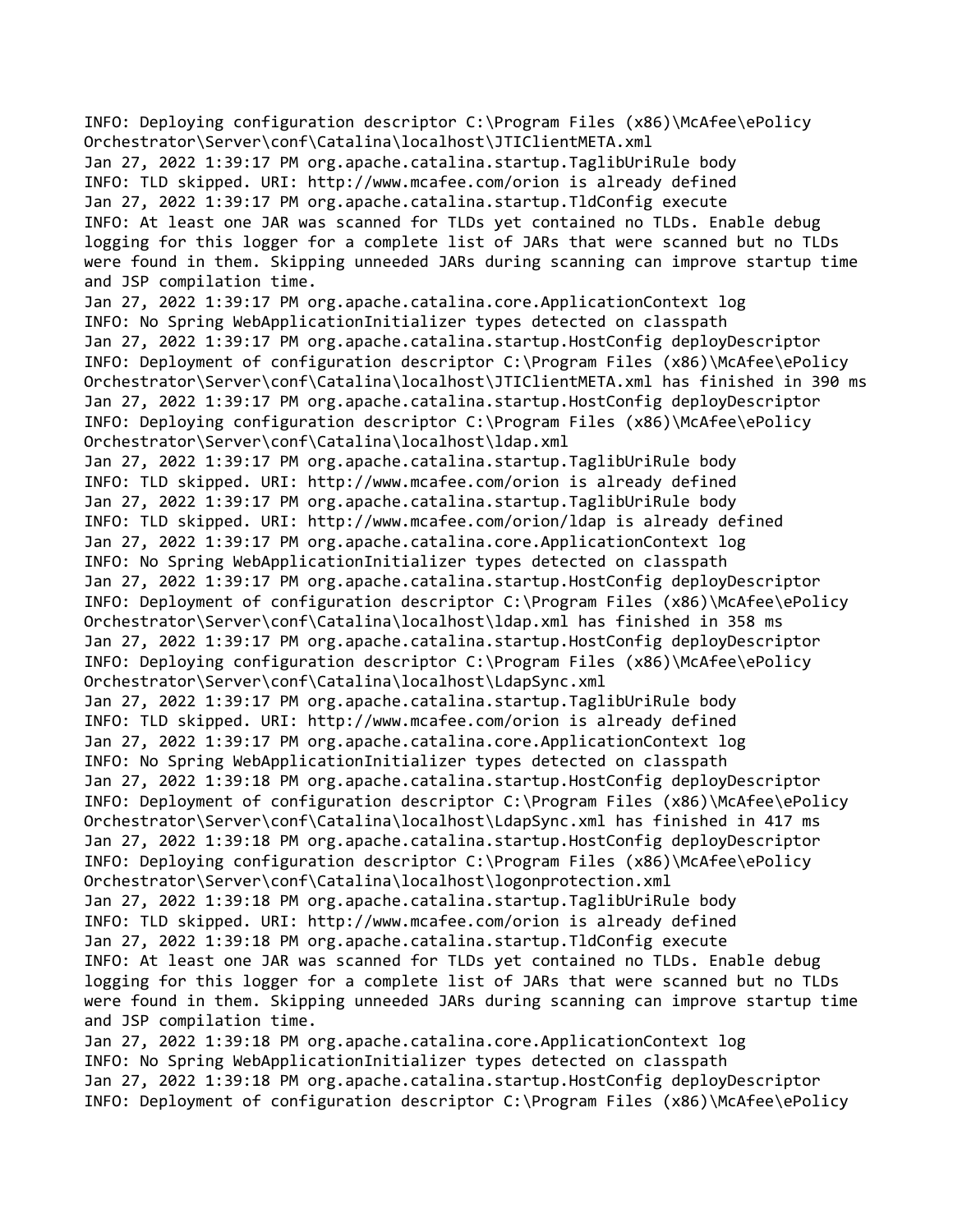Orchestrator\Server\conf\Catalina\localhost\logonprotection.xml has finished in 380 ms

Jan 27, 2022 1:39:18 PM org.apache.catalina.startup.HostConfig deployDescriptor INFO: Deploying configuration descriptor C:\Program Files (x86)\McAfee\ePolicy Orchestrator\Server\conf\Catalina\localhost\MessageCenter.xml Jan 27, 2022 1:39:18 PM org.apache.catalina.startup.TaglibUriRule body INFO: TLD skipped. URI: http://www.mcafee.com/orion is already defined Jan 27, 2022 1:39:18 PM org.apache.catalina.startup.TldConfig execute INFO: At least one JAR was scanned for TLDs yet contained no TLDs. Enable debug logging for this logger for a complete list of JARs that were scanned but no TLDs were found in them. Skipping unneeded JARs during scanning can improve startup time and JSP compilation time. Jan 27, 2022 1:39:18 PM org.apache.catalina.core.ApplicationContext log INFO: No Spring WebApplicationInitializer types detected on classpath Jan 27, 2022 1:39:18 PM org.apache.catalina.startup.HostConfig deployDescriptor INFO: Deployment of configuration descriptor C:\Program Files (x86)\McAfee\ePolicy Orchestrator\Server\conf\Catalina\localhost\MessageCenter.xml has finished in 370 ms Jan 27, 2022 1:39:18 PM org.apache.catalina.startup.HostConfig deployDescriptor INFO: Deploying configuration descriptor C:\Program Files (x86)\McAfee\ePolicy Orchestrator\Server\conf\Catalina\localhost\Notifications.xml Jan 27, 2022 1:39:19 PM org.apache.catalina.startup.TaglibUriRule body INFO: TLD skipped. URI: http://www.mcafee.com/orion is already defined Jan 27, 2022 1:39:19 PM org.apache.catalina.startup.TldConfig execute INFO: At least one JAR was scanned for TLDs yet contained no TLDs. Enable debug logging for this logger for a complete list of JARs that were scanned but no TLDs were found in them. Skipping unneeded JARs during scanning can improve startup time and JSP compilation time. Jan 27, 2022 1:39:19 PM org.apache.catalina.core.ApplicationContext log INFO: No Spring WebApplicationInitializer types detected on classpath Jan 27, 2022 1:39:19 PM org.apache.catalina.startup.HostConfig deployDescriptor INFO: Deployment of configuration descriptor C:\Program Files (x86)\McAfee\ePolicy Orchestrator\Server\conf\Catalina\localhost\Notifications.xml has finished in 416 ms Jan 27, 2022 1:39:19 PM org.apache.catalina.startup.HostConfig deployDescriptor INFO: Deploying configuration descriptor C:\Program Files (x86)\McAfee\ePolicy Orchestrator\Server\conf\Catalina\localhost\PolicyMgmt.xml Jan 27, 2022 1:39:19 PM org.apache.catalina.startup.TaglibUriRule body INFO: TLD skipped. URI: http://www.mcafee.com/orion is already defined Jan 27, 2022 1:39:19 PM org.apache.catalina.startup.TaglibUriRule body INFO: TLD skipped. URI: http://www.mcafee.com/mercury is already defined Jan 27, 2022 1:39:19 PM org.apache.catalina.startup.TldConfig execute INFO: At least one JAR was scanned for TLDs yet contained no TLDs. Enable debug logging for this logger for a complete list of JARs that were scanned but no TLDs were found in them. Skipping unneeded JARs during scanning can improve startup time and JSP compilation time. Jan 27, 2022 1:39:19 PM org.apache.catalina.core.ApplicationContext log INFO: No Spring WebApplicationInitializer types detected on classpath

Jan 27, 2022 1:39:19 PM org.apache.catalina.startup.HostConfig deployDescriptor INFO: Deployment of configuration descriptor C:\Program Files (x86)\McAfee\ePolicy Orchestrator\Server\conf\Catalina\localhost\PolicyMgmt.xml has finished in 478 ms Jan 27, 2022 1:39:19 PM org.apache.catalina.startup.HostConfig deployDescriptor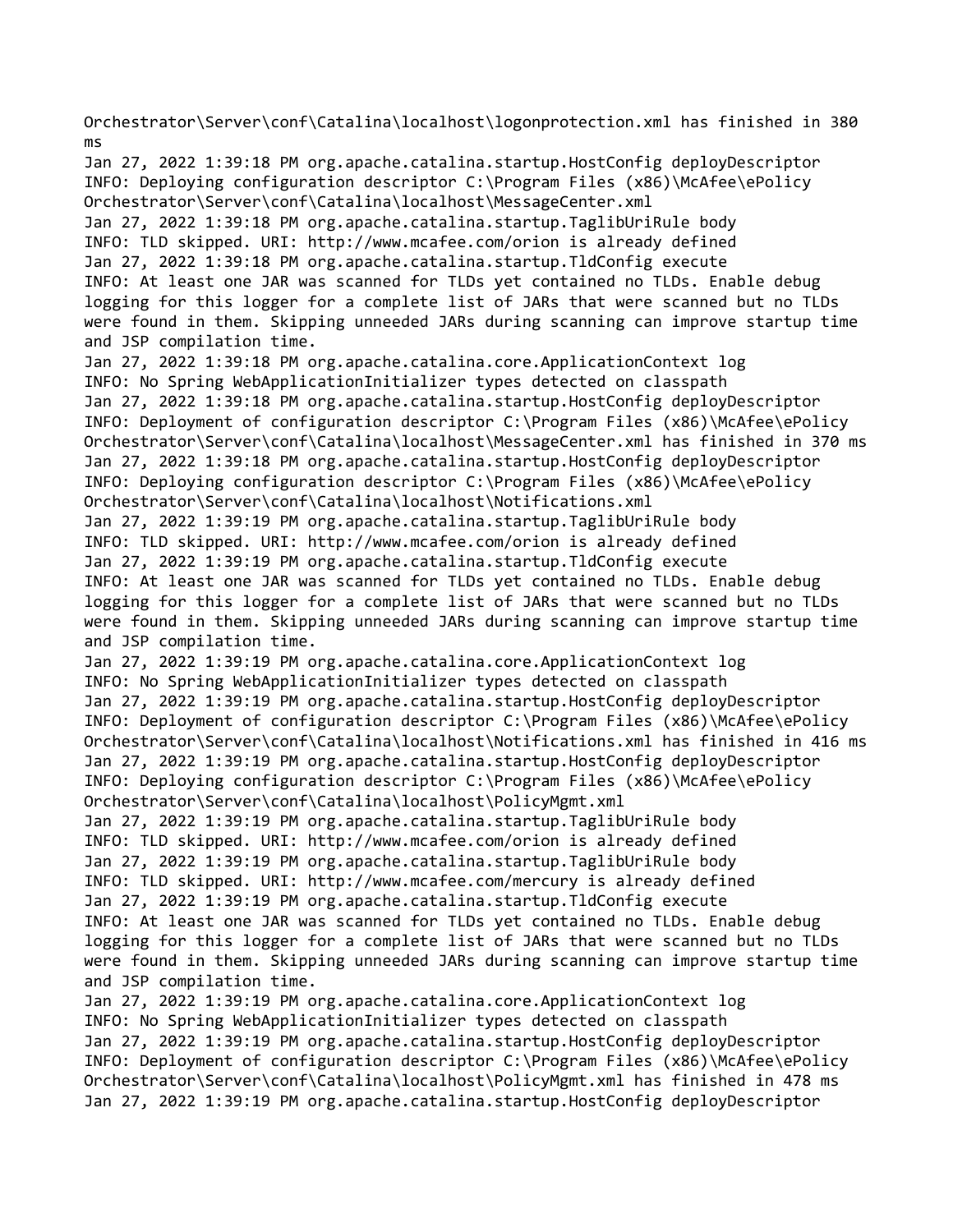INFO: Deploying configuration descriptor C:\Program Files (x86)\McAfee\ePolicy Orchestrator\Server\conf\Catalina\localhost\PostInstallXP.xml Jan 27, 2022 1:39:20 PM org.apache.catalina.startup.TaglibUriRule body INFO: TLD skipped. URI: http://www.mcafee.com/orion is already defined Jan 27, 2022 1:39:20 PM org.apache.catalina.startup.TldConfig execute INFO: At least one JAR was scanned for TLDs yet contained no TLDs. Enable debug logging for this logger for a complete list of JARs that were scanned but no TLDs were found in them. Skipping unneeded JARs during scanning can improve startup time and JSP compilation time. Jan 27, 2022 1:39:20 PM org.apache.catalina.core.ApplicationContext log INFO: No Spring WebApplicationInitializer types detected on classpath Jan 27, 2022 1:39:20 PM org.apache.catalina.startup.HostConfig deployDescriptor INFO: Deployment of configuration descriptor C:\Program Files (x86)\McAfee\ePolicy Orchestrator\Server\conf\Catalina\localhost\PostInstallXP.xml has finished in 373 ms Jan 27, 2022 1:39:20 PM org.apache.catalina.startup.HostConfig deployDescriptor INFO: Deploying configuration descriptor C:\Program Files (x86)\McAfee\ePolicy Orchestrator\Server\conf\Catalina\localhost\ProductDeployment.xml Jan 27, 2022 1:39:20 PM org.apache.catalina.startup.TaglibUriRule body INFO: TLD skipped. URI: http://www.mcafee.com/orion is already defined Jan 27, 2022 1:39:20 PM org.apache.catalina.startup.TaglibUriRule body INFO: TLD skipped. URI: http://www.mcafee.com/epo/productDeployment is already defined Jan 27, 2022 1:39:20 PM org.apache.catalina.startup.TldConfig execute INFO: At least one JAR was scanned for TLDs yet contained no TLDs. Enable debug logging for this logger for a complete list of JARs that were scanned but no TLDs were found in them. Skipping unneeded JARs during scanning can improve startup time and JSP compilation time. Jan 27, 2022 1:39:20 PM org.apache.catalina.core.ApplicationContext log INFO: No Spring WebApplicationInitializer types detected on classpath Jan 27, 2022 1:39:20 PM org.apache.catalina.startup.HostConfig deployDescriptor INFO: Deployment of configuration descriptor C:\Program Files (x86)\McAfee\ePolicy Orchestrator\Server\conf\Catalina\localhost\ProductDeployment.xml has finished in 378 ms Jan 27, 2022 1:39:20 PM org.apache.catalina.startup.HostConfig deployDescriptor INFO: Deploying configuration descriptor C:\Program Files (x86)\McAfee\ePolicy Orchestrator\Server\conf\Catalina\localhost\report.xml Jan 27, 2022 1:39:20 PM org.apache.catalina.startup.TaglibUriRule body INFO: TLD skipped. URI: http://www.mcafee.com/orion is already defined Jan 27, 2022 1:39:20 PM org.apache.catalina.core.ApplicationContext log INFO: No Spring WebApplicationInitializer types detected on classpath Jan 27, 2022 1:39:20 PM org.apache.catalina.startup.HostConfig deployDescriptor INFO: Deployment of configuration descriptor C:\Program Files (x86)\McAfee\ePolicy Orchestrator\Server\conf\Catalina\localhost\report.xml has finished in 387 ms Jan 27, 2022 1:39:20 PM org.apache.catalina.startup.HostConfig deployDescriptor INFO: Deploying configuration descriptor C:\Program Files (x86)\McAfee\ePolicy Orchestrator\Server\conf\Catalina\localhost\RepositoryMgmt.xml Jan 27, 2022 1:39:21 PM org.apache.catalina.startup.TaglibUriRule body INFO: TLD skipped. URI: http://www.mcafee.com/orion is already defined Jan 27, 2022 1:39:21 PM org.apache.catalina.startup.TaglibUriRule body INFO: TLD skipped. URI: http://www.mcafee.com/repositoryctrls is already defined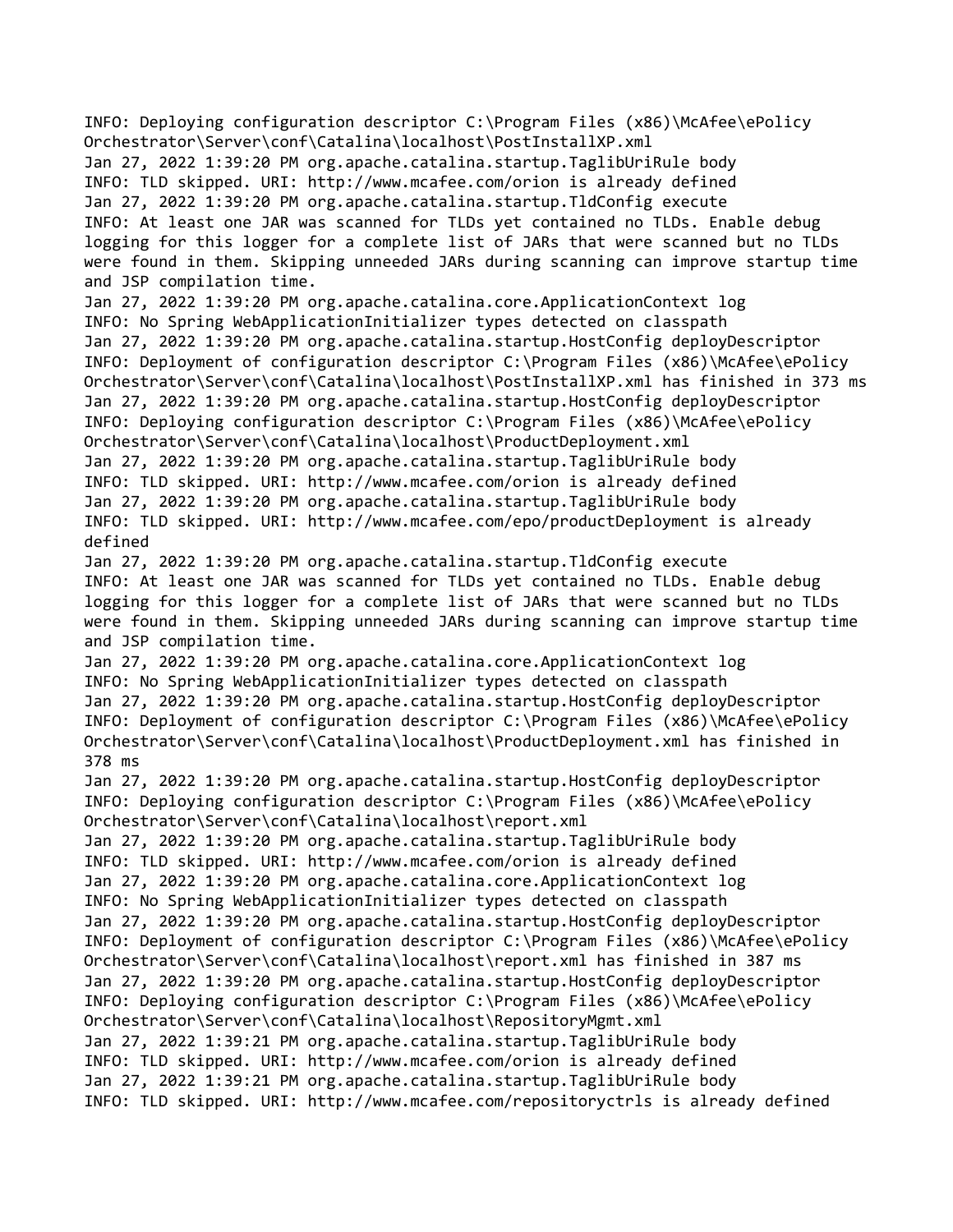Jan 27, 2022 1:39:21 PM org.apache.catalina.startup.TldConfig execute INFO: At least one JAR was scanned for TLDs yet contained no TLDs. Enable debug logging for this logger for a complete list of JARs that were scanned but no TLDs were found in them. Skipping unneeded JARs during scanning can improve startup time and JSP compilation time. Jan 27, 2022 1:39:21 PM org.apache.catalina.core.ApplicationContext log INFO: No Spring WebApplicationInitializer types detected on classpath Jan 27, 2022 1:39:21 PM org.apache.catalina.startup.HostConfig deployDescriptor INFO: Deployment of configuration descriptor C:\Program Files (x86)\McAfee\ePolicy Orchestrator\Server\conf\Catalina\localhost\RepositoryMgmt.xml has finished in 372 ms Jan 27, 2022 1:39:21 PM org.apache.catalina.startup.HostConfig deployDescriptor INFO: Deploying configuration descriptor C:\Program Files (x86)\McAfee\ePolicy Orchestrator\Server\conf\Catalina\localhost\response.xml Jan 27, 2022 1:39:21 PM org.apache.catalina.startup.TaglibUriRule body INFO: TLD skipped. URI: http://www.mcafee.com/orion is already defined Jan 27, 2022 1:39:21 PM org.apache.catalina.startup.TaglibUriRule body INFO: TLD skipped. URI: http://www.mcafee.com/orion/response is already defined Jan 27, 2022 1:39:21 PM org.apache.catalina.core.ApplicationContext log INFO: No Spring WebApplicationInitializer types detected on classpath Jan 27, 2022 1:39:21 PM org.apache.catalina.startup.HostConfig deployDescriptor INFO: Deployment of configuration descriptor C:\Program Files (x86)\McAfee\ePolicy Orchestrator\Server\conf\Catalina\localhost\response.xml has finished in 377 ms Jan 27, 2022 1:39:21 PM org.apache.catalina.startup.HostConfig deployDescriptor INFO: Deploying configuration descriptor C:\Program Files (x86)\McAfee\ePolicy Orchestrator\Server\conf\Catalina\localhost\rest.xml Jan 27, 2022 1:39:22 PM org.apache.catalina.startup.TaglibUriRule body INFO: TLD skipped. URI: http://www.mcafee.com/orion is already defined Jan 27, 2022 1:39:22 PM org.apache.catalina.core.ApplicationContext log INFO: No Spring WebApplicationInitializer types detected on classpath Jan 27, 2022 1:39:22 PM org.apache.catalina.startup.HostConfig deployDescriptor INFO: Deployment of configuration descriptor C:\Program Files (x86)\McAfee\ePolicy Orchestrator\Server\conf\Catalina\localhost\rest.xml has finished in 523 ms Jan 27, 2022 1:39:22 PM org.apache.catalina.startup.HostConfig deployDescriptor INFO: Deploying configuration descriptor C:\Program Files (x86)\McAfee\ePolicy Orchestrator\Server\conf\Catalina\localhost\rs.xml Jan 27, 2022 1:39:22 PM org.apache.catalina.startup.TaglibUriRule body INFO: TLD skipped. URI: http://www.mcafee.com/orion is already defined Jan 27, 2022 1:39:22 PM org.apache.catalina.core.ApplicationContext log INFO: No Spring WebApplicationInitializer types detected on classpath Jan 27, 2022 1:39:22 PM org.apache.catalina.startup.HostConfig deployDescriptor INFO: Deployment of configuration descriptor C:\Program Files (x86)\McAfee\ePolicy Orchestrator\Server\conf\Catalina\localhost\rs.xml has finished in 391 ms Jan 27, 2022 1:39:22 PM org.apache.catalina.startup.HostConfig deployDescriptor INFO: Deploying configuration descriptor C:\Program Files (x86)\McAfee\ePolicy Orchestrator\Server\conf\Catalina\localhost\scheduler.xml Jan 27, 2022 1:39:22 PM org.apache.catalina.startup.TaglibUriRule body INFO: TLD skipped. URI: http://www.mcafee.com/orion is already defined Jan 27, 2022 1:39:22 PM org.apache.catalina.core.ApplicationContext log INFO: No Spring WebApplicationInitializer types detected on classpath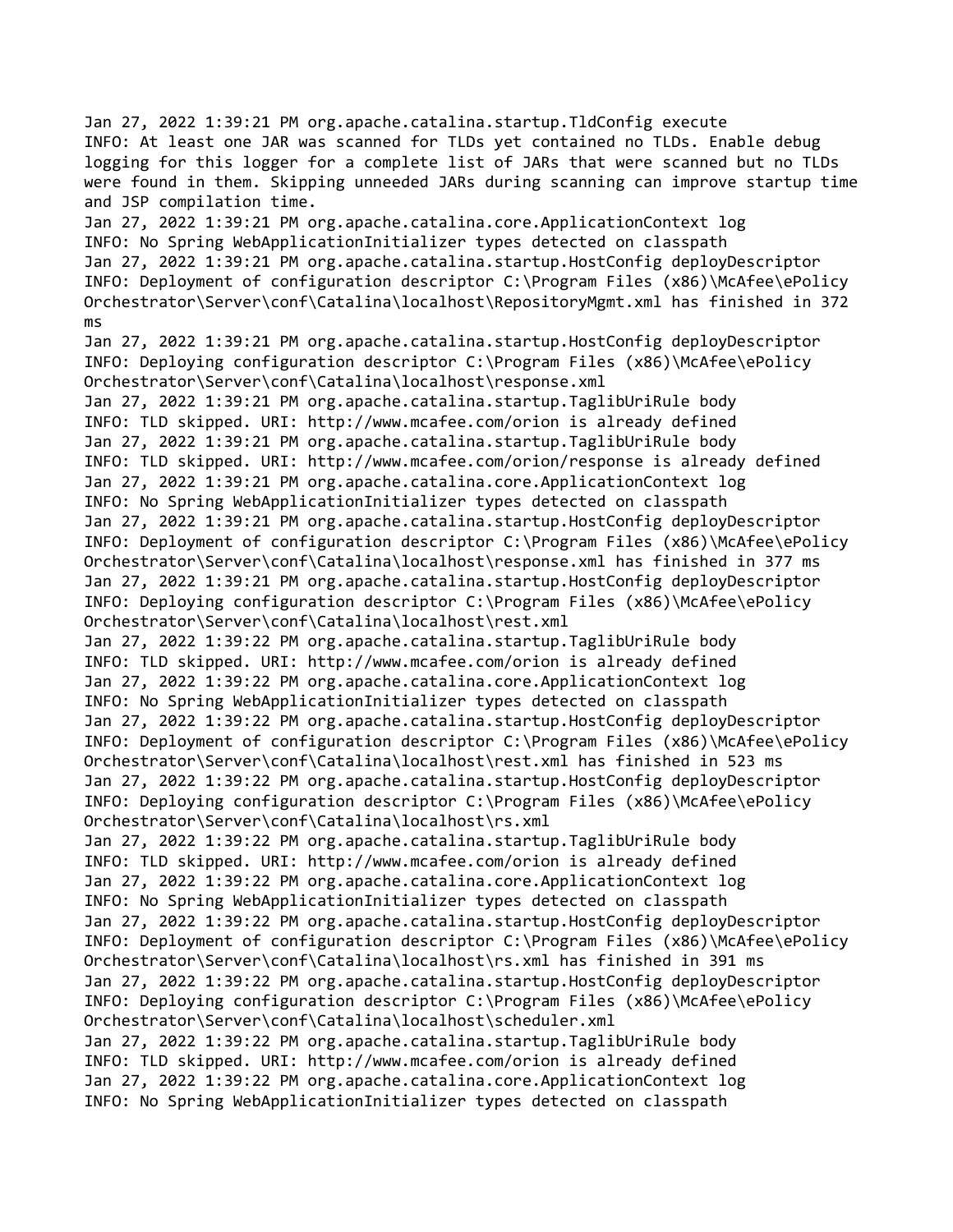Jan 27, 2022 1:39:22 PM org.apache.catalina.startup.HostConfig deployDescriptor INFO: Deployment of configuration descriptor C:\Program Files (x86)\McAfee\ePolicy Orchestrator\Server\conf\Catalina\localhost\scheduler.xml has finished in 368 ms Jan 27, 2022 1:39:22 PM org.apache.catalina.startup.HostConfig deployDescriptor INFO: Deploying configuration descriptor C:\Program Files (x86)\McAfee\ePolicy Orchestrator\Server\conf\Catalina\localhost\ServerInformation.xml Jan 27, 2022 1:39:23 PM org.apache.catalina.startup.TaglibUriRule body INFO: TLD skipped. URI: http://www.mcafee.com/orion is already defined

Jan 27, 2022 1:39:23 PM org.apache.catalina.startup.TldConfig execute INFO: At least one JAR was scanned for TLDs yet contained no TLDs. Enable debug logging for this logger for a complete list of JARs that were scanned but no TLDs were found in them. Skipping unneeded JARs during scanning can improve startup time and JSP compilation time.

Jan 27, 2022 1:39:23 PM org.apache.catalina.core.ApplicationContext log INFO: No Spring WebApplicationInitializer types detected on classpath Jan 27, 2022 1:39:23 PM org.apache.catalina.startup.HostConfig deployDescriptor INFO: Deployment of configuration descriptor C:\Program Files (x86)\McAfee\ePolicy Orchestrator\Server\conf\Catalina\localhost\ServerInformation.xml has finished in 377 ms

Jan 27, 2022 1:39:23 PM org.apache.catalina.startup.HostConfig deployDescriptor INFO: Deploying configuration descriptor C:\Program Files (x86)\McAfee\ePolicy Orchestrator\Server\conf\Catalina\localhost\SoftwareMgmt.xml

Jan 27, 2022 1:39:23 PM org.apache.catalina.startup.TaglibUriRule body INFO: TLD skipped. URI: http://www.mcafee.com/orion is already defined Jan 27, 2022 1:39:23 PM org.apache.catalina.startup.TldConfig execute INFO: At least one JAR was scanned for TLDs yet contained no TLDs. Enable debug logging for this logger for a complete list of JARs that were scanned but no TLDs were found in them. Skipping unneeded JARs during scanning can improve startup time and JSP compilation time.

Jan 27, 2022 1:39:23 PM org.apache.catalina.core.ApplicationContext log INFO: No Spring WebApplicationInitializer types detected on classpath Jan 27, 2022 1:39:23 PM org.apache.catalina.startup.HostConfig deployDescriptor INFO: Deployment of configuration descriptor C:\Program Files (x86)\McAfee\ePolicy Orchestrator\Server\conf\Catalina\localhost\SoftwareMgmt.xml has finished in 415 ms Jan 27, 2022 1:39:23 PM org.apache.catalina.startup.HostConfig deployDescriptor INFO: Deploying configuration descriptor C:\Program Files (x86)\McAfee\ePolicy Orchestrator\Server\conf\Catalina\localhost\SOLIDCORE\_META.xml Jan 27, 2022 1:39:24 PM org.apache.catalina.startup.TaglibUriRule body INFO: TLD skipped. URI: http://www.mcafee.com/orion is already defined Jan 27, 2022 1:39:24 PM org.apache.catalina.startup.TaglibUriRule body INFO: TLD skipped. URI: http://www.mcafee.com/scor is already defined Jan 27, 2022 1:39:24 PM org.apache.catalina.startup.TldConfig execute INFO: At least one JAR was scanned for TLDs yet contained no TLDs. Enable debug logging for this logger for a complete list of JARs that were scanned but no TLDs were found in them. Skipping unneeded JARs during scanning can improve startup time

and JSP compilation time. Jan 27, 2022 1:39:24 PM org.apache.catalina.core.ApplicationContext log INFO: No Spring WebApplicationInitializer types detected on classpath Jan 27, 2022 1:39:24 PM org.apache.catalina.startup.HostConfig deployDescriptor INFO: Deployment of configuration descriptor C:\Program Files (x86)\McAfee\ePolicy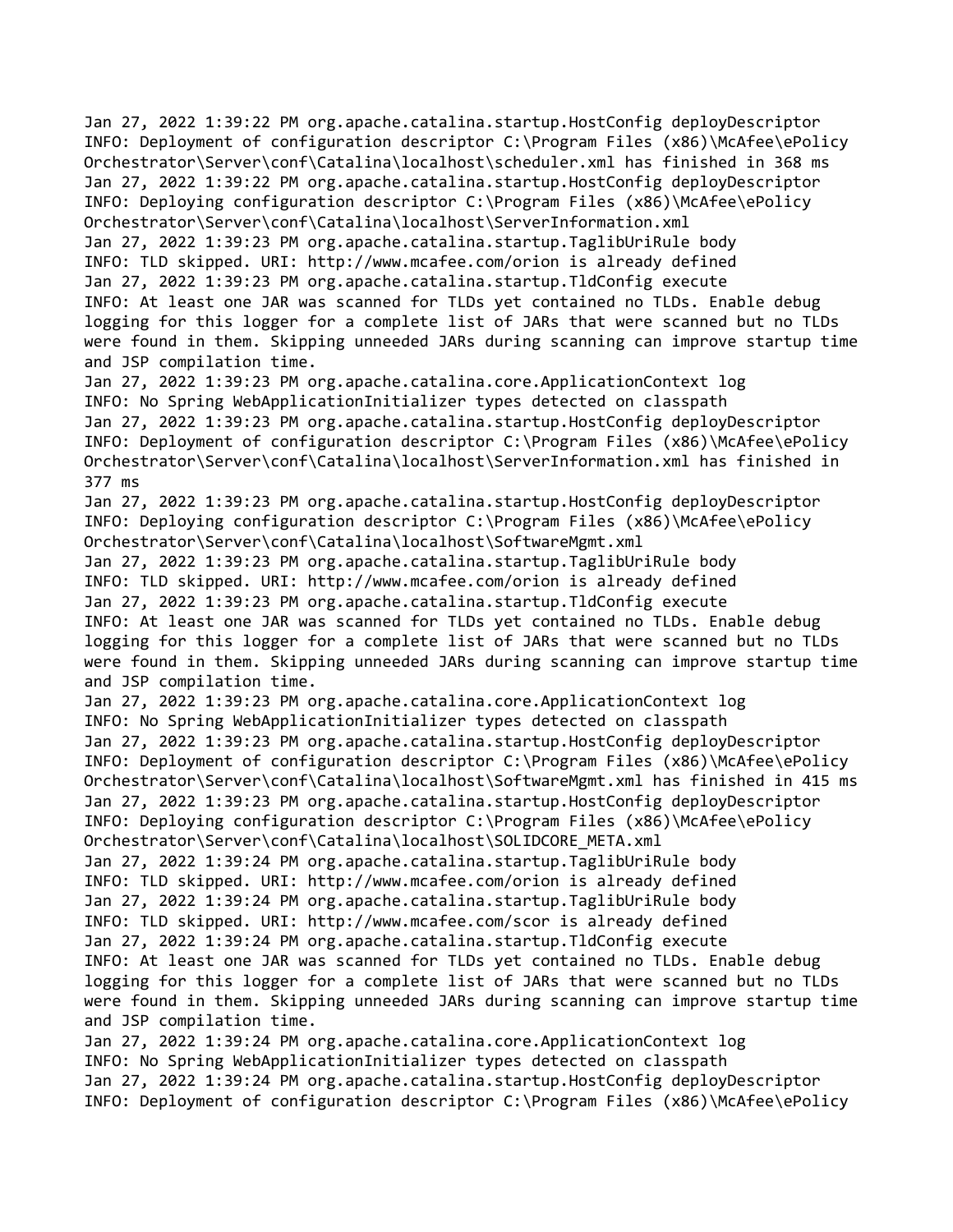Orchestrator\Server\conf\Catalina\localhost\SOLIDCORE\_META.xml has finished in 682 ms

Jan 27, 2022 1:39:24 PM org.apache.catalina.startup.HostConfig deployDescriptor INFO: Deploying configuration descriptor C:\Program Files (x86)\McAfee\ePolicy Orchestrator\Server\conf\Catalina\localhost\SupportCenter.xml Jan 27, 2022 1:39:24 PM org.apache.catalina.startup.TaglibUriRule body INFO: TLD skipped. URI: http://www.mcafee.com/orion is already defined Jan 27, 2022 1:39:24 PM org.apache.catalina.startup.TldConfig execute INFO: At least one JAR was scanned for TLDs yet contained no TLDs. Enable debug logging for this logger for a complete list of JARs that were scanned but no TLDs were found in them. Skipping unneeded JARs during scanning can improve startup time and JSP compilation time. Jan 27, 2022 1:39:24 PM org.apache.catalina.core.ApplicationContext log INFO: No Spring WebApplicationInitializer types detected on classpath Jan 27, 2022 1:39:24 PM org.apache.catalina.startup.HostConfig deployDescriptor INFO: Deployment of configuration descriptor C:\Program Files (x86)\McAfee\ePolicy Orchestrator\Server\conf\Catalina\localhost\SupportCenter.xml has finished in 402 ms Jan 27, 2022 1:39:24 PM org.apache.catalina.startup.HostConfig deployDescriptor INFO: Deploying configuration descriptor C:\Program Files (x86)\McAfee\ePolicy Orchestrator\Server\conf\Catalina\localhost\SyslogMgmt.xml Jan 27, 2022 1:39:25 PM org.apache.catalina.startup.TaglibUriRule body INFO: TLD skipped. URI: http://www.mcafee.com/orion is already defined Jan 27, 2022 1:39:25 PM org.apache.catalina.startup.TldConfig execute INFO: At least one JAR was scanned for TLDs yet contained no TLDs. Enable debug logging for this logger for a complete list of JARs that were scanned but no TLDs were found in them. Skipping unneeded JARs during scanning can improve startup time and JSP compilation time. Jan 27, 2022 1:39:25 PM org.apache.catalina.core.ApplicationContext log INFO: No Spring WebApplicationInitializer types detected on classpath Jan 27, 2022 1:39:25 PM org.apache.catalina.startup.HostConfig deployDescriptor INFO: Deployment of configuration descriptor C:\Program Files (x86)\McAfee\ePolicy Orchestrator\Server\conf\Catalina\localhost\SyslogMgmt.xml has finished in 375 ms Jan 27, 2022 1:39:25 PM org.apache.catalina.startup.HostConfig deployDescriptor INFO: Deploying configuration descriptor C:\Program Files (x86)\McAfee\ePolicy Orchestrator\Server\conf\Catalina\localhost\SystemSortAPI.xml Jan 27, 2022 1:39:25 PM org.apache.catalina.startup.TaglibUriRule body INFO: TLD skipped. URI: http://www.mcafee.com/orion is already defined Jan 27, 2022 1:39:25 PM org.apache.catalina.startup.TldConfig execute INFO: At least one JAR was scanned for TLDs yet contained no TLDs. Enable debug logging for this logger for a complete list of JARs that were scanned but no TLDs were found in them. Skipping unneeded JARs during scanning can improve startup time and JSP compilation time. Jan 27, 2022 1:39:25 PM org.apache.catalina.core.ApplicationContext log INFO: No Spring WebApplicationInitializer types detected on classpath Jan 27, 2022 1:39:25 PM org.apache.catalina.startup.HostConfig deployDescriptor INFO: Deployment of configuration descriptor C:\Program Files (x86)\McAfee\ePolicy Orchestrator\Server\conf\Catalina\localhost\SystemSortAPI.xml has finished in 393 ms Jan 27, 2022 1:39:25 PM org.apache.catalina.startup.HostConfig deployDescriptor INFO: Deploying configuration descriptor C:\Program Files (x86)\McAfee\ePolicy

Orchestrator\Server\conf\Catalina\localhost\udlp.xml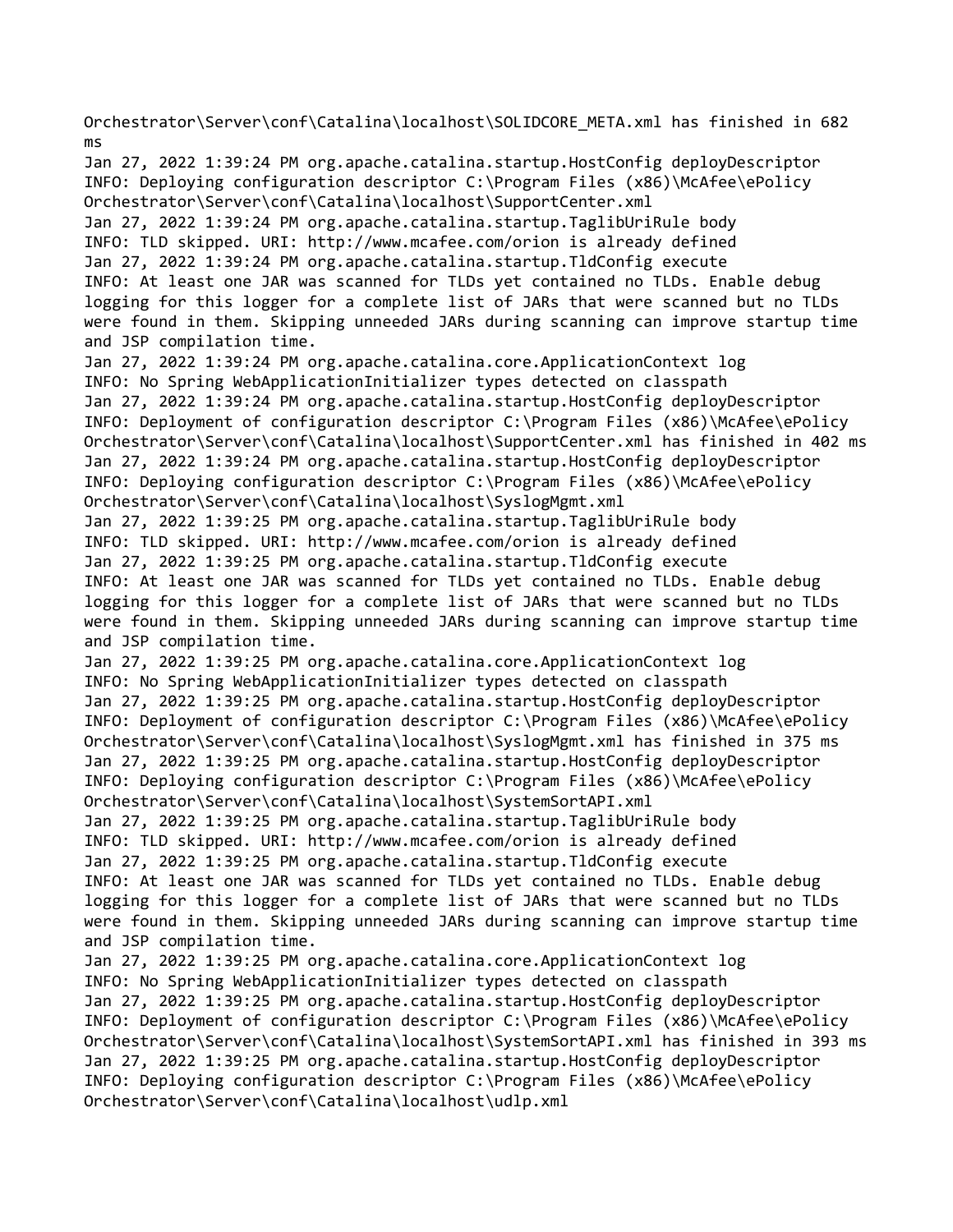Jan 27, 2022 1:39:26 PM org.apache.catalina.startup.TaglibUriRule body INFO: TLD skipped. URI: http://www.mcafee.com/orion is already defined Jan 27, 2022 1:39:26 PM org.apache.catalina.startup.TldConfig execute INFO: At least one JAR was scanned for TLDs yet contained no TLDs. Enable debug logging for this logger for a complete list of JARs that were scanned but no TLDs were found in them. Skipping unneeded JARs during scanning can improve startup time and JSP compilation time.

Jan 27, 2022 1:39:26 PM org.apache.catalina.core.ApplicationContext log INFO: No Spring WebApplicationInitializer types detected on classpath Jan 27, 2022 1:39:26 PM org.apache.catalina.startup.HostConfig deployDescriptor INFO: Deployment of configuration descriptor C:\Program Files (x86)\McAfee\ePolicy Orchestrator\Server\conf\Catalina\localhost\udlp.xml has finished in 1,256 ms Jan 27, 2022 1:39:26 PM org.apache.catalina.startup.HostConfig deployDescriptor INFO: Deploying configuration descriptor C:\Program Files (x86)\McAfee\ePolicy Orchestrator\Server\conf\Catalina\localhost\ui.xml

Jan 27, 2022 1:39:27 PM org.apache.catalina.startup.TaglibUriRule body INFO: TLD skipped. URI: http://www.mcafee.com/orion is already defined Jan 27, 2022 1:39:27 PM org.apache.catalina.startup.TldConfig execute INFO: At least one JAR was scanned for TLDs yet contained no TLDs. Enable debug logging for this logger for a complete list of JARs that were scanned but no TLDs were found in them. Skipping unneeded JARs during scanning can improve startup time and JSP compilation time.

Jan 27, 2022 1:39:27 PM org.apache.catalina.core.ApplicationContext log INFO: No Spring WebApplicationInitializer types detected on classpath Jan 27, 2022 1:39:27 PM org.apache.catalina.startup.HostConfig deployDescriptor INFO: Deployment of configuration descriptor C:\Program Files (x86)\McAfee\ePolicy Orchestrator\Server\conf\Catalina\localhost\ui.xml has finished in 365 ms Jan 27, 2022 1:39:27 PM org.apache.catalina.startup.HostConfig deployDescriptor INFO: Deploying configuration descriptor C:\Program Files (x86)\McAfee\ePolicy Orchestrator\Server\conf\Catalina\localhost\UpgradeAssistant.xml Jan 27, 2022 1:39:27 PM org.apache.catalina.startup.TaglibUriRule body INFO: TLD skipped. URI: http://www.mcafee.com/epocontrols is already defined Jan 27, 2022 1:39:27 PM org.apache.catalina.startup.TaglibUriRule body INFO: TLD skipped. URI: http://www.mcafee.com/epocontrols is already defined Jan 27, 2022 1:39:27 PM org.apache.catalina.startup.TaglibUriRule body INFO: TLD skipped. URI: http://www.mcafee.com/orion is already defined Jan 27, 2022 1:39:27 PM org.apache.catalina.startup.TaglibUriRule body INFO: TLD skipped. URI: http://java.sun.com/jstl/core\_rt is already defined Jan 27, 2022 1:39:27 PM org.apache.catalina.startup.TaglibUriRule body INFO: TLD skipped. URI: http://java.sun.com/jstl/core is already defined Jan 27, 2022 1:39:27 PM org.apache.catalina.startup.TaglibUriRule body INFO: TLD skipped. URI: http://java.sun.com/jsp/jstl/core is already defined Jan 27, 2022 1:39:27 PM org.apache.catalina.startup.TaglibUriRule body INFO: TLD skipped. URI: http://java.sun.com/jstl/fmt\_rt is already defined Jan 27, 2022 1:39:27 PM org.apache.catalina.startup.TaglibUriRule body INFO: TLD skipped. URI: http://java.sun.com/jstl/fmt is already defined Jan 27, 2022 1:39:27 PM org.apache.catalina.startup.TaglibUriRule body INFO: TLD skipped. URI: http://java.sun.com/jsp/jstl/fmt is already defined Jan 27, 2022 1:39:27 PM org.apache.catalina.startup.TaglibUriRule body INFO: TLD skipped. URI: http://java.sun.com/jsp/jstl/functions is already defined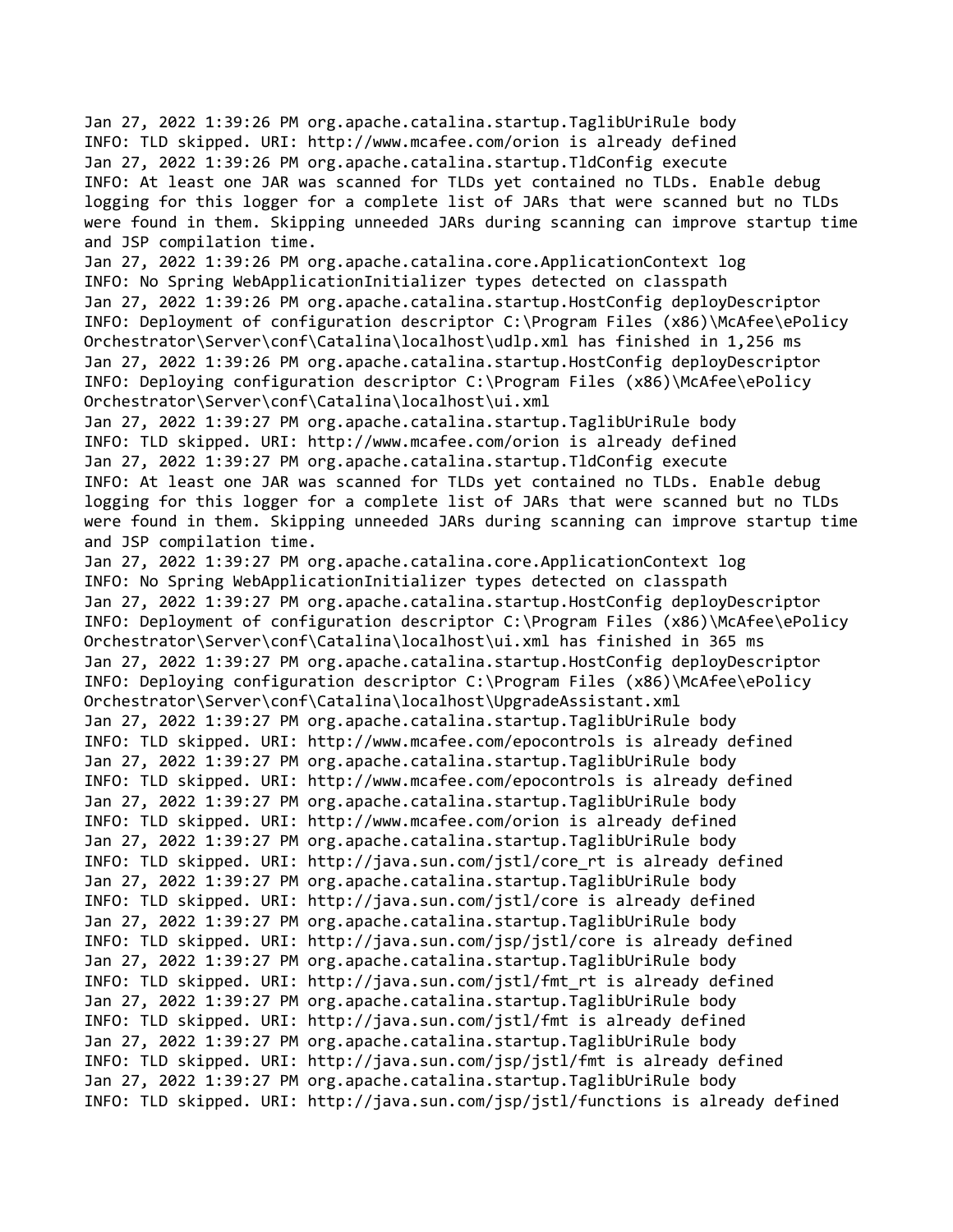Jan 27, 2022 1:39:27 PM org.apache.catalina.startup.TaglibUriRule body INFO: TLD skipped. URI: http://jakarta.apache.org/taglibs/standard/permittedTaglibs is already defined Jan 27, 2022 1:39:27 PM org.apache.catalina.startup.TaglibUriRule body INFO: TLD skipped. URI: http://jakarta.apache.org/taglibs/standard/scriptfree is already defined Jan 27, 2022 1:39:27 PM org.apache.catalina.startup.TaglibUriRule body INFO: TLD skipped. URI: http://java.sun.com/jstl/sql\_rt is already defined Jan 27, 2022 1:39:27 PM org.apache.catalina.startup.TaglibUriRule body INFO: TLD skipped. URI: http://java.sun.com/jstl/sql is already defined Jan 27, 2022 1:39:27 PM org.apache.catalina.startup.TaglibUriRule body INFO: TLD skipped. URI: http://java.sun.com/jsp/jstl/sql is already defined Jan 27, 2022 1:39:27 PM org.apache.catalina.startup.TaglibUriRule body INFO: TLD skipped. URI: http://java.sun.com/jstl/xml\_rt is already defined Jan 27, 2022 1:39:27 PM org.apache.catalina.startup.TaglibUriRule body INFO: TLD skipped. URI: http://java.sun.com/jstl/xml is already defined Jan 27, 2022 1:39:27 PM org.apache.catalina.startup.TaglibUriRule body INFO: TLD skipped. URI: http://java.sun.com/jsp/jstl/xml is already defined Jan 27, 2022 1:39:27 PM org.apache.catalina.startup.TaglibUriRule body INFO: TLD skipped. URI: http://www.mcafee.com/epocontrols is already defined Jan 27, 2022 1:39:27 PM org.apache.catalina.startup.TaglibUriRule body INFO: TLD skipped. URI: http://java.sun.com/jstl/core\_rt is already defined Jan 27, 2022 1:39:27 PM org.apache.catalina.startup.TaglibUriRule body INFO: TLD skipped. URI: http://java.sun.com/jstl/core is already defined Jan 27, 2022 1:39:27 PM org.apache.catalina.startup.TaglibUriRule body INFO: TLD skipped. URI: http://java.sun.com/jsp/jstl/core is already defined Jan 27, 2022 1:39:27 PM org.apache.catalina.startup.TaglibUriRule body INFO: TLD skipped. URI: http://java.sun.com/jstl/fmt\_rt is already defined Jan 27, 2022 1:39:27 PM org.apache.catalina.startup.TaglibUriRule body INFO: TLD skipped. URI: http://java.sun.com/jstl/fmt is already defined Jan 27, 2022 1:39:27 PM org.apache.catalina.startup.TaglibUriRule body INFO: TLD skipped. URI: http://java.sun.com/jsp/jstl/fmt is already defined Jan 27, 2022 1:39:27 PM org.apache.catalina.startup.TaglibUriRule body INFO: TLD skipped. URI: http://java.sun.com/jsp/jstl/functions is already defined Jan 27, 2022 1:39:27 PM org.apache.catalina.startup.TaglibUriRule body INFO: TLD skipped. URI: http://jakarta.apache.org/taglibs/standard/permittedTaglibs is already defined Jan 27, 2022 1:39:27 PM org.apache.catalina.startup.TaglibUriRule body INFO: TLD skipped. URI: http://jakarta.apache.org/taglibs/standard/scriptfree is already defined Jan 27, 2022 1:39:27 PM org.apache.catalina.startup.TaglibUriRule body INFO: TLD skipped. URI: http://java.sun.com/jstl/sql\_rt is already defined Jan 27, 2022 1:39:27 PM org.apache.catalina.startup.TaglibUriRule body INFO: TLD skipped. URI: http://java.sun.com/jstl/sql is already defined Jan 27, 2022 1:39:27 PM org.apache.catalina.startup.TaglibUriRule body INFO: TLD skipped. URI: http://java.sun.com/jsp/jstl/sql is already defined Jan 27, 2022 1:39:27 PM org.apache.catalina.startup.TaglibUriRule body INFO: TLD skipped. URI: http://java.sun.com/jstl/xml\_rt is already defined Jan 27, 2022 1:39:27 PM org.apache.catalina.startup.TaglibUriRule body INFO: TLD skipped. URI: http://java.sun.com/jstl/xml is already defined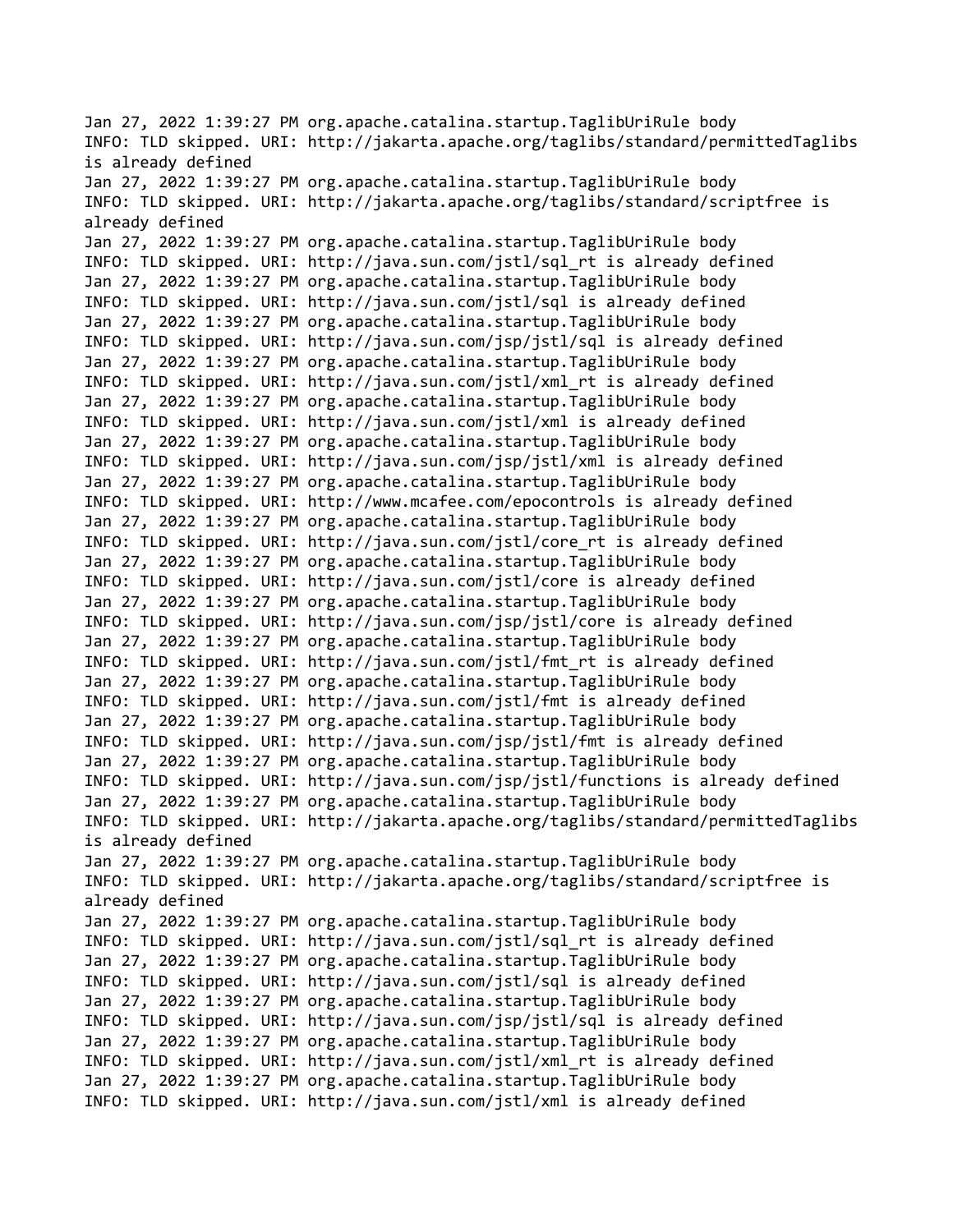Jan 27, 2022 1:39:27 PM org.apache.catalina.startup.TaglibUriRule body INFO: TLD skipped. URI: http://java.sun.com/jsp/jstl/xml is already defined Jan 27, 2022 1:39:27 PM org.apache.catalina.core.ApplicationContext log INFO: No Spring WebApplicationInitializer types detected on classpath Jan 27, 2022 1:39:27 PM org.apache.catalina.startup.HostConfig deployDescriptor INFO: Deployment of configuration descriptor C:\Program Files (x86)\McAfee\ePolicy Orchestrator\Server\conf\Catalina\localhost\UpgradeAssistant.xml has finished in 434 ms Jan 27, 2022 1:39:27 PM org.apache.catalina.startup.HostConfig deployDirectory INFO: Deploying web application directory C:\Program Files (x86)\McAfee\ePolicy Orchestrator\Server\webapps\core Jan 27, 2022 1:39:28 PM org.apache.catalina.startup.TaglibUriRule body INFO: TLD skipped. URI: http://www.mcafee.com/orion is already defined Jan 27, 2022 1:39:28 PM org.apache.catalina.startup.TaglibUriRule body INFO: TLD skipped. URI: http://www.mcafee.com/orion is already defined Jan 27, 2022 1:39:28 PM org.apache.catalina.startup.TaglibUriRule body INFO: TLD skipped. URI: http://www.mcafee.com/orion is already defined Jan 27, 2022 1:39:28 PM org.apache.catalina.core.ApplicationContext log INFO: No Spring WebApplicationInitializer types detected on classpath Jan 27, 2022 1:39:29 PM org.apache.catalina.startup.HostConfig deployDirectory INFO: Deployment of web application directory C:\Program Files (x86)\McAfee\ePolicy Orchestrator\Server\webapps\core has finished in 1,531 ms Jan 27, 2022 1:39:29 PM org.apache.catalina.startup.HostConfig deployDirectory INFO: Deploying web application directory C:\Program Files (x86)\McAfee\ePolicy Orchestrator\Server\webapps\remote Jan 27, 2022 1:39:29 PM org.apache.catalina.startup.TaglibUriRule body INFO: TLD skipped. URI: http://www.mcafee.com/orion is already defined Jan 27, 2022 1:39:29 PM org.apache.catalina.core.ApplicationContext log INFO: No Spring WebApplicationInitializer types detected on classpath Jan 27, 2022 1:39:29 PM org.apache.catalina.startup.HostConfig deployDirectory INFO: Deployment of web application directory C:\Program Files (x86)\McAfee\ePolicy Orchestrator\Server\webapps\remote has finished in 418 ms Jan 27, 2022 1:39:29 PM org.apache.catalina.startup.HostConfig deployDirectory INFO: Deploying web application directory C:\Program Files (x86)\McAfee\ePolicy Orchestrator\Server\webapps\ROOT Jan 27, 2022 1:39:29 PM org.apache.catalina.startup.TaglibUriRule body INFO: TLD skipped. URI: http://www.mcafee.com/orion is already defined Jan 27, 2022 1:39:29 PM org.apache.catalina.core.ApplicationContext log INFO: No Spring WebApplicationInitializer types detected on classpath Jan 27, 2022 1:39:29 PM org.apache.catalina.startup.HostConfig deployDirectory INFO: Deployment of web application directory C:\Program Files (x86)\McAfee\ePolicy Orchestrator\Server\webapps\ROOT has finished in 342 ms Jan 27, 2022 1:39:29 PM org.apache.coyote.AbstractProtocol start INFO: Starting ProtocolHandler ["http-nio-8443"] Jan 27, 2022 1:39:29 PM org.apache.coyote.AbstractProtocol start INFO: Starting ProtocolHandler ["http-nio-8444"] Jan 27, 2022 1:39:37 PM org.apache.catalina.startup.Catalina start INFO: Server startup in 33922 ms Jan 27, 2022 1:40:01 PM org.apache.catalina.core.ApplicationDispatcher invoke SEVERE: Servlet.service() for servlet console threw exception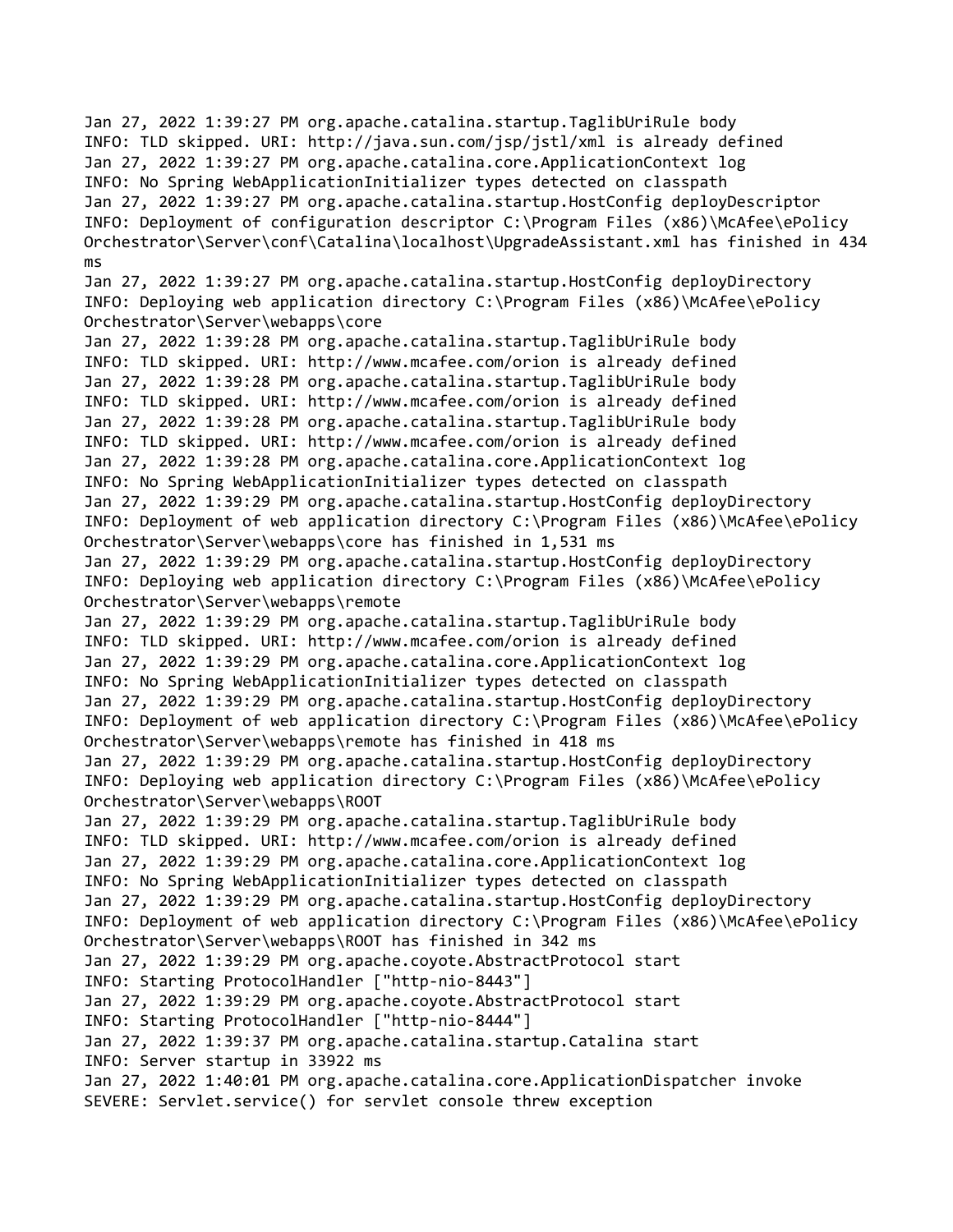com.mcafee.orion.core.ui.dashboard.DashboardElementException: Unknown subject in quickfind element URI:console.quickfind:computer.quickFind at com.mcafee.orion.console.ui.quickfind.QuickFindDashboardElementFactory.get(QuickFind DashboardElementFactory.java:88) at com.mcafee.orion.console.ui.dashboard.service.DefaultDashboardService.getDashboardEl ement(DefaultDashboardService.java:292) at com.mcafee.orion.console.ui.dashboard.DashboardAction.getGroupedDashboardList(Dashbo ardAction.java:683) at com.mcafee.orion.console.ui.dashboard.DashboardAction.getCurrentDashboardAndSetupDas hboardSelect(DashboardAction.java:255) at com.mcafee.orion.console.ui.dashboard.DashboardAction.init(DashboardAction.java:85) at sun.reflect.NativeMethodAccessorImpl.invoke0(Native Method) at sun.reflect.NativeMethodAccessorImpl.invoke(NativeMethodAccessorImpl.java:62) at sun.reflect.DelegatingMethodAccessorImpl.invoke(DelegatingMethodAccessorImpl.java:43 ) at java.lang.reflect.Method.invoke(Method.java:498) at com.mcafee.orion.core.servlet.mvc.MvcActionFactoryBase.executeAction(MvcActionFactor yBase.java:58) at com.mcafee.orion.core.servlet.ControllerServlet.executeAction(ControllerServlet.java :361) at com.mcafee.orion.core.servlet.ControllerServlet.processRequest(ControllerServlet.jav a:170) at com.mcafee.orion.core.servlet.ControllerServlet.doGet(ControllerServlet.java:129) at javax.servlet.http.HttpServlet.service(HttpServlet.java:624) at javax.servlet.http.HttpServlet.service(HttpServlet.java:731) at org.apache.catalina.core.ApplicationFilterChain.internalDoFilter(ApplicationFilterCh ain.java:303) at org.apache.catalina.core.ApplicationFilterChain.doFilter(ApplicationFilterChain.java :208) at org.apache.tomcat.websocket.server.WsFilter.doFilter(WsFilter.java:52) at org.apache.catalina.core.ApplicationFilterChain.internalDoFilter(ApplicationFilterCh ain.java:241) at org.apache.catalina.core.ApplicationFilterChain.doFilter(ApplicationFilterChain.java :208) at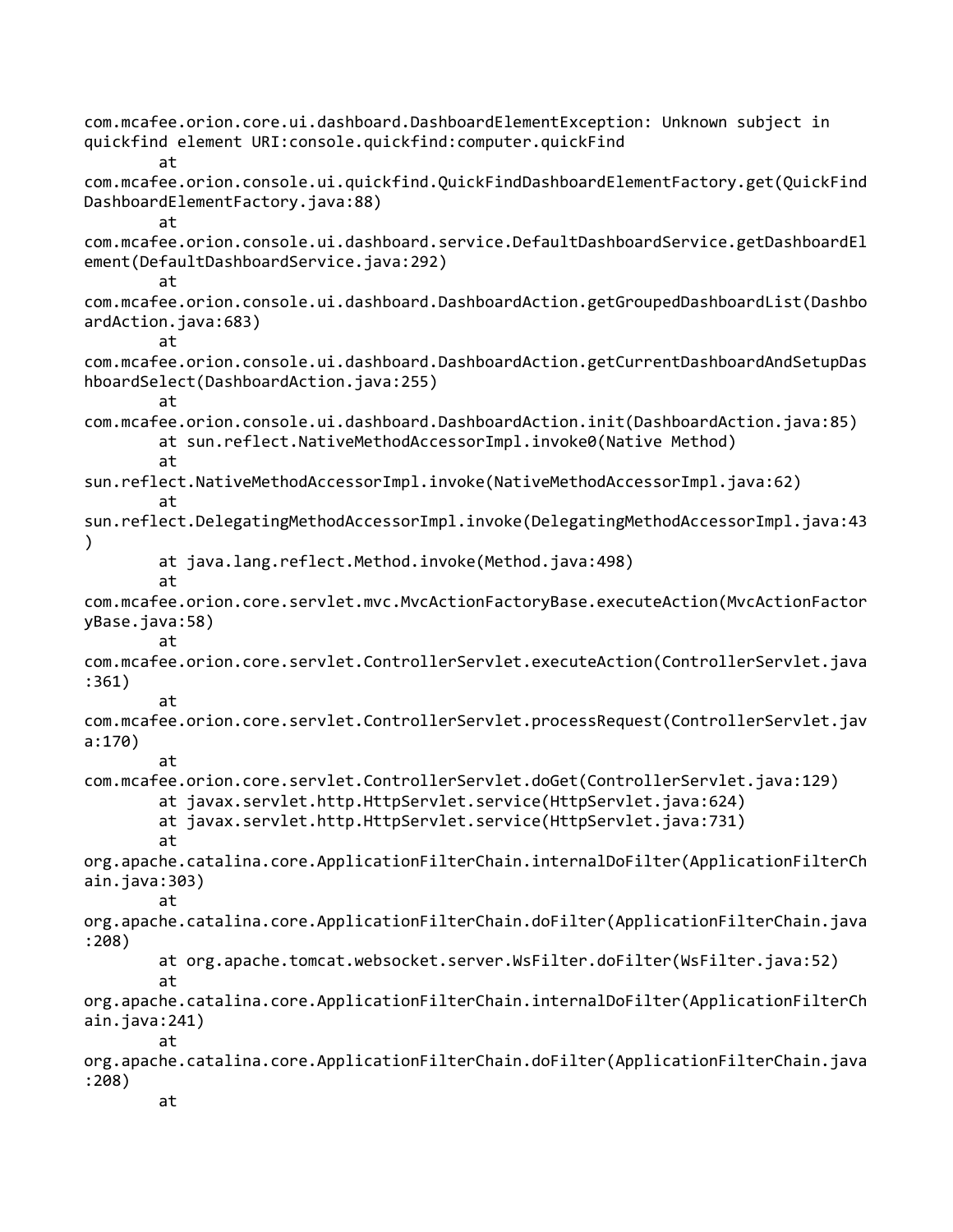org.apache.catalina.core.ApplicationDispatcher.invoke(ApplicationDispatcher.java:743 ) at org.apache.catalina.core.ApplicationDispatcher.processRequest(ApplicationDispatcher. java:485) at org.apache.catalina.core.ApplicationDispatcher.doForward(ApplicationDispatcher.java: 410) at org.apache.catalina.core.ApplicationDispatcher.forward(ApplicationDispatcher.java:33 7) at com.mcafee.orion.core.servlet.Forward.respond(Forward.java:143) at com.mcafee.orion.core.servlet.ControllerServlet.processRequest(ControllerServlet.jav a:171) at com.mcafee.orion.core.servlet.ControllerServlet.doGet(ControllerServlet.java:129) at javax.servlet.http.HttpServlet.service(HttpServlet.java:624) at javax.servlet.http.HttpServlet.service(HttpServlet.java:731) at org.apache.catalina.core.ApplicationFilterChain.internalDoFilter(ApplicationFilterCh ain.java:303) at org.apache.catalina.core.ApplicationFilterChain.doFilter(ApplicationFilterChain.java :208) at org.apache.tomcat.websocket.server.WsFilter.doFilter(WsFilter.java:52) at org.apache.catalina.core.ApplicationFilterChain.internalDoFilter(ApplicationFilterCh ain.java:241) at org.apache.catalina.core.ApplicationFilterChain.doFilter(ApplicationFilterChain.java :208) at org.apache.catalina.filters.ExpiresFilter.doFilter(ExpiresFilter.java:1203) at org.apache.catalina.core.ApplicationFilterChain.internalDoFilter(ApplicationFilterCh ain.java:241) at org.apache.catalina.core.ApplicationFilterChain.doFilter(ApplicationFilterChain.java :208) at com.mcafee.orion.core.server.MdcFilter.doFilter(MdcFilter.java:31) at org.apache.catalina.core.ApplicationFilterChain.internalDoFilter(ApplicationFilterCh ain.java:241) at org.apache.catalina.core.ApplicationFilterChain.doFilter(ApplicationFilterChain.java :208) at com.mcafee.orion.core.server.DisableUrlSessionFilter.doFilter(DisableUrlSessionFilte r.java:58)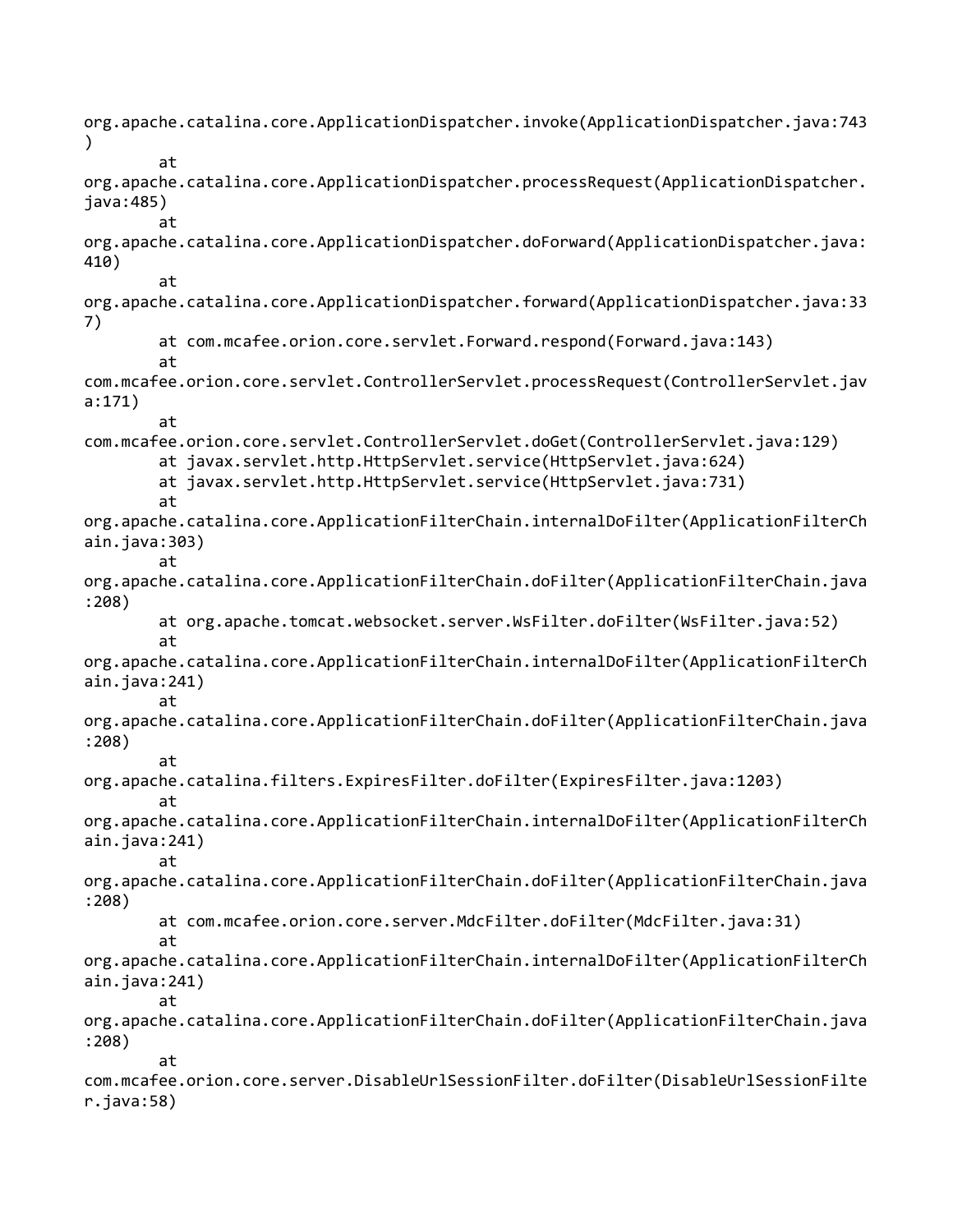at org.apache.catalina.core.ApplicationFilterChain.internalDoFilter(ApplicationFilterCh ain.java:241) at org.apache.catalina.core.ApplicationFilterChain.doFilter(ApplicationFilterChain.java :208) at org.apache.catalina.core.StandardWrapperValve.invoke(StandardWrapperValve.java:219) at org.apache.catalina.core.StandardContextValve.invoke(StandardContextValve.java:110) at org.apache.catalina.authenticator.AuthenticatorBase.invoke(AuthenticatorBase.java:60 3) at org.apache.catalina.core.StandardHostValve.invoke(StandardHostValve.java:169) at org.apache.catalina.valves.ErrorReportValve.invoke(ErrorReportValve.java:104) at org.apache.catalina.valves.AccessLogValve.invoke(AccessLogValve.java:1025) at com.mcafee.orion.core.server.mfsvalve.ValveContext.invokeNextInChain(ValveContext.ja va:27) at com.mcafee.orion.core.server.AccessControlValveHook.invoke(AccessControlValveHook.ja va:81) at com.mcafee.orion.core.server.mfsvalve.ValveContext.invokeNextInChain(ValveContext.ja va:25) at com.mcafee.orion.core.server.LoginValidationValveHook.invoke(LoginValidationValveHoo k.java:89) at com.mcafee.orion.core.server.mfsvalve.ValveContext.invokeNextInChain(ValveContext.ja va:25) at com.mcafee.orion.core.server.mfsvalve.MfsValve.invoke(MfsValve.java:39) at com.mcafee.orion.core.server.AjaxValve.invoke(AjaxValve.java:84) at com.mcafee.orion.core.server.OrionUserSetupValve.invoke(OrionUserSetupValve.java:41) at org.apache.catalina.authenticator.SingleSignOn.invoke(SingleSignOn.java:321) at com.mcafee.orion.core.server.OrionSingleSignOn.invoke(OrionSingleSignOn.java:203) at com.mcafee.orion.core.server.ClientCertValve.invoke(ClientCertValve.java:60) at com.mcafee.orion.core.server.ExternalAuthenticationStrategyExtPointValve.invoke(Exte rnalAuthenticationStrategyExtPointValve.java:140) at com.mcafee.orion.core.server.ParameterEncodingValve.invoke(ParameterEncodingValve.ja va:34)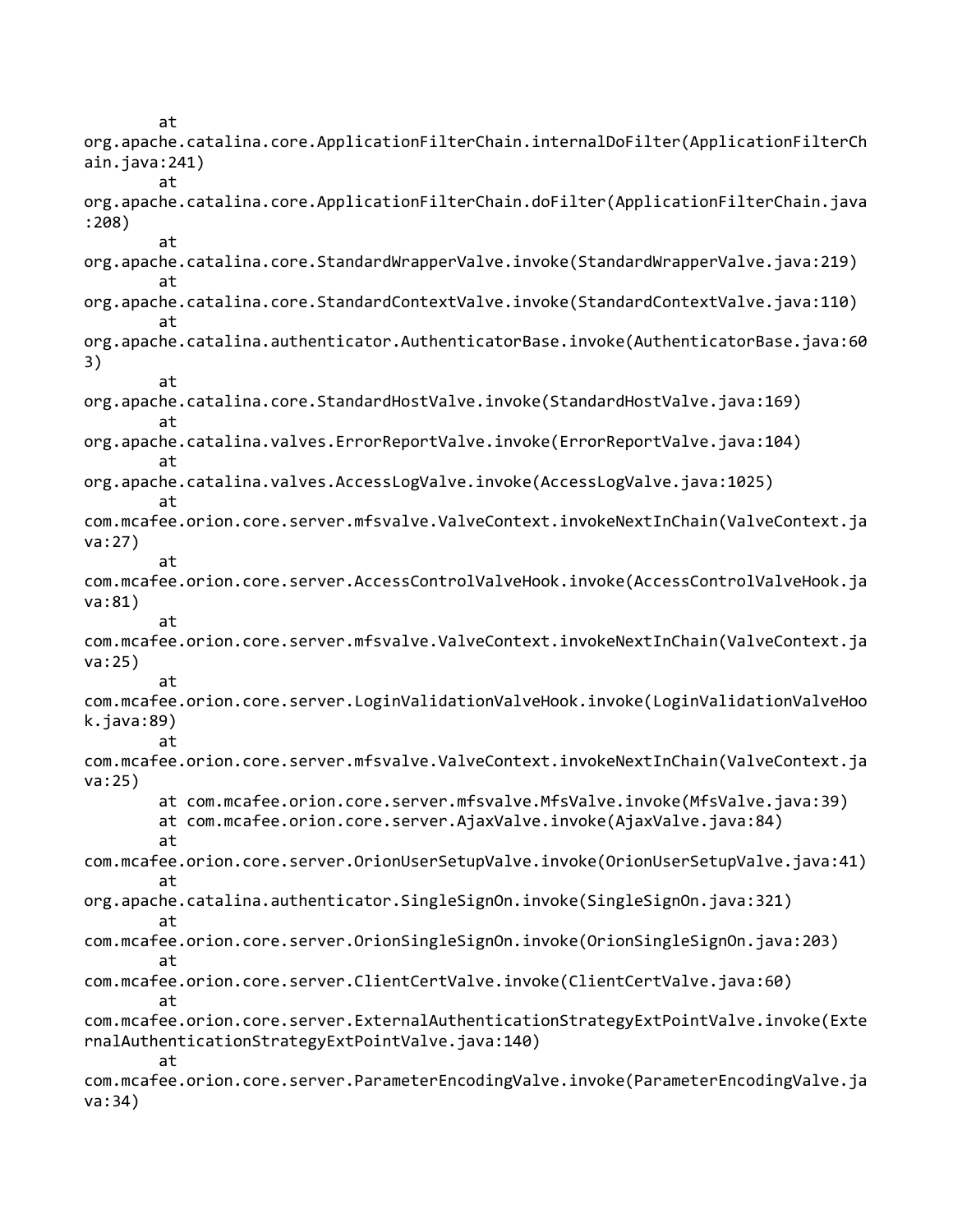at

com.mcafee.orion.core.server.ThreadLocalInfoCleanupValve.invoke(ThreadLocalInfoClean upValve.java:25) at org.apache.catalina.core.StandardEngineValve.invoke(StandardEngineValve.java:116) at org.apache.catalina.connector.CoyoteAdapter.service(CoyoteAdapter.java:445) at org.apache.coyote.http11.AbstractHttp11Processor.process(AbstractHttp11Processor.jav a:1136) at org.apache.coyote.AbstractProtocol\$AbstractConnectionHandler.process(AbstractProtoco l.java:637) at org.apache.tomcat.util.net.NioEndpoint\$SocketProcessor.doRun(NioEndpoint.java:1775) at org.apache.tomcat.util.net.NioEndpoint\$SocketProcessor.run(NioEndpoint.java:1734) at java.util.concurrent.ThreadPoolExecutor.runWorker(ThreadPoolExecutor.java:1149) at java.util.concurrent.ThreadPoolExecutor\$Worker.run(ThreadPoolExecutor.java:624) at org.apache.tomcat.util.threads.TaskThread\$WrappingRunnable.run(TaskThread.java:61) at java.lang.Thread.run(Thread.java:748) Jan 27, 2022 1:40:01 PM org.apache.catalina.core.StandardWrapperValve invoke SEVERE: Servlet.service() for servlet [core] in context with path [/core] threw exception [com.mcafee.orion.console.ui.dashboard.service.DashboardServiceRuntimeException: Unknown subject in quickfind element URI:console.quickfind:computer.quickFind] with root cause com.mcafee.orion.core.ui.dashboard.DashboardElementException: Unknown subject in quickfind element URI:console.quickfind:computer.quickFind at com.mcafee.orion.console.ui.quickfind.QuickFindDashboardElementFactory.get(QuickFind DashboardElementFactory.java:88) at com.mcafee.orion.console.ui.dashboard.service.DefaultDashboardService.getDashboardEl ement(DefaultDashboardService.java:292) at com.mcafee.orion.console.ui.dashboard.DashboardAction.getGroupedDashboardList(Dashbo ardAction.java:683) at com.mcafee.orion.console.ui.dashboard.DashboardAction.getCurrentDashboardAndSetupDas hboardSelect(DashboardAction.java:255) at com.mcafee.orion.console.ui.dashboard.DashboardAction.init(DashboardAction.java:85) at sun.reflect.NativeMethodAccessorImpl.invoke0(Native Method) at sun.reflect.NativeMethodAccessorImpl.invoke(NativeMethodAccessorImpl.java:62)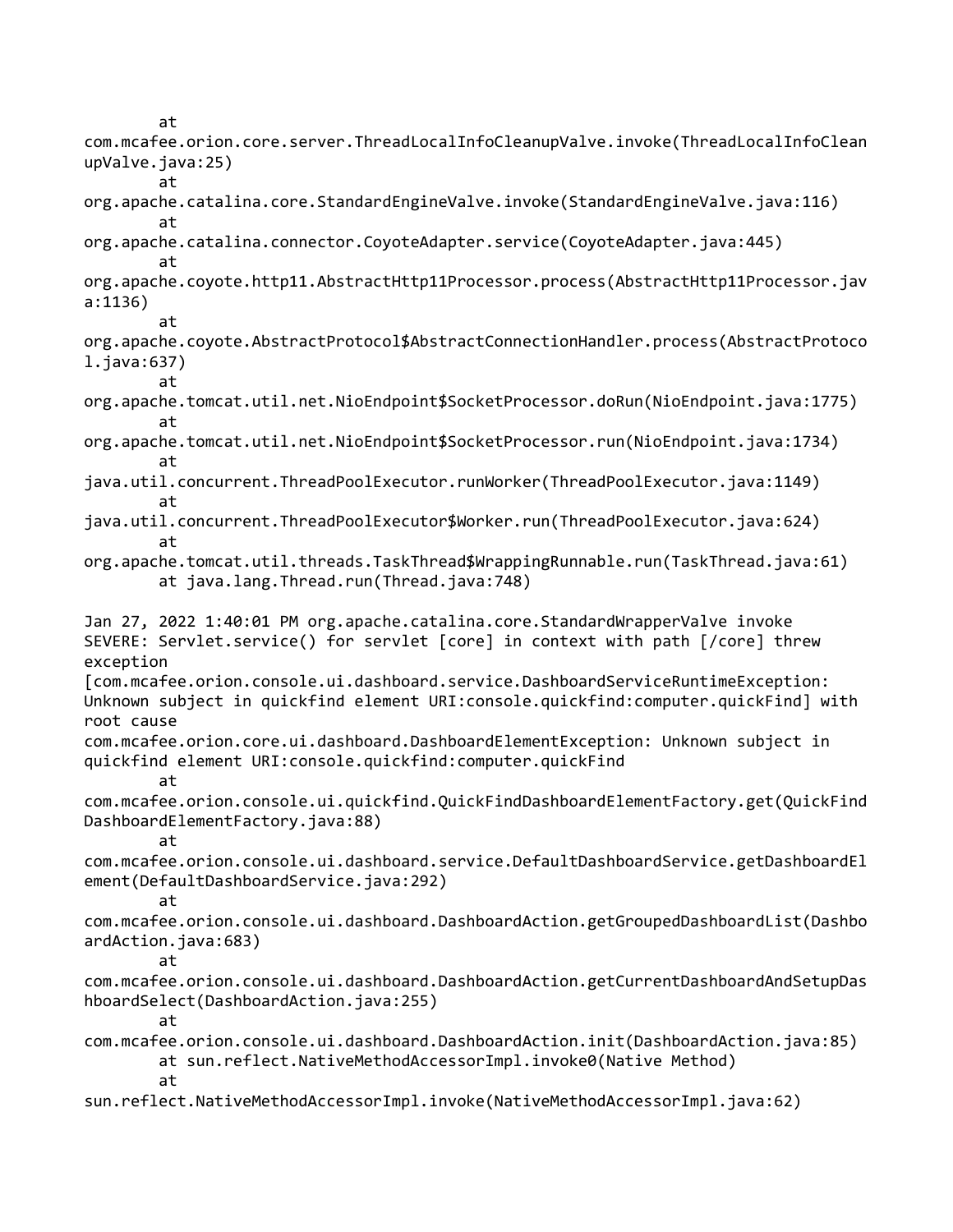at sun.reflect.DelegatingMethodAccessorImpl.invoke(DelegatingMethodAccessorImpl.java:43  $\mathcal{C}$ at java.lang.reflect.Method.invoke(Method.java:498) at com.mcafee.orion.core.servlet.mvc.MvcActionFactoryBase.executeAction(MvcActionFactor yBase.java:58) at com.mcafee.orion.core.servlet.ControllerServlet.executeAction(ControllerServlet.java :361) at com.mcafee.orion.core.servlet.ControllerServlet.processRequest(ControllerServlet.jav a:170) at com.mcafee.orion.core.servlet.ControllerServlet.doGet(ControllerServlet.java:129) at javax.servlet.http.HttpServlet.service(HttpServlet.java:624) at javax.servlet.http.HttpServlet.service(HttpServlet.java:731) at org.apache.catalina.core.ApplicationFilterChain.internalDoFilter(ApplicationFilterCh ain.java:303) at org.apache.catalina.core.ApplicationFilterChain.doFilter(ApplicationFilterChain.java :208) at org.apache.tomcat.websocket.server.WsFilter.doFilter(WsFilter.java:52) at org.apache.catalina.core.ApplicationFilterChain.internalDoFilter(ApplicationFilterCh ain.java:241) at org.apache.catalina.core.ApplicationFilterChain.doFilter(ApplicationFilterChain.java :208) at org.apache.catalina.core.ApplicationDispatcher.invoke(ApplicationDispatcher.java:743 ) at org.apache.catalina.core.ApplicationDispatcher.processRequest(ApplicationDispatcher. java:485) at org.apache.catalina.core.ApplicationDispatcher.doForward(ApplicationDispatcher.java: 410) at org.apache.catalina.core.ApplicationDispatcher.forward(ApplicationDispatcher.java:33 7) at com.mcafee.orion.core.servlet.Forward.respond(Forward.java:143) at com.mcafee.orion.core.servlet.ControllerServlet.processRequest(ControllerServlet.jav a:171) at com.mcafee.orion.core.servlet.ControllerServlet.doGet(ControllerServlet.java:129) at javax.servlet.http.HttpServlet.service(HttpServlet.java:624) at javax.servlet.http.HttpServlet.service(HttpServlet.java:731)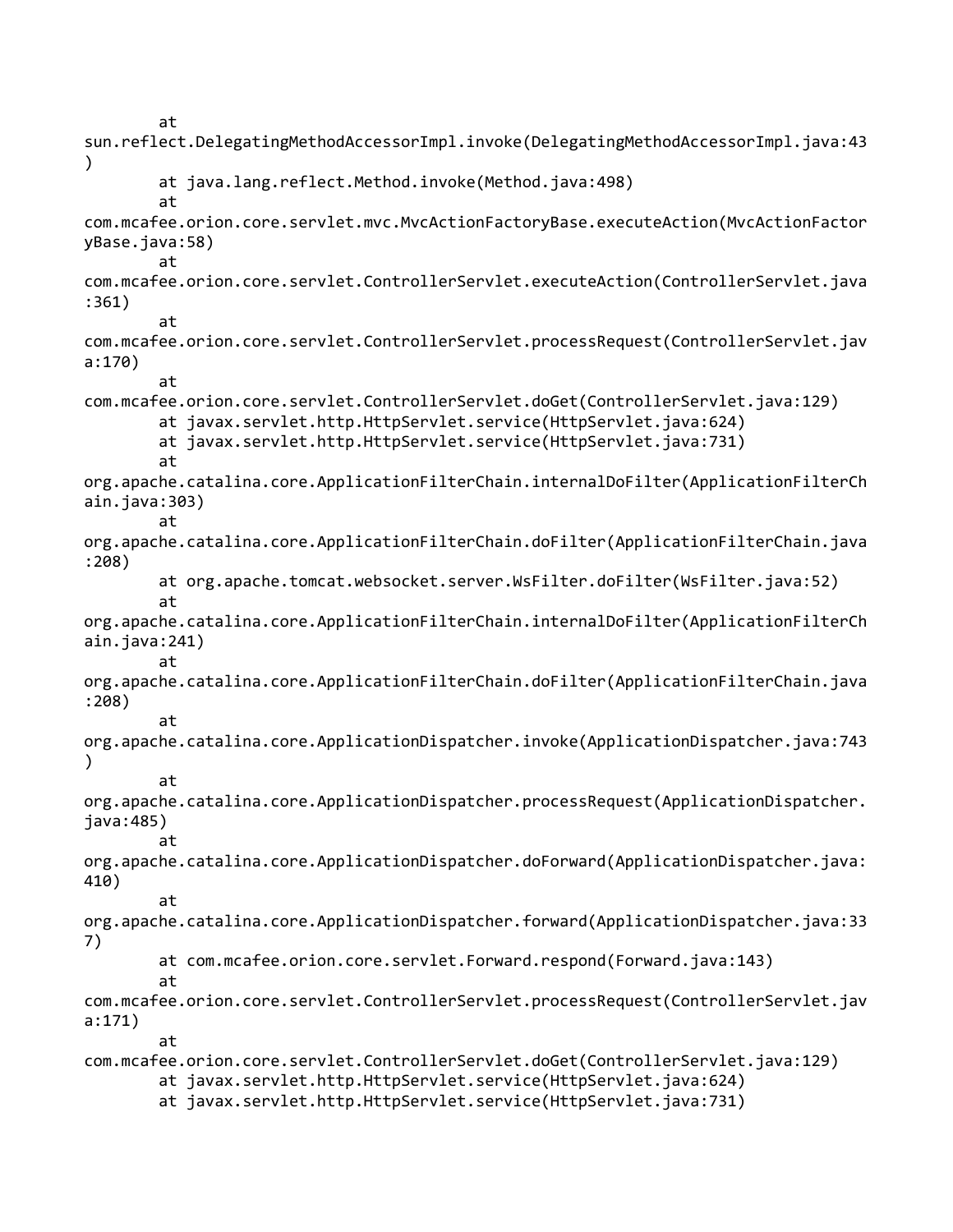at org.apache.catalina.core.ApplicationFilterChain.internalDoFilter(ApplicationFilterCh ain.java:303) at org.apache.catalina.core.ApplicationFilterChain.doFilter(ApplicationFilterChain.java :208) at org.apache.tomcat.websocket.server.WsFilter.doFilter(WsFilter.java:52) at org.apache.catalina.core.ApplicationFilterChain.internalDoFilter(ApplicationFilterCh ain.java:241) at org.apache.catalina.core.ApplicationFilterChain.doFilter(ApplicationFilterChain.java :208) at org.apache.catalina.filters.ExpiresFilter.doFilter(ExpiresFilter.java:1203) at org.apache.catalina.core.ApplicationFilterChain.internalDoFilter(ApplicationFilterCh ain.java:241) at org.apache.catalina.core.ApplicationFilterChain.doFilter(ApplicationFilterChain.java :208) at com.mcafee.orion.core.server.MdcFilter.doFilter(MdcFilter.java:31) at org.apache.catalina.core.ApplicationFilterChain.internalDoFilter(ApplicationFilterCh ain.java:241) at org.apache.catalina.core.ApplicationFilterChain.doFilter(ApplicationFilterChain.java :208) at com.mcafee.orion.core.server.DisableUrlSessionFilter.doFilter(DisableUrlSessionFilte r.java:58) at org.apache.catalina.core.ApplicationFilterChain.internalDoFilter(ApplicationFilterCh ain.java:241) at org.apache.catalina.core.ApplicationFilterChain.doFilter(ApplicationFilterChain.java :208) at org.apache.catalina.core.StandardWrapperValve.invoke(StandardWrapperValve.java:219) at org.apache.catalina.core.StandardContextValve.invoke(StandardContextValve.java:110) at org.apache.catalina.authenticator.AuthenticatorBase.invoke(AuthenticatorBase.java:60 3) at org.apache.catalina.core.StandardHostValve.invoke(StandardHostValve.java:169) at org.apache.catalina.valves.ErrorReportValve.invoke(ErrorReportValve.java:104) at org.apache.catalina.valves.AccessLogValve.invoke(AccessLogValve.java:1025)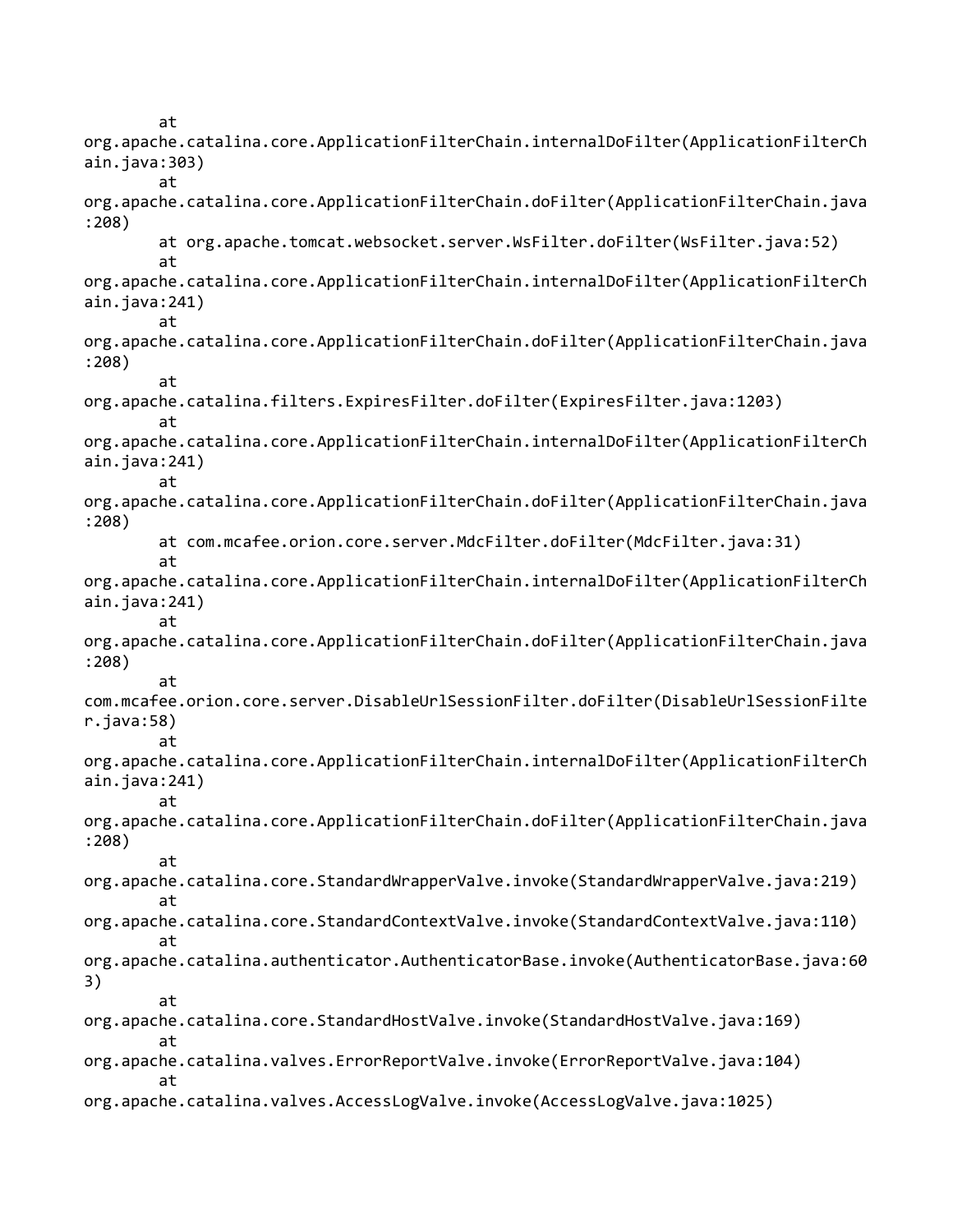at com.mcafee.orion.core.server.mfsvalve.ValveContext.invokeNextInChain(ValveContext.ja va:27) at com.mcafee.orion.core.server.AccessControlValveHook.invoke(AccessControlValveHook.ja va:81) at com.mcafee.orion.core.server.mfsvalve.ValveContext.invokeNextInChain(ValveContext.ja va:25) at com.mcafee.orion.core.server.LoginValidationValveHook.invoke(LoginValidationValveHoo k.java:89) at com.mcafee.orion.core.server.mfsvalve.ValveContext.invokeNextInChain(ValveContext.ja va:25) at com.mcafee.orion.core.server.mfsvalve.MfsValve.invoke(MfsValve.java:39) at com.mcafee.orion.core.server.AjaxValve.invoke(AjaxValve.java:84) at com.mcafee.orion.core.server.OrionUserSetupValve.invoke(OrionUserSetupValve.java:41) at org.apache.catalina.authenticator.SingleSignOn.invoke(SingleSignOn.java:321) at com.mcafee.orion.core.server.OrionSingleSignOn.invoke(OrionSingleSignOn.java:203) at com.mcafee.orion.core.server.ClientCertValve.invoke(ClientCertValve.java:60) at com.mcafee.orion.core.server.ExternalAuthenticationStrategyExtPointValve.invoke(Exte rnalAuthenticationStrategyExtPointValve.java:140) at com.mcafee.orion.core.server.ParameterEncodingValve.invoke(ParameterEncodingValve.ja va:34) at com.mcafee.orion.core.server.ThreadLocalInfoCleanupValve.invoke(ThreadLocalInfoClean upValve.java:25) at org.apache.catalina.core.StandardEngineValve.invoke(StandardEngineValve.java:116) at org.apache.catalina.connector.CoyoteAdapter.service(CoyoteAdapter.java:445) at org.apache.coyote.http11.AbstractHttp11Processor.process(AbstractHttp11Processor.jav a:1136) at org.apache.coyote.AbstractProtocol\$AbstractConnectionHandler.process(AbstractProtoco l.java:637) at org.apache.tomcat.util.net.NioEndpoint\$SocketProcessor.doRun(NioEndpoint.java:1775) at org.apache.tomcat.util.net.NioEndpoint\$SocketProcessor.run(NioEndpoint.java:1734) at java.util.concurrent.ThreadPoolExecutor.runWorker(ThreadPoolExecutor.java:1149)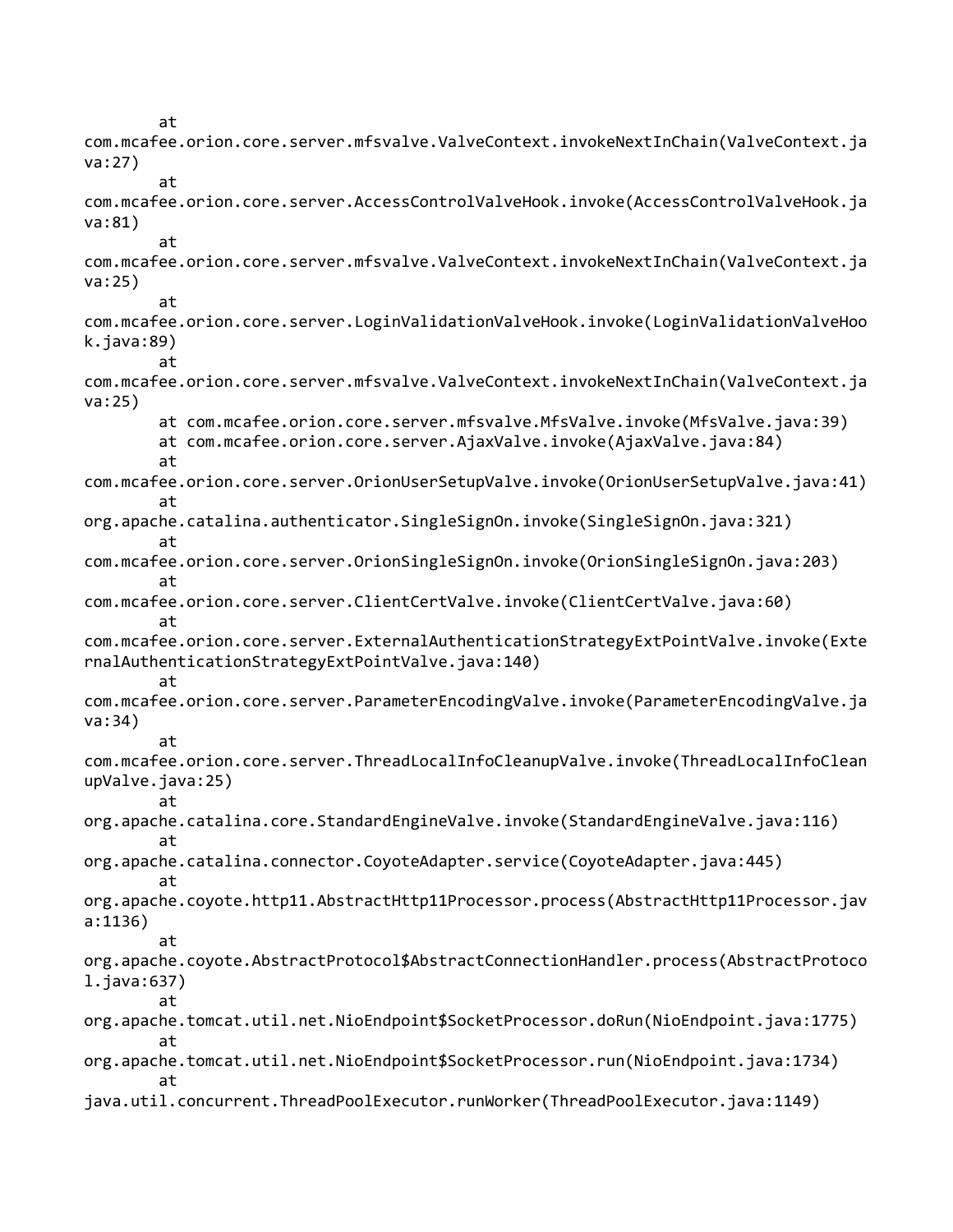at

java.util.concurrent.ThreadPoolExecutor\$Worker.run(ThreadPoolExecutor.java:624) at org.apache.tomcat.util.threads.TaskThread\$WrappingRunnable.run(TaskThread.java:61) at java.lang.Thread.run(Thread.java:748) Jan 27, 2022 1:40:05 PM org.apache.catalina.core.ApplicationDispatcher invoke SEVERE: Servlet.service() for servlet console threw exception com.mcafee.orion.core.ui.dashboard.DashboardElementException: Unknown subject in quickfind element URI:console.quickfind:computer.quickFind at com.mcafee.orion.console.ui.quickfind.QuickFindDashboardElementFactory.get(QuickFind DashboardElementFactory.java:88) at com.mcafee.orion.console.ui.dashboard.service.DefaultDashboardService.getDashboardEl ement(DefaultDashboardService.java:292) at com.mcafee.orion.console.ui.dashboard.DashboardAction.getGroupedDashboardList(Dashbo ardAction.java:683) at com.mcafee.orion.console.ui.dashboard.DashboardAction.getCurrentDashboardAndSetupDas hboardSelect(DashboardAction.java:255) at com.mcafee.orion.console.ui.dashboard.DashboardAction.init(DashboardAction.java:85) at sun.reflect.NativeMethodAccessorImpl.invoke0(Native Method) at sun.reflect.NativeMethodAccessorImpl.invoke(NativeMethodAccessorImpl.java:62) at sun.reflect.DelegatingMethodAccessorImpl.invoke(DelegatingMethodAccessorImpl.java:43 ) at java.lang.reflect.Method.invoke(Method.java:498) at com.mcafee.orion.core.servlet.mvc.MvcActionFactoryBase.executeAction(MvcActionFactor yBase.java:58) at com.mcafee.orion.core.servlet.ControllerServlet.executeAction(ControllerServlet.java :361) at com.mcafee.orion.core.servlet.ControllerServlet.processRequest(ControllerServlet.jav a:170) at com.mcafee.orion.core.servlet.ControllerServlet.doGet(ControllerServlet.java:129) at javax.servlet.http.HttpServlet.service(HttpServlet.java:624) at javax.servlet.http.HttpServlet.service(HttpServlet.java:731) at org.apache.catalina.core.ApplicationFilterChain.internalDoFilter(ApplicationFilterCh ain.java:303) at org.apache.catalina.core.ApplicationFilterChain.doFilter(ApplicationFilterChain.java :208)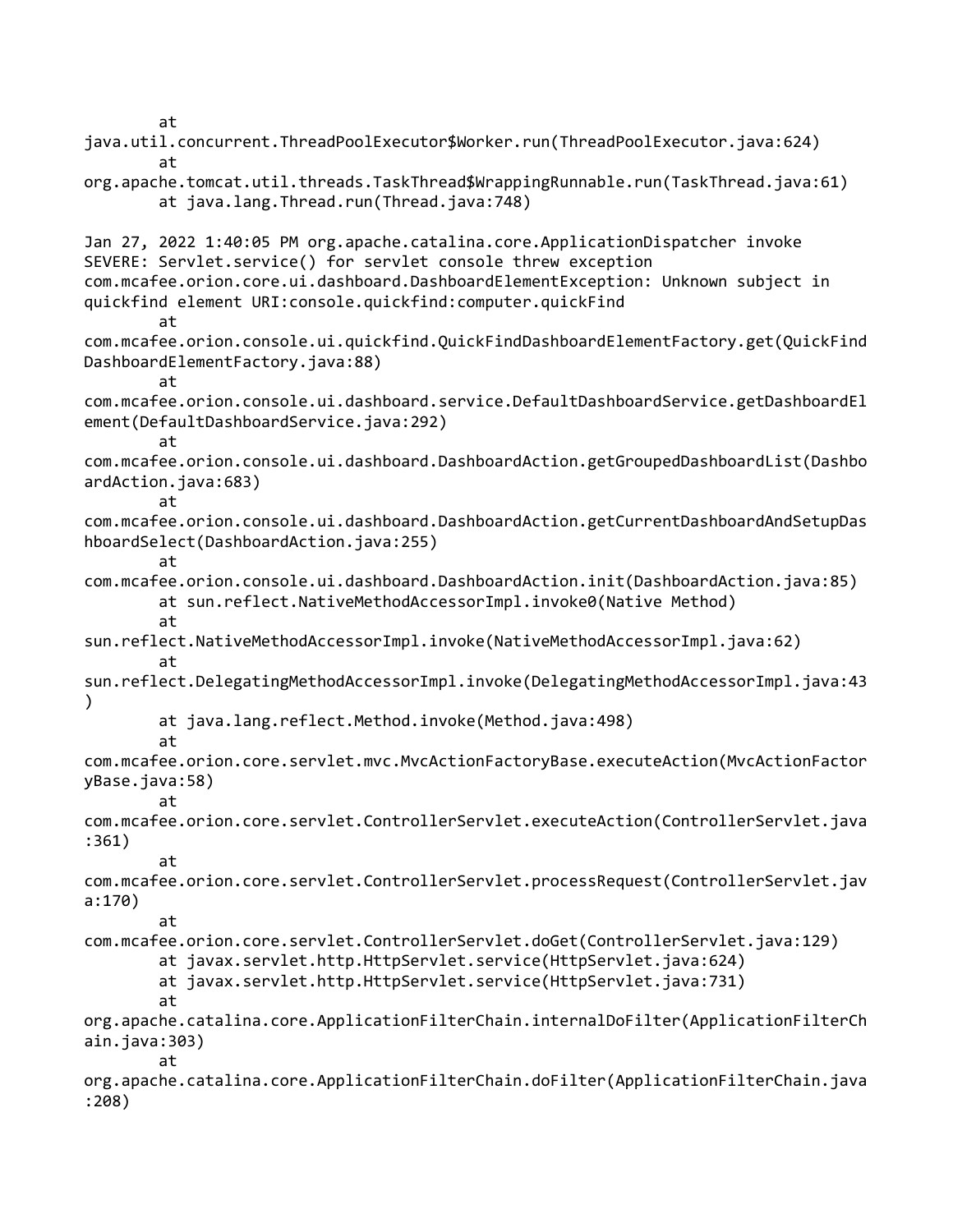at org.apache.tomcat.websocket.server.WsFilter.doFilter(WsFilter.java:52) at org.apache.catalina.core.ApplicationFilterChain.internalDoFilter(ApplicationFilterCh ain.java:241) at org.apache.catalina.core.ApplicationFilterChain.doFilter(ApplicationFilterChain.java :208) at org.apache.catalina.core.ApplicationDispatcher.invoke(ApplicationDispatcher.java:743 ) at org.apache.catalina.core.ApplicationDispatcher.processRequest(ApplicationDispatcher. java:485) at org.apache.catalina.core.ApplicationDispatcher.doForward(ApplicationDispatcher.java: 410) at org.apache.catalina.core.ApplicationDispatcher.forward(ApplicationDispatcher.java:33 7) at com.mcafee.orion.core.servlet.Forward.respond(Forward.java:143) at com.mcafee.orion.core.servlet.ControllerServlet.processRequest(ControllerServlet.jav a:171) at com.mcafee.orion.core.servlet.ControllerServlet.doGet(ControllerServlet.java:129) at javax.servlet.http.HttpServlet.service(HttpServlet.java:624) at javax.servlet.http.HttpServlet.service(HttpServlet.java:731) at org.apache.catalina.core.ApplicationFilterChain.internalDoFilter(ApplicationFilterCh ain.java:303) at org.apache.catalina.core.ApplicationFilterChain.doFilter(ApplicationFilterChain.java :208) at org.apache.tomcat.websocket.server.WsFilter.doFilter(WsFilter.java:52) at org.apache.catalina.core.ApplicationFilterChain.internalDoFilter(ApplicationFilterCh ain.java:241) at org.apache.catalina.core.ApplicationFilterChain.doFilter(ApplicationFilterChain.java :208) at org.apache.catalina.filters.ExpiresFilter.doFilter(ExpiresFilter.java:1203) at org.apache.catalina.core.ApplicationFilterChain.internalDoFilter(ApplicationFilterCh ain.java:241) at org.apache.catalina.core.ApplicationFilterChain.doFilter(ApplicationFilterChain.java :208) at com.mcafee.orion.core.server.MdcFilter.doFilter(MdcFilter.java:31) at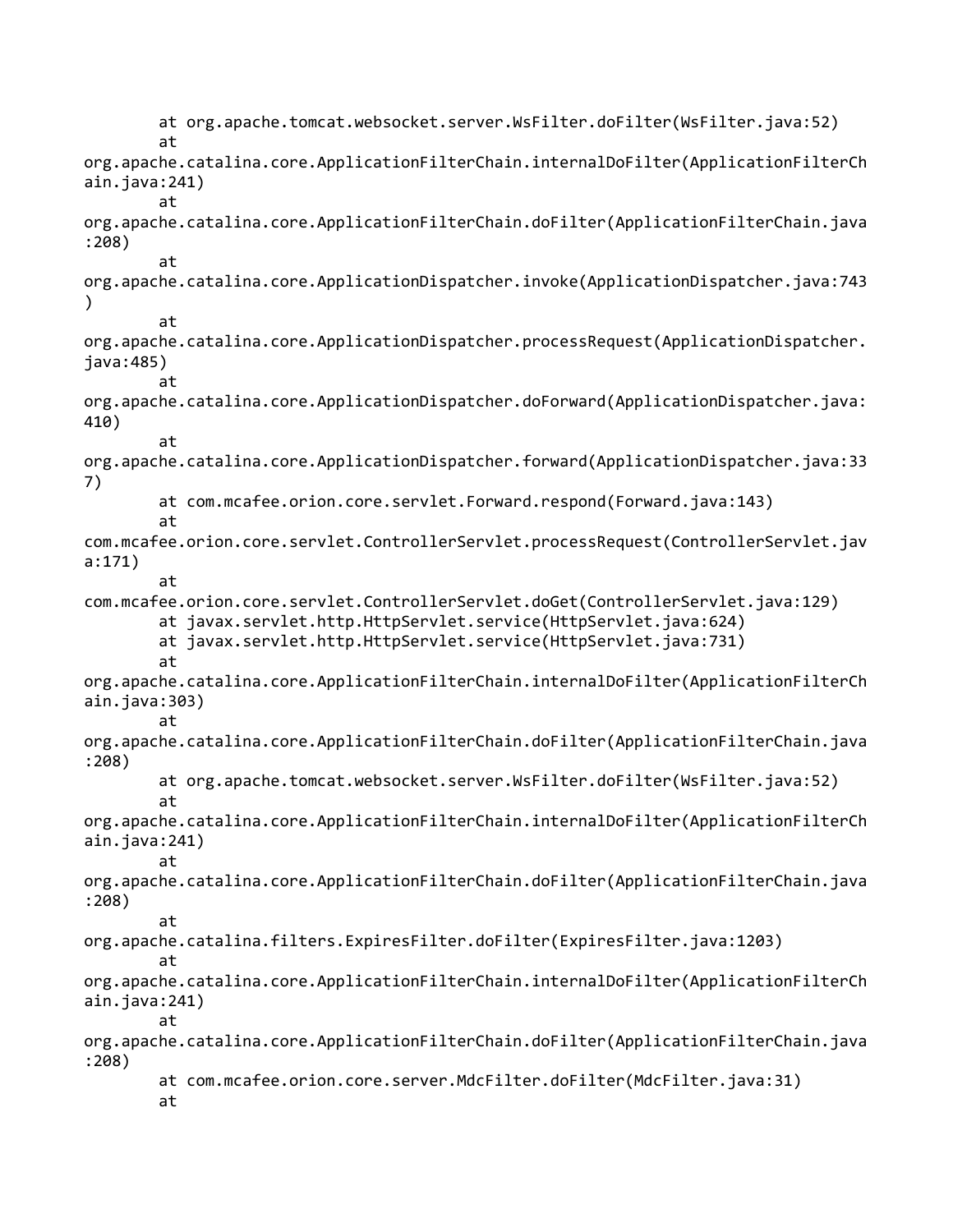org.apache.catalina.core.ApplicationFilterChain.internalDoFilter(ApplicationFilterCh ain.java:241) at org.apache.catalina.core.ApplicationFilterChain.doFilter(ApplicationFilterChain.java :208) at com.mcafee.orion.core.server.DisableUrlSessionFilter.doFilter(DisableUrlSessionFilte r.java:58) at org.apache.catalina.core.ApplicationFilterChain.internalDoFilter(ApplicationFilterCh ain.java:241) at org.apache.catalina.core.ApplicationFilterChain.doFilter(ApplicationFilterChain.java :208) at org.apache.catalina.core.StandardWrapperValve.invoke(StandardWrapperValve.java:219) at org.apache.catalina.core.StandardContextValve.invoke(StandardContextValve.java:110) at org.apache.catalina.authenticator.AuthenticatorBase.invoke(AuthenticatorBase.java:60 3) at org.apache.catalina.core.StandardHostValve.invoke(StandardHostValve.java:169) at org.apache.catalina.valves.ErrorReportValve.invoke(ErrorReportValve.java:104) at org.apache.catalina.valves.AccessLogValve.invoke(AccessLogValve.java:1025) at com.mcafee.orion.core.server.mfsvalve.ValveContext.invokeNextInChain(ValveContext.ja va:27) at com.mcafee.orion.core.server.AccessControlValveHook.invoke(AccessControlValveHook.ja va:81) at com.mcafee.orion.core.server.mfsvalve.ValveContext.invokeNextInChain(ValveContext.ja va:25) at com.mcafee.orion.core.server.LoginValidationValveHook.invoke(LoginValidationValveHoo k.java:89) at com.mcafee.orion.core.server.mfsvalve.ValveContext.invokeNextInChain(ValveContext.ja va:25) at com.mcafee.orion.core.server.mfsvalve.MfsValve.invoke(MfsValve.java:39) at com.mcafee.orion.core.server.AjaxValve.invoke(AjaxValve.java:84) at com.mcafee.orion.core.server.OrionUserSetupValve.invoke(OrionUserSetupValve.java:41) at org.apache.catalina.authenticator.SingleSignOn.invoke(SingleSignOn.java:321) at com.mcafee.orion.core.server.OrionSingleSignOn.invoke(OrionSingleSignOn.java:203)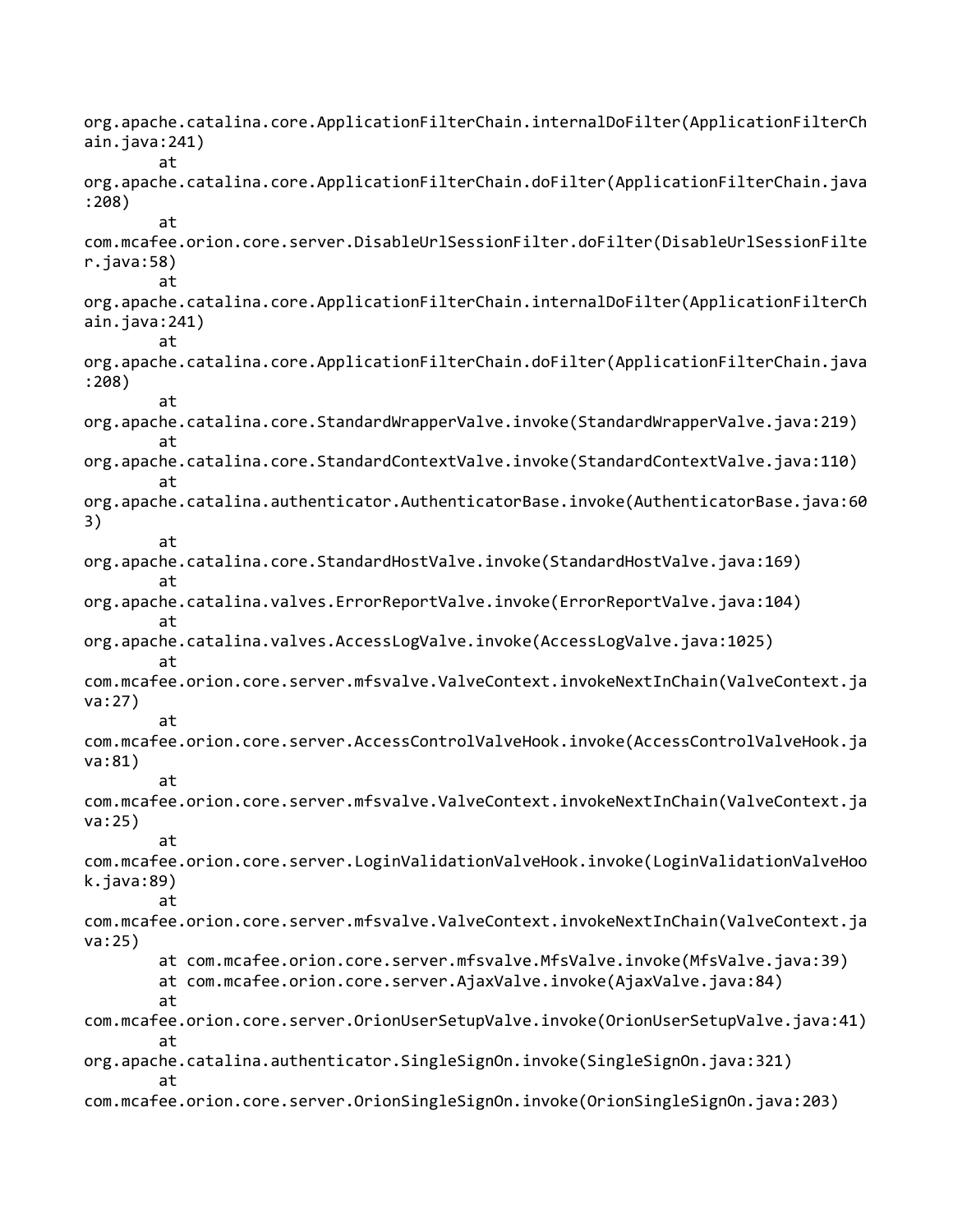at com.mcafee.orion.core.server.ClientCertValve.invoke(ClientCertValve.java:60) at com.mcafee.orion.core.server.ExternalAuthenticationStrategyExtPointValve.invoke(Exte rnalAuthenticationStrategyExtPointValve.java:140) at com.mcafee.orion.core.server.ParameterEncodingValve.invoke(ParameterEncodingValve.ja va:34) at com.mcafee.orion.core.server.ThreadLocalInfoCleanupValve.invoke(ThreadLocalInfoClean upValve.java:25) at org.apache.catalina.core.StandardEngineValve.invoke(StandardEngineValve.java:116) at org.apache.catalina.connector.CoyoteAdapter.service(CoyoteAdapter.java:445) at org.apache.coyote.http11.AbstractHttp11Processor.process(AbstractHttp11Processor.jav a:1136) at org.apache.coyote.AbstractProtocol\$AbstractConnectionHandler.process(AbstractProtoco l.java:637) at org.apache.tomcat.util.net.NioEndpoint\$SocketProcessor.doRun(NioEndpoint.java:1775) at org.apache.tomcat.util.net.NioEndpoint\$SocketProcessor.run(NioEndpoint.java:1734) at java.util.concurrent.ThreadPoolExecutor.runWorker(ThreadPoolExecutor.java:1149) at java.util.concurrent.ThreadPoolExecutor\$Worker.run(ThreadPoolExecutor.java:624) at org.apache.tomcat.util.threads.TaskThread\$WrappingRunnable.run(TaskThread.java:61) at java.lang.Thread.run(Thread.java:748) Jan 27, 2022 1:40:05 PM org.apache.catalina.core.StandardWrapperValve invoke SEVERE: Servlet.service() for servlet [core] in context with path [/core] threw exception [com.mcafee.orion.console.ui.dashboard.service.DashboardServiceRuntimeException: Unknown subject in quickfind element URI:console.quickfind:computer.quickFind] with root cause com.mcafee.orion.core.ui.dashboard.DashboardElementException: Unknown subject in quickfind element URI:console.quickfind:computer.quickFind at com.mcafee.orion.console.ui.quickfind.QuickFindDashboardElementFactory.get(QuickFind DashboardElementFactory.java:88) at com.mcafee.orion.console.ui.dashboard.service.DefaultDashboardService.getDashboardEl ement(DefaultDashboardService.java:292) at com.mcafee.orion.console.ui.dashboard.DashboardAction.getGroupedDashboardList(Dashbo ardAction.java:683)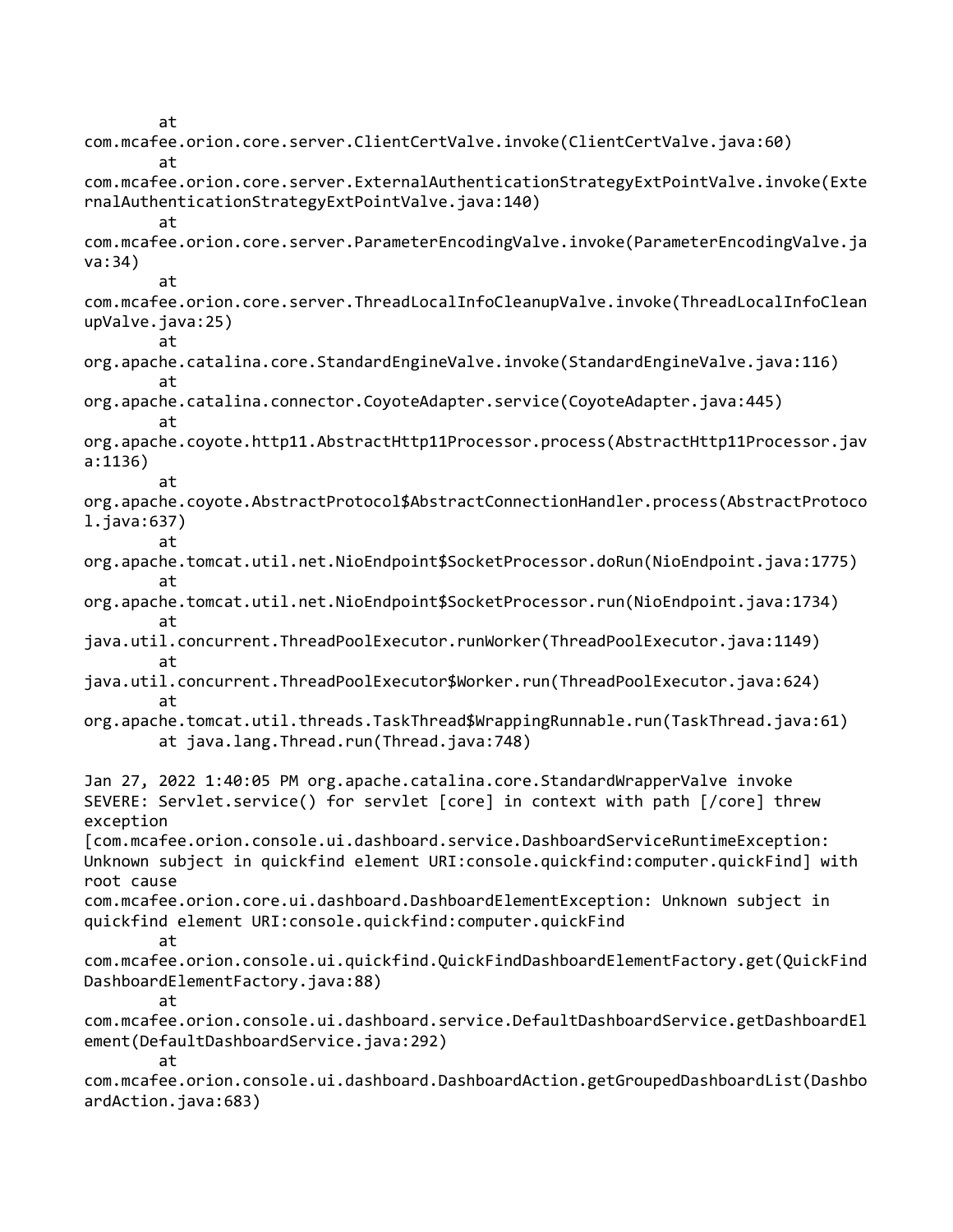at

com.mcafee.orion.console.ui.dashboard.DashboardAction.getCurrentDashboardAndSetupDas hboardSelect(DashboardAction.java:255) at com.mcafee.orion.console.ui.dashboard.DashboardAction.init(DashboardAction.java:85) at sun.reflect.NativeMethodAccessorImpl.invoke0(Native Method) at sun.reflect.NativeMethodAccessorImpl.invoke(NativeMethodAccessorImpl.java:62) at sun.reflect.DelegatingMethodAccessorImpl.invoke(DelegatingMethodAccessorImpl.java:43 ) at java.lang.reflect.Method.invoke(Method.java:498) at com.mcafee.orion.core.servlet.mvc.MvcActionFactoryBase.executeAction(MvcActionFactor yBase.java:58) at com.mcafee.orion.core.servlet.ControllerServlet.executeAction(ControllerServlet.java :361) at com.mcafee.orion.core.servlet.ControllerServlet.processRequest(ControllerServlet.jav a:170) at com.mcafee.orion.core.servlet.ControllerServlet.doGet(ControllerServlet.java:129) at javax.servlet.http.HttpServlet.service(HttpServlet.java:624) at javax.servlet.http.HttpServlet.service(HttpServlet.java:731) at org.apache.catalina.core.ApplicationFilterChain.internalDoFilter(ApplicationFilterCh ain.java:303) at org.apache.catalina.core.ApplicationFilterChain.doFilter(ApplicationFilterChain.java :208) at org.apache.tomcat.websocket.server.WsFilter.doFilter(WsFilter.java:52) at org.apache.catalina.core.ApplicationFilterChain.internalDoFilter(ApplicationFilterCh ain.java:241) at org.apache.catalina.core.ApplicationFilterChain.doFilter(ApplicationFilterChain.java :208) at org.apache.catalina.core.ApplicationDispatcher.invoke(ApplicationDispatcher.java:743 ) at org.apache.catalina.core.ApplicationDispatcher.processRequest(ApplicationDispatcher. java:485) at org.apache.catalina.core.ApplicationDispatcher.doForward(ApplicationDispatcher.java: 410) at org.apache.catalina.core.ApplicationDispatcher.forward(ApplicationDispatcher.java:33 7)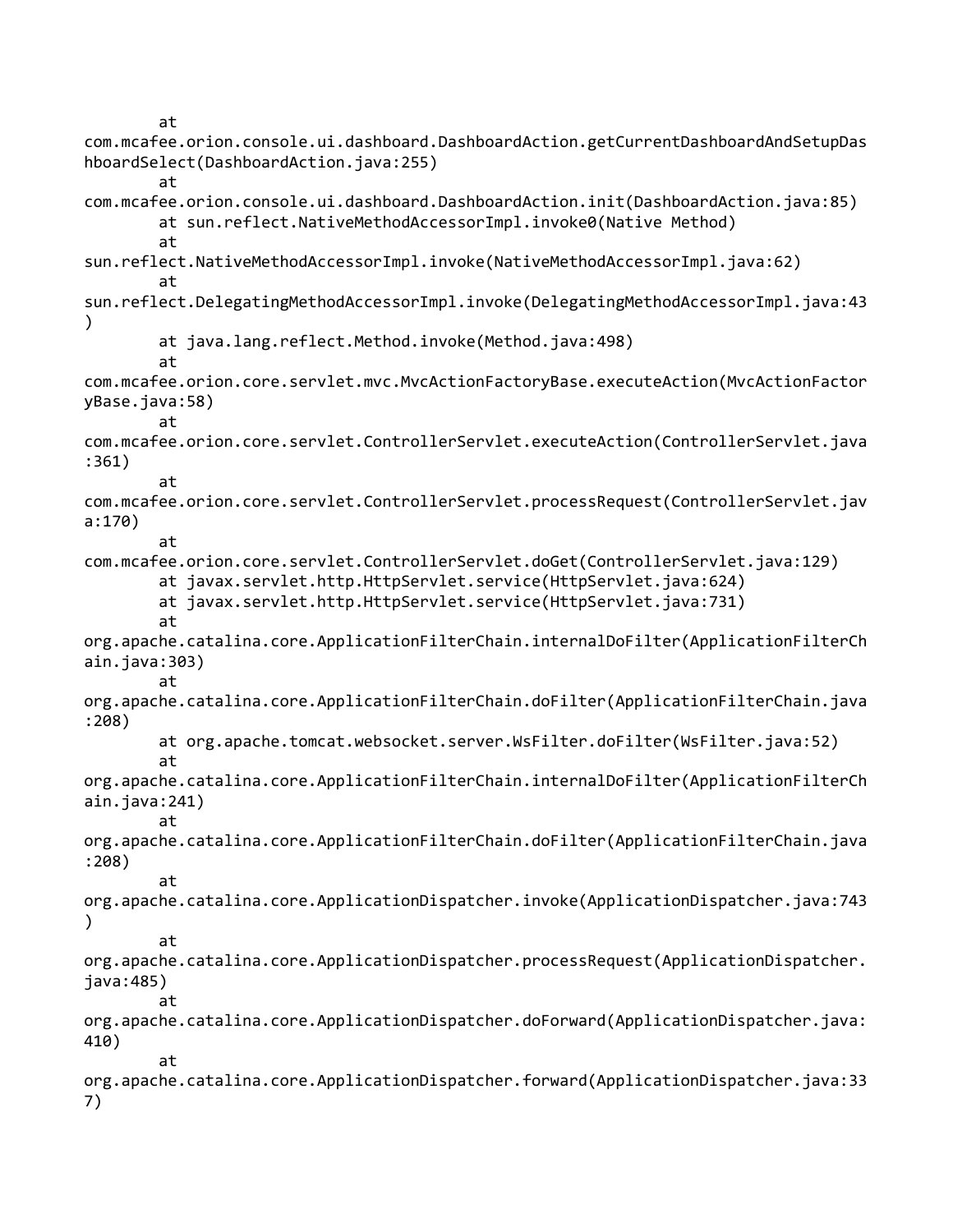at com.mcafee.orion.core.servlet.Forward.respond(Forward.java:143) at com.mcafee.orion.core.servlet.ControllerServlet.processRequest(ControllerServlet.jav a:171) at com.mcafee.orion.core.servlet.ControllerServlet.doGet(ControllerServlet.java:129) at javax.servlet.http.HttpServlet.service(HttpServlet.java:624) at javax.servlet.http.HttpServlet.service(HttpServlet.java:731) at org.apache.catalina.core.ApplicationFilterChain.internalDoFilter(ApplicationFilterCh ain.java:303) at org.apache.catalina.core.ApplicationFilterChain.doFilter(ApplicationFilterChain.java :208) at org.apache.tomcat.websocket.server.WsFilter.doFilter(WsFilter.java:52) at org.apache.catalina.core.ApplicationFilterChain.internalDoFilter(ApplicationFilterCh ain.java:241) at org.apache.catalina.core.ApplicationFilterChain.doFilter(ApplicationFilterChain.java :208) at org.apache.catalina.filters.ExpiresFilter.doFilter(ExpiresFilter.java:1203) at org.apache.catalina.core.ApplicationFilterChain.internalDoFilter(ApplicationFilterCh ain.java:241) at org.apache.catalina.core.ApplicationFilterChain.doFilter(ApplicationFilterChain.java :208) at com.mcafee.orion.core.server.MdcFilter.doFilter(MdcFilter.java:31) at org.apache.catalina.core.ApplicationFilterChain.internalDoFilter(ApplicationFilterCh ain.java:241) at org.apache.catalina.core.ApplicationFilterChain.doFilter(ApplicationFilterChain.java :208) at com.mcafee.orion.core.server.DisableUrlSessionFilter.doFilter(DisableUrlSessionFilte r.java:58) at org.apache.catalina.core.ApplicationFilterChain.internalDoFilter(ApplicationFilterCh ain.java:241) at org.apache.catalina.core.ApplicationFilterChain.doFilter(ApplicationFilterChain.java :208) at org.apache.catalina.core.StandardWrapperValve.invoke(StandardWrapperValve.java:219) at org.apache.catalina.core.StandardContextValve.invoke(StandardContextValve.java:110) at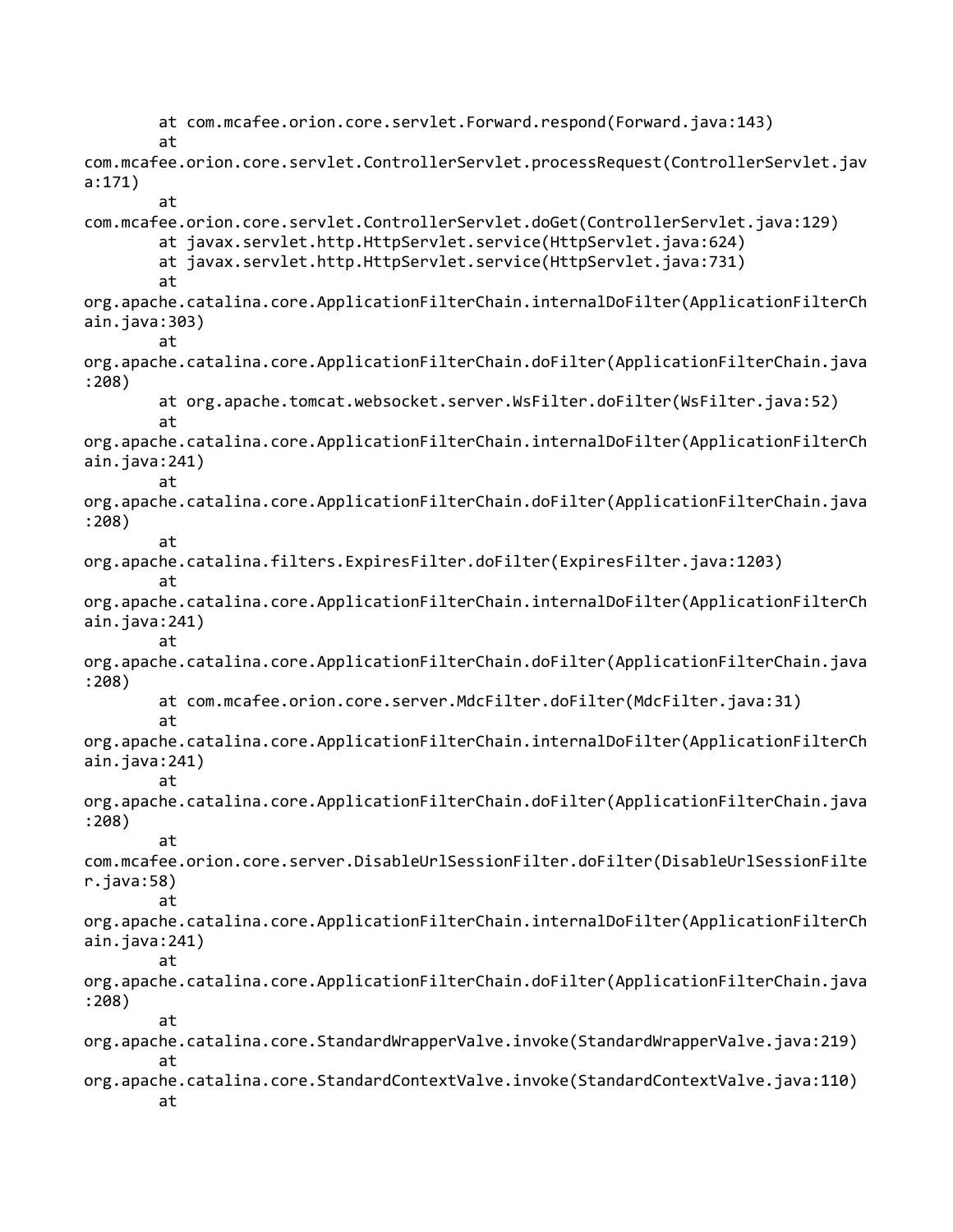org.apache.catalina.authenticator.AuthenticatorBase.invoke(AuthenticatorBase.java:60 3) at org.apache.catalina.core.StandardHostValve.invoke(StandardHostValve.java:169) at org.apache.catalina.valves.ErrorReportValve.invoke(ErrorReportValve.java:104) at org.apache.catalina.valves.AccessLogValve.invoke(AccessLogValve.java:1025) at com.mcafee.orion.core.server.mfsvalve.ValveContext.invokeNextInChain(ValveContext.ja va:27) at com.mcafee.orion.core.server.AccessControlValveHook.invoke(AccessControlValveHook.ja va:81) at com.mcafee.orion.core.server.mfsvalve.ValveContext.invokeNextInChain(ValveContext.ja va:25) at com.mcafee.orion.core.server.LoginValidationValveHook.invoke(LoginValidationValveHoo k.java:89) at com.mcafee.orion.core.server.mfsvalve.ValveContext.invokeNextInChain(ValveContext.ja va:25) at com.mcafee.orion.core.server.mfsvalve.MfsValve.invoke(MfsValve.java:39) at com.mcafee.orion.core.server.AjaxValve.invoke(AjaxValve.java:84) at com.mcafee.orion.core.server.OrionUserSetupValve.invoke(OrionUserSetupValve.java:41) at org.apache.catalina.authenticator.SingleSignOn.invoke(SingleSignOn.java:321) at com.mcafee.orion.core.server.OrionSingleSignOn.invoke(OrionSingleSignOn.java:203) at com.mcafee.orion.core.server.ClientCertValve.invoke(ClientCertValve.java:60) at com.mcafee.orion.core.server.ExternalAuthenticationStrategyExtPointValve.invoke(Exte rnalAuthenticationStrategyExtPointValve.java:140) at com.mcafee.orion.core.server.ParameterEncodingValve.invoke(ParameterEncodingValve.ja va:34) at com.mcafee.orion.core.server.ThreadLocalInfoCleanupValve.invoke(ThreadLocalInfoClean upValve.java:25) at org.apache.catalina.core.StandardEngineValve.invoke(StandardEngineValve.java:116) at org.apache.catalina.connector.CoyoteAdapter.service(CoyoteAdapter.java:445) at org.apache.coyote.http11.AbstractHttp11Processor.process(AbstractHttp11Processor.jav a:1136) at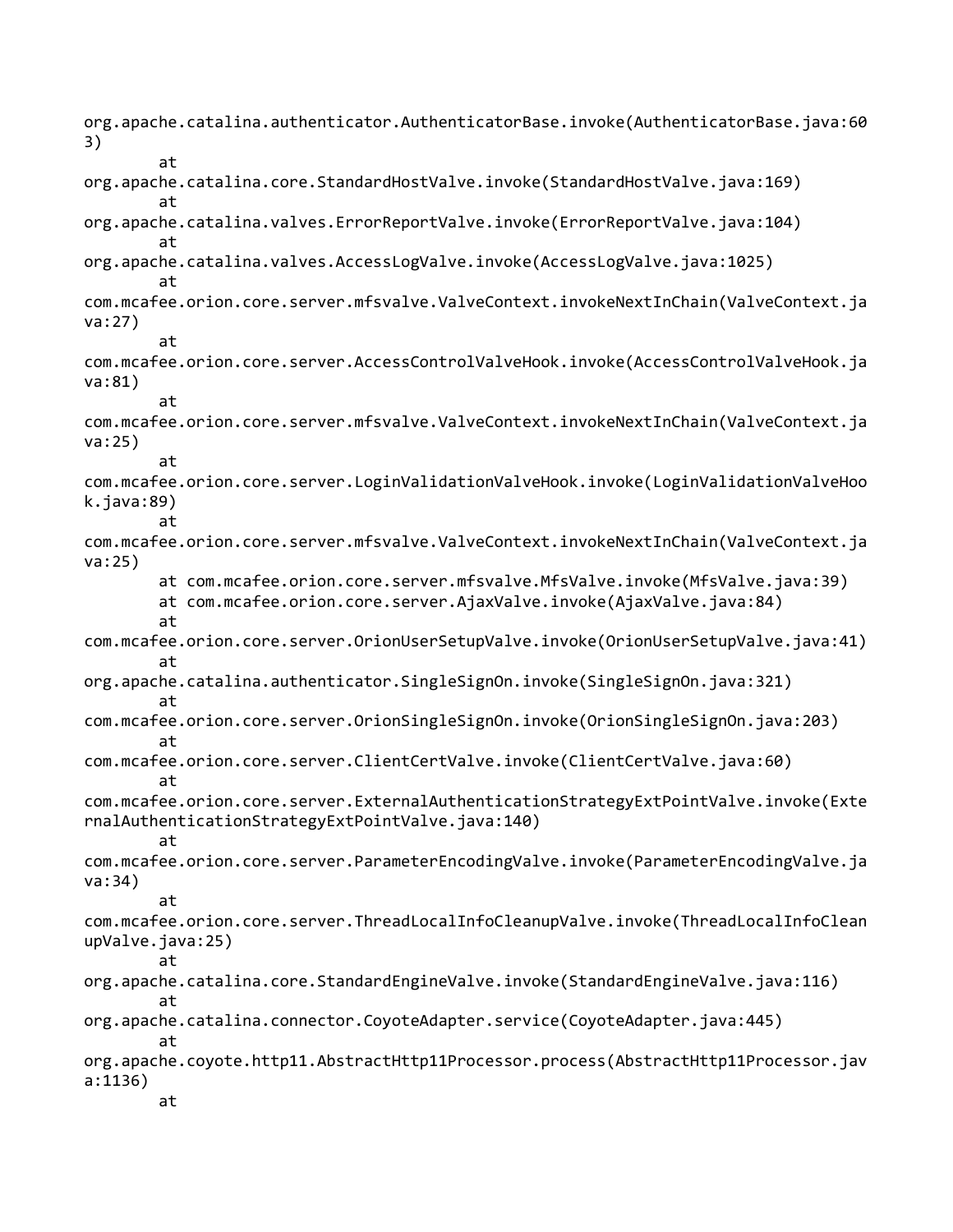org.apache.coyote.AbstractProtocol\$AbstractConnectionHandler.process(AbstractProtoco l.java:637) at org.apache.tomcat.util.net.NioEndpoint\$SocketProcessor.doRun(NioEndpoint.java:1775) at org.apache.tomcat.util.net.NioEndpoint\$SocketProcessor.run(NioEndpoint.java:1734) at java.util.concurrent.ThreadPoolExecutor.runWorker(ThreadPoolExecutor.java:1149) at java.util.concurrent.ThreadPoolExecutor\$Worker.run(ThreadPoolExecutor.java:624) at org.apache.tomcat.util.threads.TaskThread\$WrappingRunnable.run(TaskThread.java:61) at java.lang.Thread.run(Thread.java:748) Jan 27, 2022 1:40:08 PM org.apache.catalina.core.ApplicationDispatcher invoke SEVERE: Servlet.service() for servlet console threw exception com.mcafee.orion.core.ui.dashboard.DashboardElementException: Unknown subject in quickfind element URI:console.quickfind:computer.quickFind at com.mcafee.orion.console.ui.quickfind.QuickFindDashboardElementFactory.get(QuickFind DashboardElementFactory.java:88) at com.mcafee.orion.console.ui.dashboard.service.DefaultDashboardService.getDashboardEl ement(DefaultDashboardService.java:292) at com.mcafee.orion.console.ui.dashboard.DashboardAction.getGroupedDashboardList(Dashbo ardAction.java:683) at com.mcafee.orion.console.ui.dashboard.DashboardAction.getCurrentDashboardAndSetupDas hboardSelect(DashboardAction.java:255) at com.mcafee.orion.console.ui.dashboard.DashboardAction.init(DashboardAction.java:85) at sun.reflect.NativeMethodAccessorImpl.invoke0(Native Method) at sun.reflect.NativeMethodAccessorImpl.invoke(NativeMethodAccessorImpl.java:62) at sun.reflect.DelegatingMethodAccessorImpl.invoke(DelegatingMethodAccessorImpl.java:43 ) at java.lang.reflect.Method.invoke(Method.java:498) at com.mcafee.orion.core.servlet.mvc.MvcActionFactoryBase.executeAction(MvcActionFactor yBase.java:58) at com.mcafee.orion.core.servlet.ControllerServlet.executeAction(ControllerServlet.java :361) at com.mcafee.orion.core.servlet.ControllerServlet.processRequest(ControllerServlet.jav a:170) at com.mcafee.orion.core.servlet.ControllerServlet.doGet(ControllerServlet.java:129)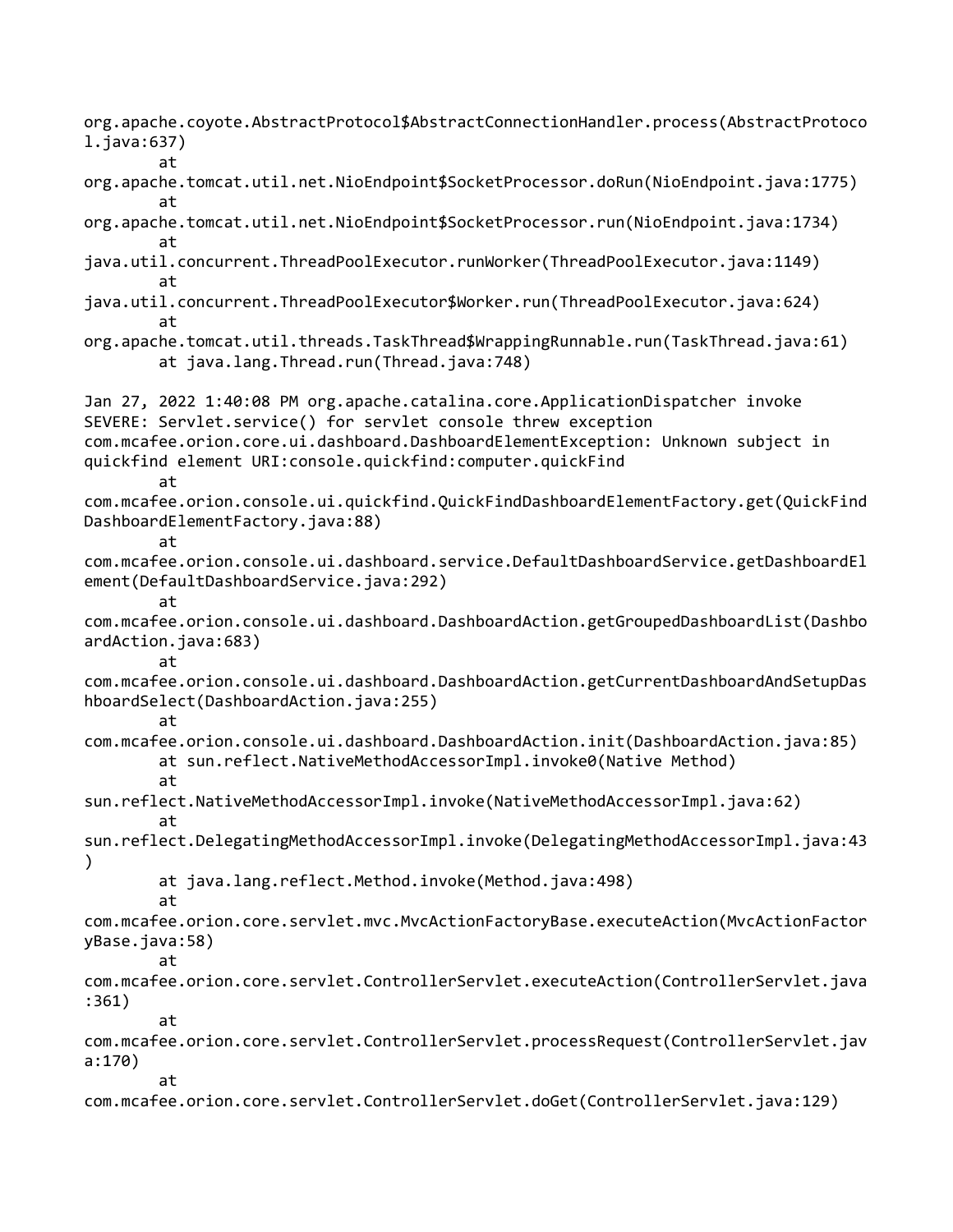at javax.servlet.http.HttpServlet.service(HttpServlet.java:624) at javax.servlet.http.HttpServlet.service(HttpServlet.java:731) at org.apache.catalina.core.ApplicationFilterChain.internalDoFilter(ApplicationFilterCh ain.java:303) at org.apache.catalina.core.ApplicationFilterChain.doFilter(ApplicationFilterChain.java :208) at org.apache.tomcat.websocket.server.WsFilter.doFilter(WsFilter.java:52) at org.apache.catalina.core.ApplicationFilterChain.internalDoFilter(ApplicationFilterCh ain.java:241) at org.apache.catalina.core.ApplicationFilterChain.doFilter(ApplicationFilterChain.java :208) at org.apache.catalina.core.ApplicationDispatcher.invoke(ApplicationDispatcher.java:743 ) at org.apache.catalina.core.ApplicationDispatcher.processRequest(ApplicationDispatcher. java:485) at org.apache.catalina.core.ApplicationDispatcher.doForward(ApplicationDispatcher.java: 410) at org.apache.catalina.core.ApplicationDispatcher.forward(ApplicationDispatcher.java:33 7) at com.mcafee.orion.core.servlet.Forward.respond(Forward.java:143) at com.mcafee.orion.core.servlet.ControllerServlet.processRequest(ControllerServlet.jav a:171) at com.mcafee.orion.core.servlet.ControllerServlet.doGet(ControllerServlet.java:129) at javax.servlet.http.HttpServlet.service(HttpServlet.java:624) at javax.servlet.http.HttpServlet.service(HttpServlet.java:731) at org.apache.catalina.core.ApplicationFilterChain.internalDoFilter(ApplicationFilterCh ain.java:303) at org.apache.catalina.core.ApplicationFilterChain.doFilter(ApplicationFilterChain.java :208) at org.apache.tomcat.websocket.server.WsFilter.doFilter(WsFilter.java:52) at org.apache.catalina.core.ApplicationFilterChain.internalDoFilter(ApplicationFilterCh ain.java:241) at org.apache.catalina.core.ApplicationFilterChain.doFilter(ApplicationFilterChain.java :208) at org.apache.catalina.filters.ExpiresFilter.doFilter(ExpiresFilter.java:1203)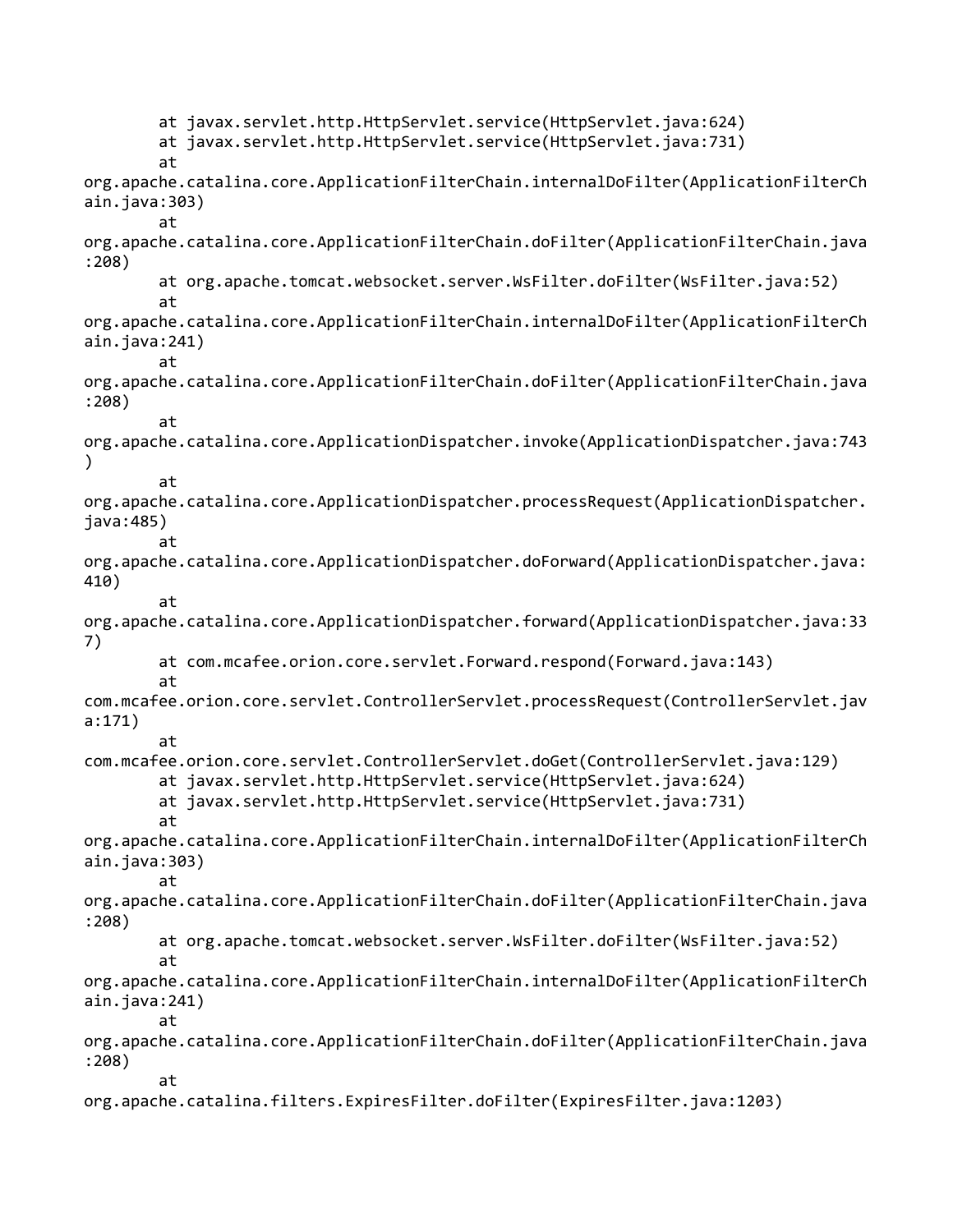at org.apache.catalina.core.ApplicationFilterChain.internalDoFilter(ApplicationFilterCh ain.java:241) at org.apache.catalina.core.ApplicationFilterChain.doFilter(ApplicationFilterChain.java :208) at com.mcafee.orion.core.server.MdcFilter.doFilter(MdcFilter.java:31) at org.apache.catalina.core.ApplicationFilterChain.internalDoFilter(ApplicationFilterCh ain.java:241) at org.apache.catalina.core.ApplicationFilterChain.doFilter(ApplicationFilterChain.java :208) at com.mcafee.orion.core.server.DisableUrlSessionFilter.doFilter(DisableUrlSessionFilte r.java:58) at org.apache.catalina.core.ApplicationFilterChain.internalDoFilter(ApplicationFilterCh ain.java:241) at org.apache.catalina.core.ApplicationFilterChain.doFilter(ApplicationFilterChain.java :208) at org.apache.catalina.core.StandardWrapperValve.invoke(StandardWrapperValve.java:219) at org.apache.catalina.core.StandardContextValve.invoke(StandardContextValve.java:110) at org.apache.catalina.authenticator.AuthenticatorBase.invoke(AuthenticatorBase.java:60 3) at org.apache.catalina.core.StandardHostValve.invoke(StandardHostValve.java:169) at org.apache.catalina.valves.ErrorReportValve.invoke(ErrorReportValve.java:104) at org.apache.catalina.valves.AccessLogValve.invoke(AccessLogValve.java:1025) at com.mcafee.orion.core.server.mfsvalve.ValveContext.invokeNextInChain(ValveContext.ja va:27) at com.mcafee.orion.core.server.AccessControlValveHook.invoke(AccessControlValveHook.ja va:81) at com.mcafee.orion.core.server.mfsvalve.ValveContext.invokeNextInChain(ValveContext.ja va:25) at com.mcafee.orion.core.server.LoginValidationValveHook.invoke(LoginValidationValveHoo k.java:89) at com.mcafee.orion.core.server.mfsvalve.ValveContext.invokeNextInChain(ValveContext.ja va:25)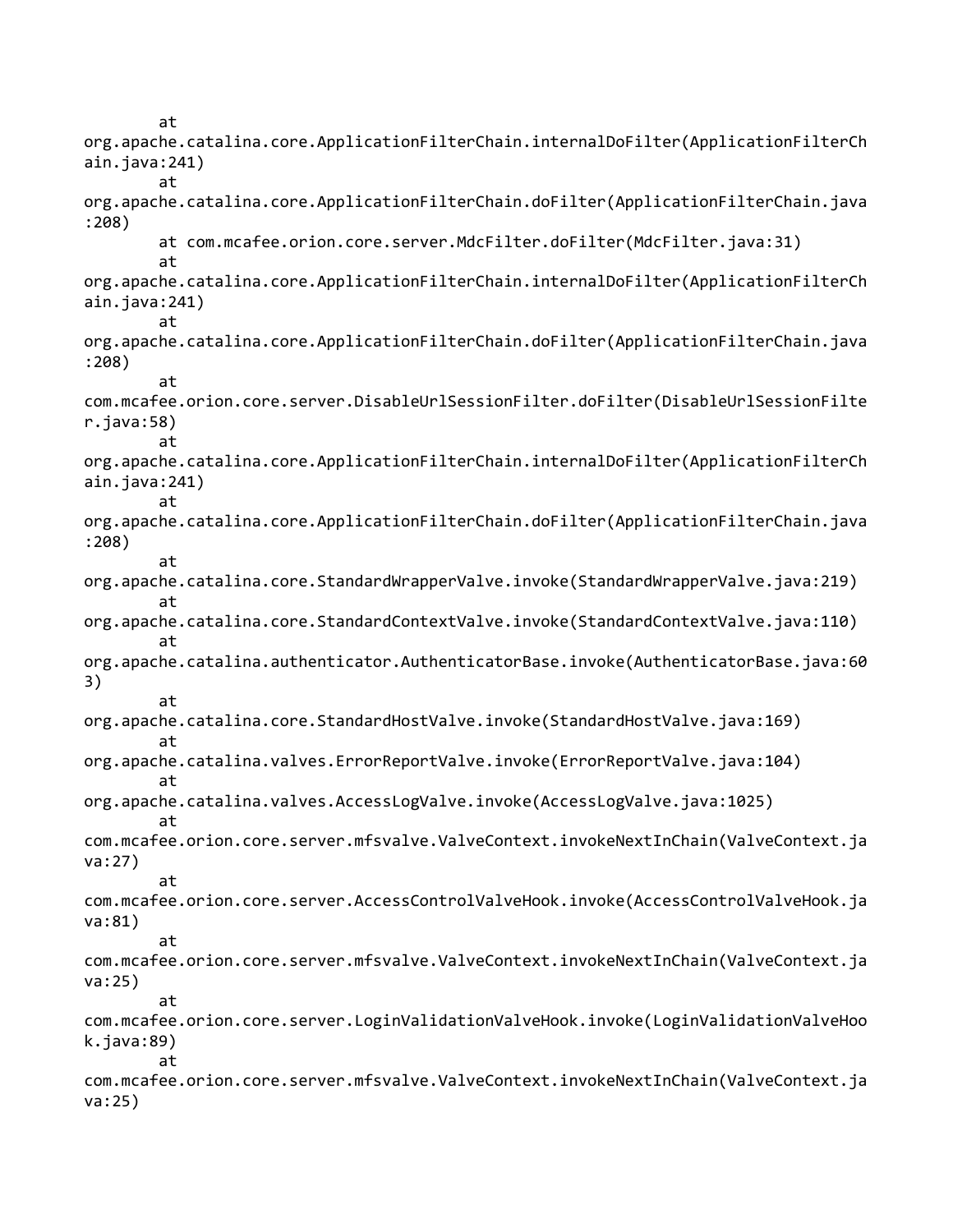at com.mcafee.orion.core.server.mfsvalve.MfsValve.invoke(MfsValve.java:39) at com.mcafee.orion.core.server.AjaxValve.invoke(AjaxValve.java:84) at com.mcafee.orion.core.server.OrionUserSetupValve.invoke(OrionUserSetupValve.java:41) at org.apache.catalina.authenticator.SingleSignOn.invoke(SingleSignOn.java:321) at com.mcafee.orion.core.server.OrionSingleSignOn.invoke(OrionSingleSignOn.java:203) at com.mcafee.orion.core.server.ClientCertValve.invoke(ClientCertValve.java:60) at com.mcafee.orion.core.server.ExternalAuthenticationStrategyExtPointValve.invoke(Exte rnalAuthenticationStrategyExtPointValve.java:140) at com.mcafee.orion.core.server.ParameterEncodingValve.invoke(ParameterEncodingValve.ja va:34) at com.mcafee.orion.core.server.ThreadLocalInfoCleanupValve.invoke(ThreadLocalInfoClean upValve.java:25) at org.apache.catalina.core.StandardEngineValve.invoke(StandardEngineValve.java:116) at org.apache.catalina.connector.CoyoteAdapter.service(CoyoteAdapter.java:445) at org.apache.coyote.http11.AbstractHttp11Processor.process(AbstractHttp11Processor.jav a:1136) at org.apache.coyote.AbstractProtocol\$AbstractConnectionHandler.process(AbstractProtoco l.java:637) at org.apache.tomcat.util.net.NioEndpoint\$SocketProcessor.doRun(NioEndpoint.java:1775) at org.apache.tomcat.util.net.NioEndpoint\$SocketProcessor.run(NioEndpoint.java:1734) at java.util.concurrent.ThreadPoolExecutor.runWorker(ThreadPoolExecutor.java:1149) at java.util.concurrent.ThreadPoolExecutor\$Worker.run(ThreadPoolExecutor.java:624) at org.apache.tomcat.util.threads.TaskThread\$WrappingRunnable.run(TaskThread.java:61) at java.lang.Thread.run(Thread.java:748) Jan 27, 2022 1:40:08 PM org.apache.catalina.core.StandardWrapperValve invoke SEVERE: Servlet.service() for servlet [core] in context with path [/core] threw exception [com.mcafee.orion.console.ui.dashboard.service.DashboardServiceRuntimeException: Unknown subject in quickfind element URI:console.quickfind:computer.quickFind] with root cause com.mcafee.orion.core.ui.dashboard.DashboardElementException: Unknown subject in quickfind element URI:console.quickfind:computer.quickFind at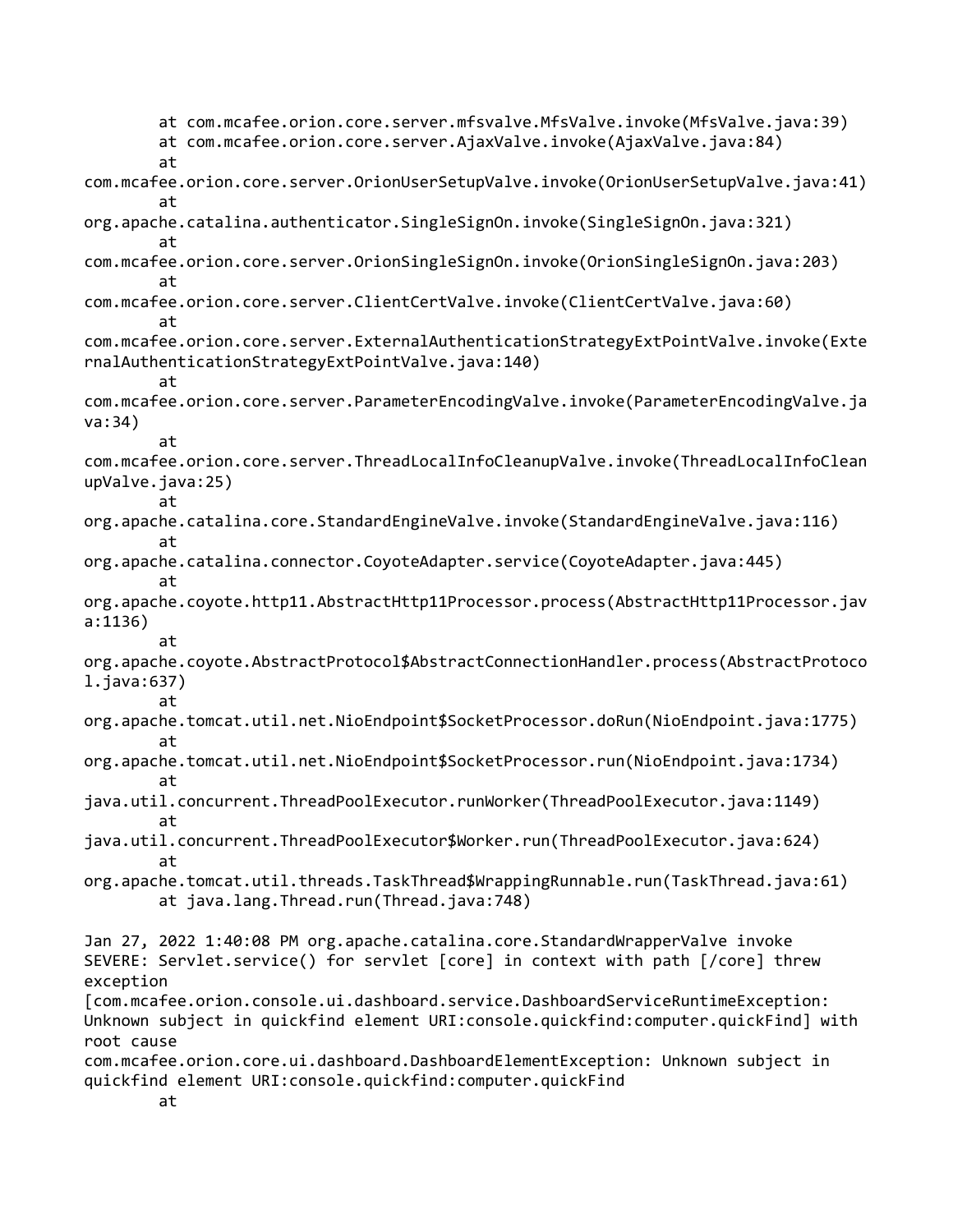com.mcafee.orion.console.ui.quickfind.QuickFindDashboardElementFactory.get(QuickFind DashboardElementFactory.java:88) at com.mcafee.orion.console.ui.dashboard.service.DefaultDashboardService.getDashboardEl ement(DefaultDashboardService.java:292) at com.mcafee.orion.console.ui.dashboard.DashboardAction.getGroupedDashboardList(Dashbo ardAction.java:683) at com.mcafee.orion.console.ui.dashboard.DashboardAction.getCurrentDashboardAndSetupDas hboardSelect(DashboardAction.java:255) at com.mcafee.orion.console.ui.dashboard.DashboardAction.init(DashboardAction.java:85) at sun.reflect.NativeMethodAccessorImpl.invoke0(Native Method) at sun.reflect.NativeMethodAccessorImpl.invoke(NativeMethodAccessorImpl.java:62) at sun.reflect.DelegatingMethodAccessorImpl.invoke(DelegatingMethodAccessorImpl.java:43 ) at java.lang.reflect.Method.invoke(Method.java:498) at com.mcafee.orion.core.servlet.mvc.MvcActionFactoryBase.executeAction(MvcActionFactor yBase.java:58) at com.mcafee.orion.core.servlet.ControllerServlet.executeAction(ControllerServlet.java :361) at com.mcafee.orion.core.servlet.ControllerServlet.processRequest(ControllerServlet.jav a:170) at com.mcafee.orion.core.servlet.ControllerServlet.doGet(ControllerServlet.java:129) at javax.servlet.http.HttpServlet.service(HttpServlet.java:624) at javax.servlet.http.HttpServlet.service(HttpServlet.java:731) at org.apache.catalina.core.ApplicationFilterChain.internalDoFilter(ApplicationFilterCh ain.java:303) at org.apache.catalina.core.ApplicationFilterChain.doFilter(ApplicationFilterChain.java :208) at org.apache.tomcat.websocket.server.WsFilter.doFilter(WsFilter.java:52) at org.apache.catalina.core.ApplicationFilterChain.internalDoFilter(ApplicationFilterCh ain.java:241) at org.apache.catalina.core.ApplicationFilterChain.doFilter(ApplicationFilterChain.java :208) at org.apache.catalina.core.ApplicationDispatcher.invoke(ApplicationDispatcher.java:743 ) at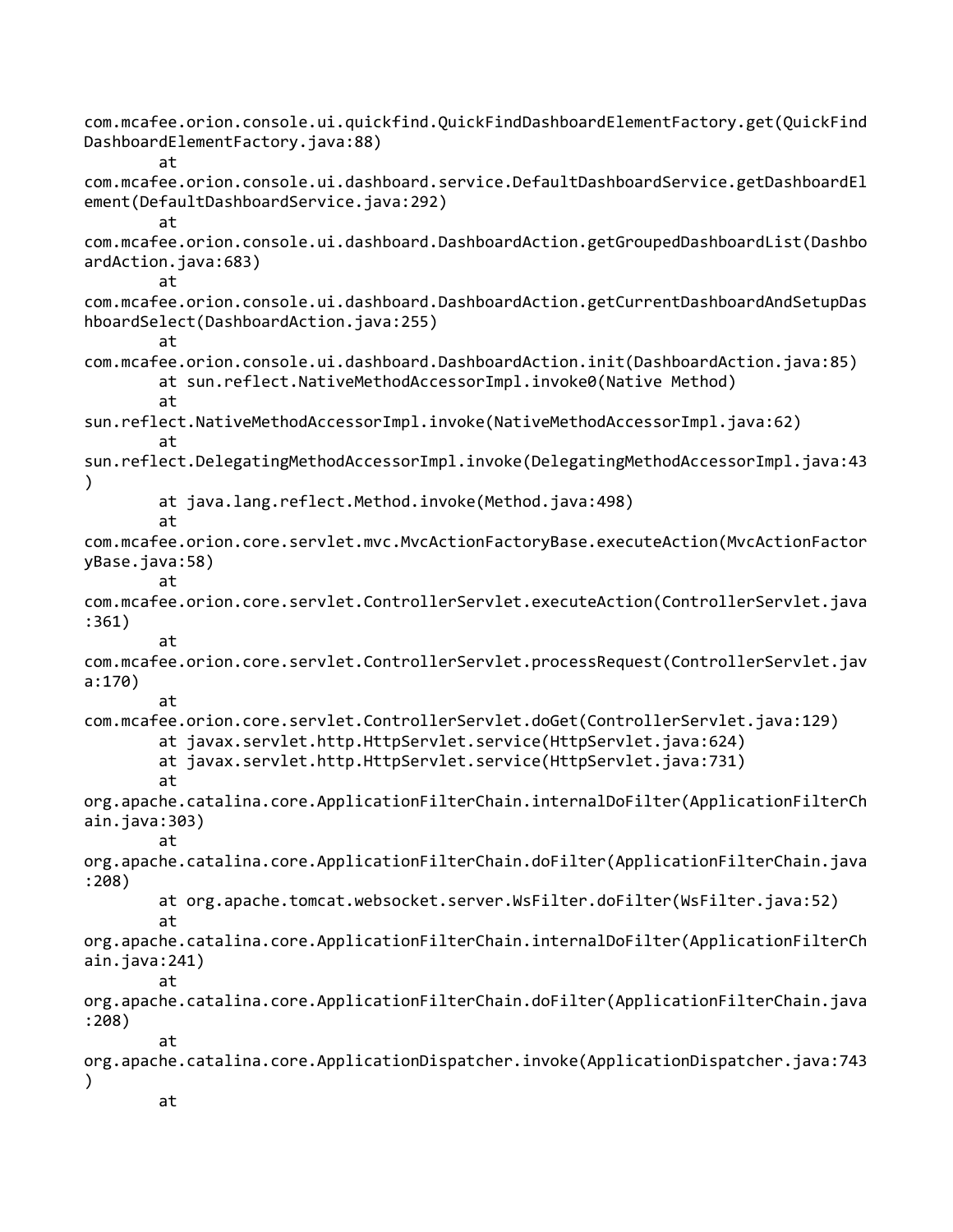org.apache.catalina.core.ApplicationDispatcher.processRequest(ApplicationDispatcher. java:485) at org.apache.catalina.core.ApplicationDispatcher.doForward(ApplicationDispatcher.java: 410) at org.apache.catalina.core.ApplicationDispatcher.forward(ApplicationDispatcher.java:33 7) at com.mcafee.orion.core.servlet.Forward.respond(Forward.java:143) at com.mcafee.orion.core.servlet.ControllerServlet.processRequest(ControllerServlet.jav a:171) at com.mcafee.orion.core.servlet.ControllerServlet.doGet(ControllerServlet.java:129) at javax.servlet.http.HttpServlet.service(HttpServlet.java:624) at javax.servlet.http.HttpServlet.service(HttpServlet.java:731) at org.apache.catalina.core.ApplicationFilterChain.internalDoFilter(ApplicationFilterCh ain.java:303) at org.apache.catalina.core.ApplicationFilterChain.doFilter(ApplicationFilterChain.java :208) at org.apache.tomcat.websocket.server.WsFilter.doFilter(WsFilter.java:52) at org.apache.catalina.core.ApplicationFilterChain.internalDoFilter(ApplicationFilterCh ain.java:241) at org.apache.catalina.core.ApplicationFilterChain.doFilter(ApplicationFilterChain.java :208) at org.apache.catalina.filters.ExpiresFilter.doFilter(ExpiresFilter.java:1203) at org.apache.catalina.core.ApplicationFilterChain.internalDoFilter(ApplicationFilterCh ain.java:241) at org.apache.catalina.core.ApplicationFilterChain.doFilter(ApplicationFilterChain.java :208) at com.mcafee.orion.core.server.MdcFilter.doFilter(MdcFilter.java:31) at org.apache.catalina.core.ApplicationFilterChain.internalDoFilter(ApplicationFilterCh ain.java:241) at org.apache.catalina.core.ApplicationFilterChain.doFilter(ApplicationFilterChain.java :208) at com.mcafee.orion.core.server.DisableUrlSessionFilter.doFilter(DisableUrlSessionFilte r.java:58) at org.apache.catalina.core.ApplicationFilterChain.internalDoFilter(ApplicationFilterCh ain.java:241)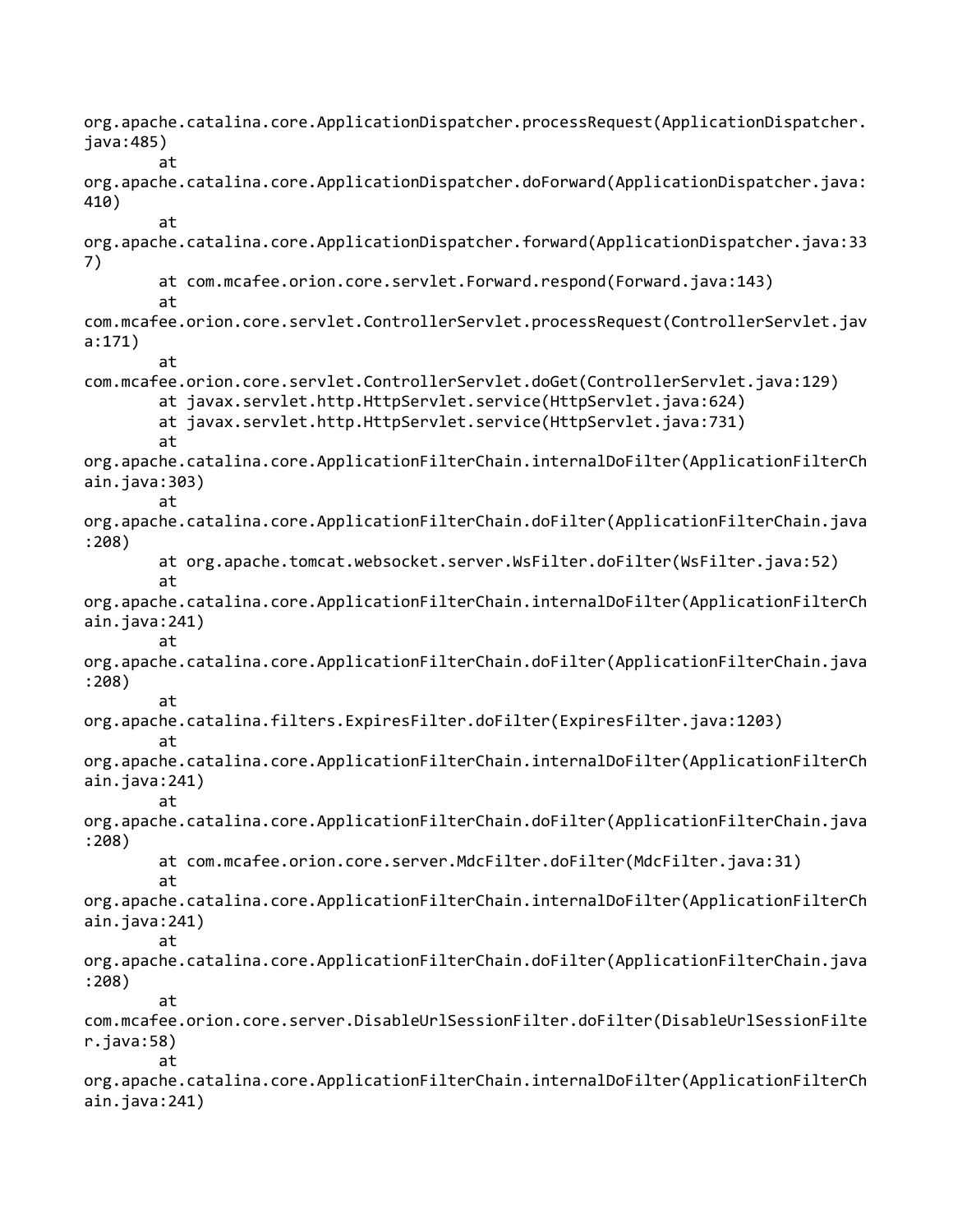at org.apache.catalina.core.ApplicationFilterChain.doFilter(ApplicationFilterChain.java :208) at org.apache.catalina.core.StandardWrapperValve.invoke(StandardWrapperValve.java:219) at org.apache.catalina.core.StandardContextValve.invoke(StandardContextValve.java:110) at org.apache.catalina.authenticator.AuthenticatorBase.invoke(AuthenticatorBase.java:60 3) at org.apache.catalina.core.StandardHostValve.invoke(StandardHostValve.java:169) at org.apache.catalina.valves.ErrorReportValve.invoke(ErrorReportValve.java:104) at org.apache.catalina.valves.AccessLogValve.invoke(AccessLogValve.java:1025) at com.mcafee.orion.core.server.mfsvalve.ValveContext.invokeNextInChain(ValveContext.ja va:27) at com.mcafee.orion.core.server.AccessControlValveHook.invoke(AccessControlValveHook.ja va:81) at com.mcafee.orion.core.server.mfsvalve.ValveContext.invokeNextInChain(ValveContext.ja va:25) at com.mcafee.orion.core.server.LoginValidationValveHook.invoke(LoginValidationValveHoo k.java:89) at com.mcafee.orion.core.server.mfsvalve.ValveContext.invokeNextInChain(ValveContext.ja va:25) at com.mcafee.orion.core.server.mfsvalve.MfsValve.invoke(MfsValve.java:39) at com.mcafee.orion.core.server.AjaxValve.invoke(AjaxValve.java:84) at com.mcafee.orion.core.server.OrionUserSetupValve.invoke(OrionUserSetupValve.java:41) at org.apache.catalina.authenticator.SingleSignOn.invoke(SingleSignOn.java:321) at com.mcafee.orion.core.server.OrionSingleSignOn.invoke(OrionSingleSignOn.java:203) at com.mcafee.orion.core.server.ClientCertValve.invoke(ClientCertValve.java:60) at com.mcafee.orion.core.server.ExternalAuthenticationStrategyExtPointValve.invoke(Exte rnalAuthenticationStrategyExtPointValve.java:140) at com.mcafee.orion.core.server.ParameterEncodingValve.invoke(ParameterEncodingValve.ja va:34) at com.mcafee.orion.core.server.ThreadLocalInfoCleanupValve.invoke(ThreadLocalInfoClean upValve.java:25)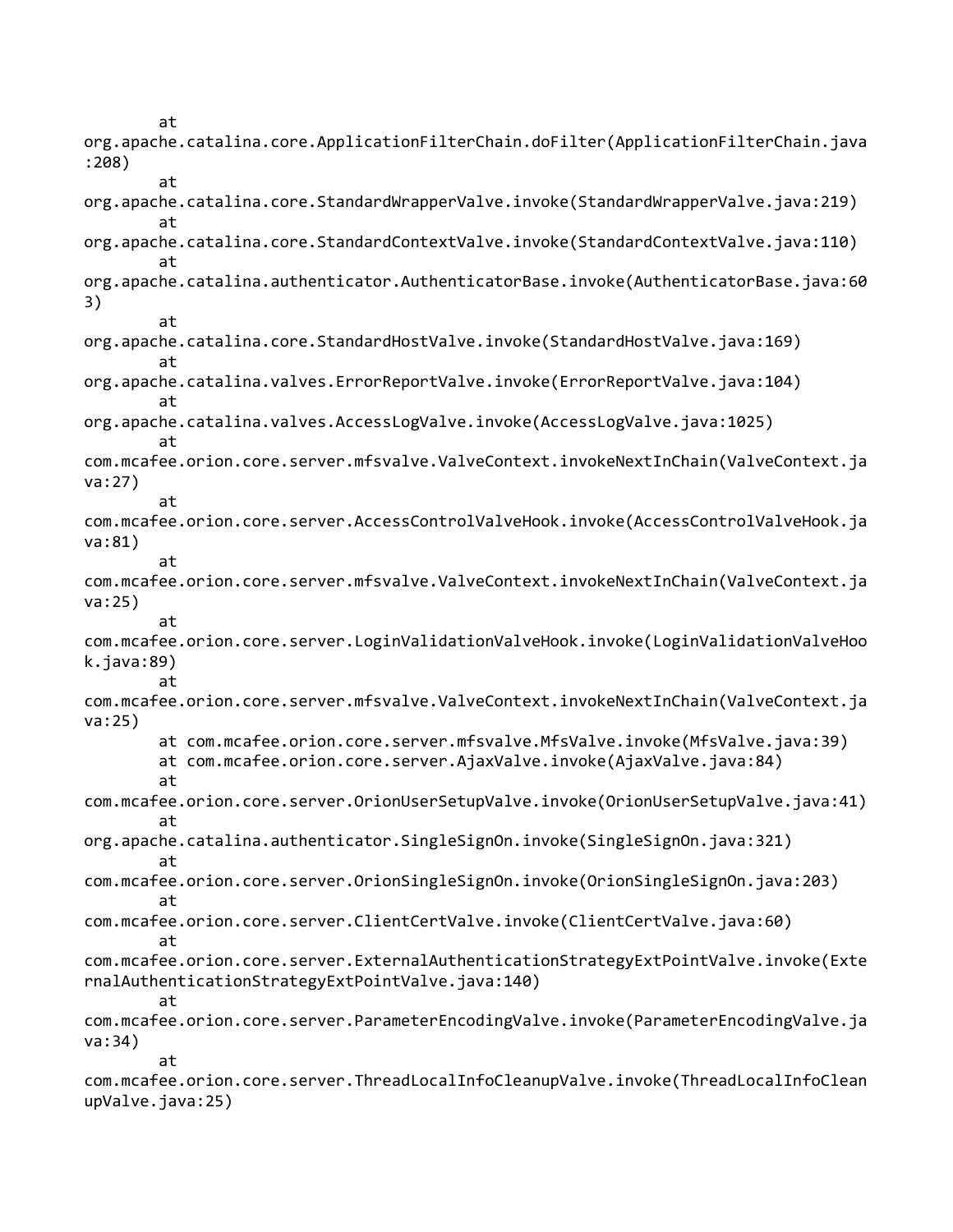at org.apache.catalina.core.StandardEngineValve.invoke(StandardEngineValve.java:116) at org.apache.catalina.connector.CoyoteAdapter.service(CoyoteAdapter.java:445) at org.apache.coyote.http11.AbstractHttp11Processor.process(AbstractHttp11Processor.jav a:1136) at org.apache.coyote.AbstractProtocol\$AbstractConnectionHandler.process(AbstractProtoco l.java:637) at org.apache.tomcat.util.net.NioEndpoint\$SocketProcessor.doRun(NioEndpoint.java:1775) at org.apache.tomcat.util.net.NioEndpoint\$SocketProcessor.run(NioEndpoint.java:1734) at java.util.concurrent.ThreadPoolExecutor.runWorker(ThreadPoolExecutor.java:1149) at java.util.concurrent.ThreadPoolExecutor\$Worker.run(ThreadPoolExecutor.java:624) at org.apache.tomcat.util.threads.TaskThread\$WrappingRunnable.run(TaskThread.java:61) at java.lang.Thread.run(Thread.java:748) Jan 27, 2022 1:43:08 PM org.apache.catalina.core.ApplicationDispatcher invoke SEVERE: Servlet.service() for servlet console threw exception com.mcafee.orion.core.ui.dashboard.DashboardElementException: Unknown subject in quickfind element URI:console.quickfind:computer.quickFind at com.mcafee.orion.console.ui.quickfind.QuickFindDashboardElementFactory.get(QuickFind DashboardElementFactory.java:88) at com.mcafee.orion.console.ui.dashboard.service.DefaultDashboardService.getDashboardEl ement(DefaultDashboardService.java:292) at com.mcafee.orion.console.ui.dashboard.DashboardAction.getGroupedDashboardList(Dashbo ardAction.java:683) at com.mcafee.orion.console.ui.dashboard.DashboardAction.getCurrentDashboardAndSetupDas hboardSelect(DashboardAction.java:255) at com.mcafee.orion.console.ui.dashboard.DashboardAction.init(DashboardAction.java:85) at sun.reflect.NativeMethodAccessorImpl.invoke0(Native Method) at sun.reflect.NativeMethodAccessorImpl.invoke(NativeMethodAccessorImpl.java:62) at sun.reflect.DelegatingMethodAccessorImpl.invoke(DelegatingMethodAccessorImpl.java:43 ) at java.lang.reflect.Method.invoke(Method.java:498) at com.mcafee.orion.core.servlet.mvc.MvcActionFactoryBase.executeAction(MvcActionFactor

yBase.java:58)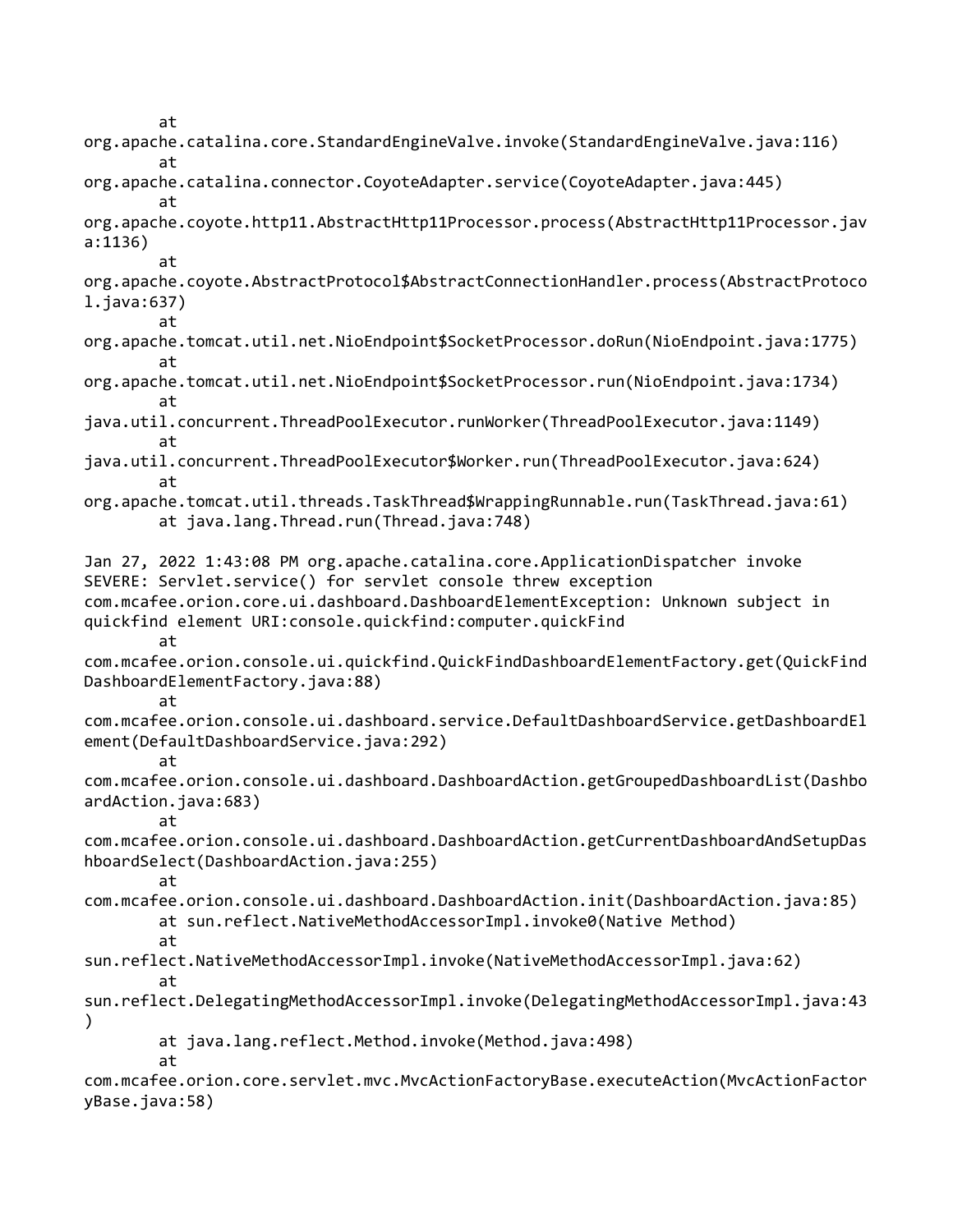at com.mcafee.orion.core.servlet.ControllerServlet.executeAction(ControllerServlet.java :361) at com.mcafee.orion.core.servlet.ControllerServlet.processRequest(ControllerServlet.jav a:170) at com.mcafee.orion.core.servlet.ControllerServlet.doGet(ControllerServlet.java:129) at javax.servlet.http.HttpServlet.service(HttpServlet.java:624) at javax.servlet.http.HttpServlet.service(HttpServlet.java:731) at org.apache.catalina.core.ApplicationFilterChain.internalDoFilter(ApplicationFilterCh ain.java:303) at org.apache.catalina.core.ApplicationFilterChain.doFilter(ApplicationFilterChain.java :208) at org.apache.tomcat.websocket.server.WsFilter.doFilter(WsFilter.java:52) at org.apache.catalina.core.ApplicationFilterChain.internalDoFilter(ApplicationFilterCh ain.java:241) at org.apache.catalina.core.ApplicationFilterChain.doFilter(ApplicationFilterChain.java :208) at org.apache.catalina.core.ApplicationDispatcher.invoke(ApplicationDispatcher.java:743 ) at org.apache.catalina.core.ApplicationDispatcher.processRequest(ApplicationDispatcher. java:485) at org.apache.catalina.core.ApplicationDispatcher.doForward(ApplicationDispatcher.java: 410) at org.apache.catalina.core.ApplicationDispatcher.forward(ApplicationDispatcher.java:33 7) at com.mcafee.orion.core.servlet.Forward.respond(Forward.java:143) at com.mcafee.orion.core.servlet.ControllerServlet.processRequest(ControllerServlet.jav a:171) at com.mcafee.orion.core.servlet.ControllerServlet.doGet(ControllerServlet.java:129) at javax.servlet.http.HttpServlet.service(HttpServlet.java:624) at javax.servlet.http.HttpServlet.service(HttpServlet.java:731) at org.apache.catalina.core.ApplicationFilterChain.internalDoFilter(ApplicationFilterCh ain.java:303) at org.apache.catalina.core.ApplicationFilterChain.doFilter(ApplicationFilterChain.java :208) at org.apache.tomcat.websocket.server.WsFilter.doFilter(WsFilter.java:52)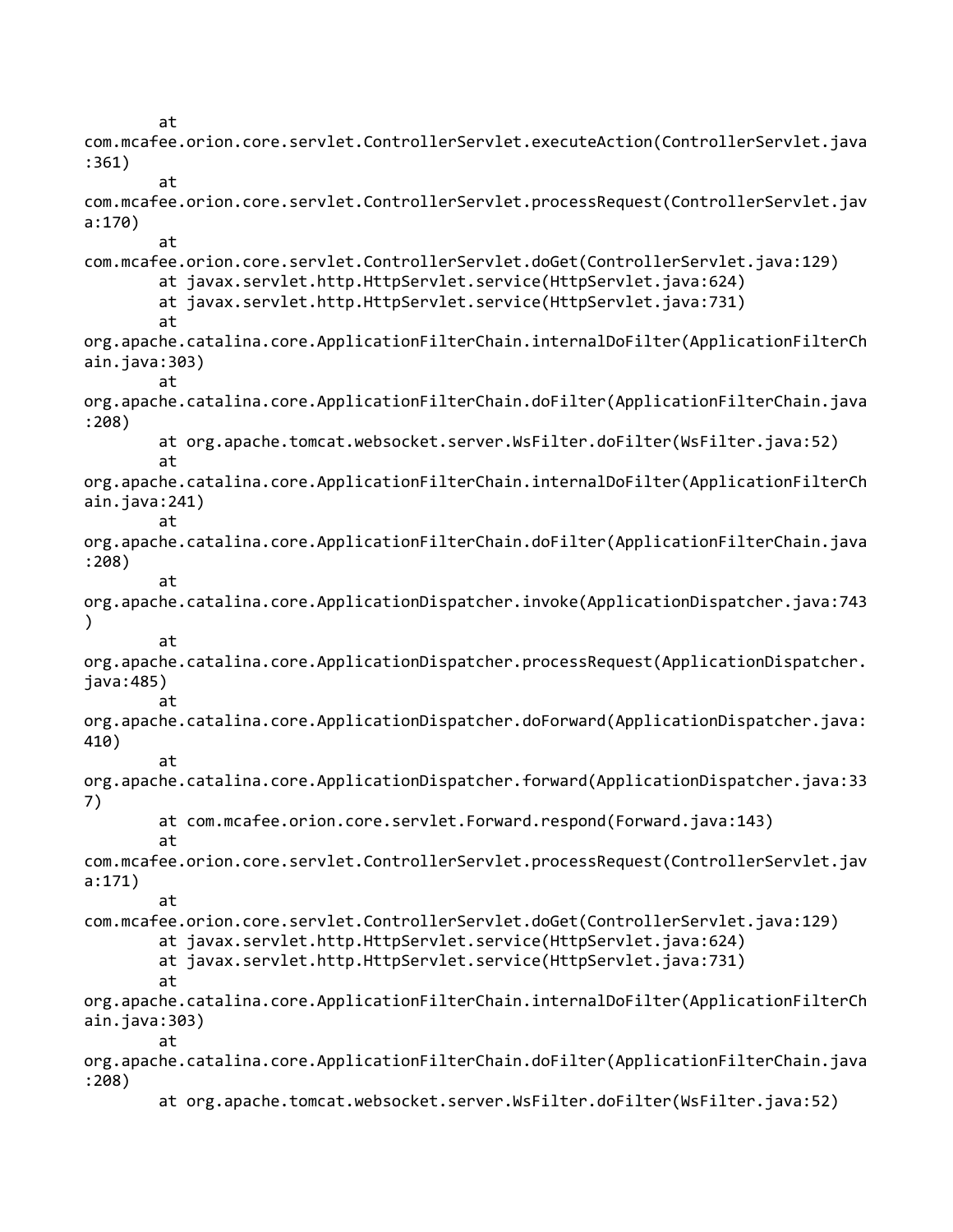at org.apache.catalina.core.ApplicationFilterChain.internalDoFilter(ApplicationFilterCh ain.java:241) at org.apache.catalina.core.ApplicationFilterChain.doFilter(ApplicationFilterChain.java :208) at org.apache.catalina.filters.ExpiresFilter.doFilter(ExpiresFilter.java:1203) at org.apache.catalina.core.ApplicationFilterChain.internalDoFilter(ApplicationFilterCh ain.java:241) at org.apache.catalina.core.ApplicationFilterChain.doFilter(ApplicationFilterChain.java :208) at com.mcafee.orion.core.server.MdcFilter.doFilter(MdcFilter.java:31) at org.apache.catalina.core.ApplicationFilterChain.internalDoFilter(ApplicationFilterCh ain.java:241) at org.apache.catalina.core.ApplicationFilterChain.doFilter(ApplicationFilterChain.java :208) at com.mcafee.orion.core.server.DisableUrlSessionFilter.doFilter(DisableUrlSessionFilte r.java:58) at org.apache.catalina.core.ApplicationFilterChain.internalDoFilter(ApplicationFilterCh ain.java:241) at org.apache.catalina.core.ApplicationFilterChain.doFilter(ApplicationFilterChain.java :208) at org.apache.catalina.core.StandardWrapperValve.invoke(StandardWrapperValve.java:219) at org.apache.catalina.core.StandardContextValve.invoke(StandardContextValve.java:110) at org.apache.catalina.authenticator.AuthenticatorBase.invoke(AuthenticatorBase.java:60 3) at org.apache.catalina.core.StandardHostValve.invoke(StandardHostValve.java:169) at org.apache.catalina.valves.ErrorReportValve.invoke(ErrorReportValve.java:104) at org.apache.catalina.valves.AccessLogValve.invoke(AccessLogValve.java:1025) at com.mcafee.orion.core.server.mfsvalve.ValveContext.invokeNextInChain(ValveContext.ja va:27) at com.mcafee.orion.core.server.AccessControlValveHook.invoke(AccessControlValveHook.ja va:81) at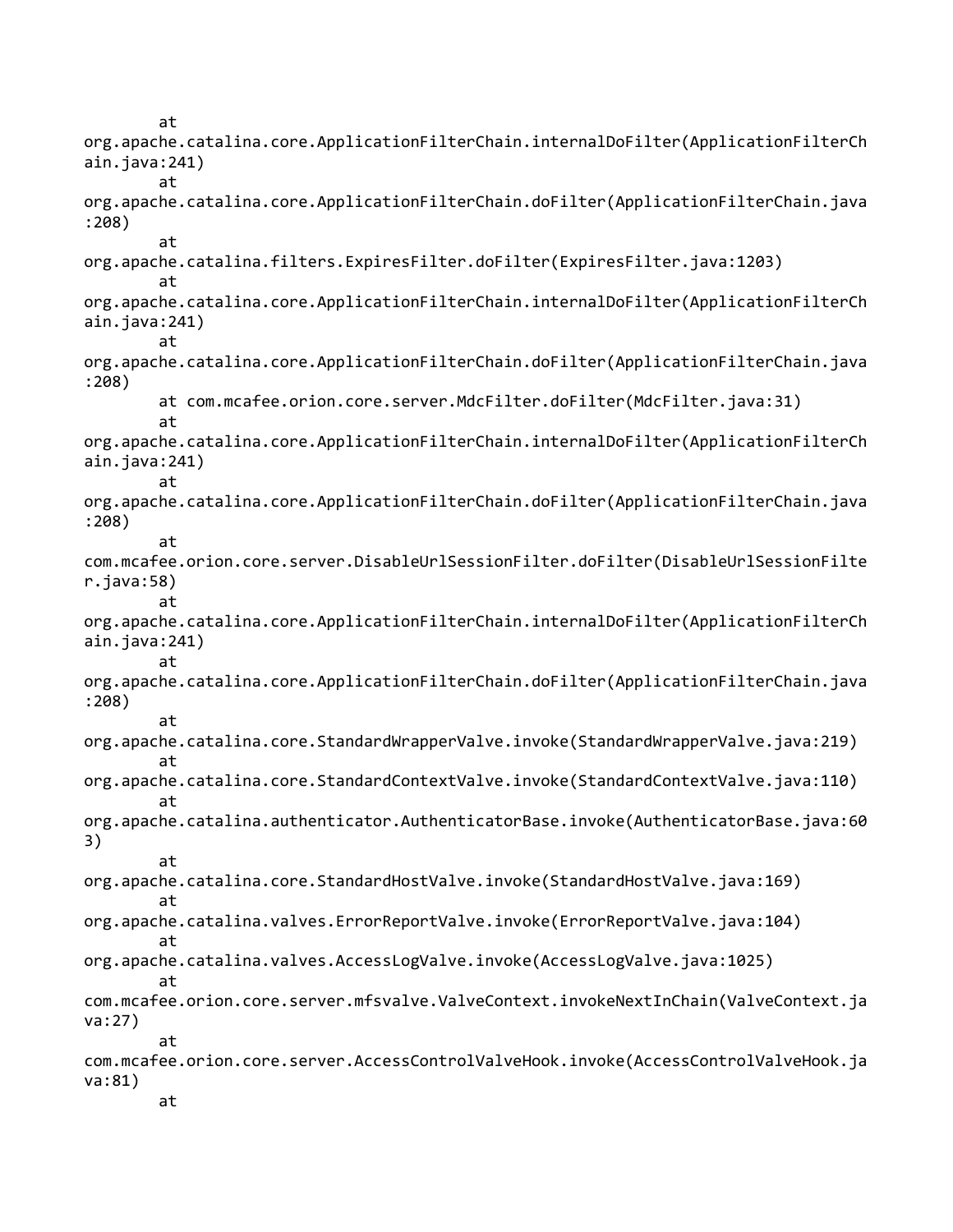com.mcafee.orion.core.server.mfsvalve.ValveContext.invokeNextInChain(ValveContext.ja va:25) at com.mcafee.orion.core.server.LoginValidationValveHook.invoke(LoginValidationValveHoo k.java:89) at com.mcafee.orion.core.server.mfsvalve.ValveContext.invokeNextInChain(ValveContext.ja va:25) at com.mcafee.orion.core.server.mfsvalve.MfsValve.invoke(MfsValve.java:39) at com.mcafee.orion.core.server.AjaxValve.invoke(AjaxValve.java:84) at com.mcafee.orion.core.server.OrionUserSetupValve.invoke(OrionUserSetupValve.java:41) at org.apache.catalina.authenticator.SingleSignOn.invoke(SingleSignOn.java:321) at com.mcafee.orion.core.server.OrionSingleSignOn.invoke(OrionSingleSignOn.java:203) at com.mcafee.orion.core.server.ClientCertValve.invoke(ClientCertValve.java:60) at com.mcafee.orion.core.server.ExternalAuthenticationStrategyExtPointValve.invoke(Exte rnalAuthenticationStrategyExtPointValve.java:140) at com.mcafee.orion.core.server.ParameterEncodingValve.invoke(ParameterEncodingValve.ja va:34) at com.mcafee.orion.core.server.ThreadLocalInfoCleanupValve.invoke(ThreadLocalInfoClean upValve.java:25) at org.apache.catalina.core.StandardEngineValve.invoke(StandardEngineValve.java:116) at org.apache.catalina.connector.CoyoteAdapter.service(CoyoteAdapter.java:445) at org.apache.coyote.http11.AbstractHttp11Processor.process(AbstractHttp11Processor.jav a:1136) at org.apache.coyote.AbstractProtocol\$AbstractConnectionHandler.process(AbstractProtoco l.java:637) at org.apache.tomcat.util.net.NioEndpoint\$SocketProcessor.doRun(NioEndpoint.java:1775) at org.apache.tomcat.util.net.NioEndpoint\$SocketProcessor.run(NioEndpoint.java:1734) at java.util.concurrent.ThreadPoolExecutor.runWorker(ThreadPoolExecutor.java:1149) at java.util.concurrent.ThreadPoolExecutor\$Worker.run(ThreadPoolExecutor.java:624) at org.apache.tomcat.util.threads.TaskThread\$WrappingRunnable.run(TaskThread.java:61) at java.lang.Thread.run(Thread.java:748)

Jan 27, 2022 1:43:08 PM org.apache.catalina.core.StandardWrapperValve invoke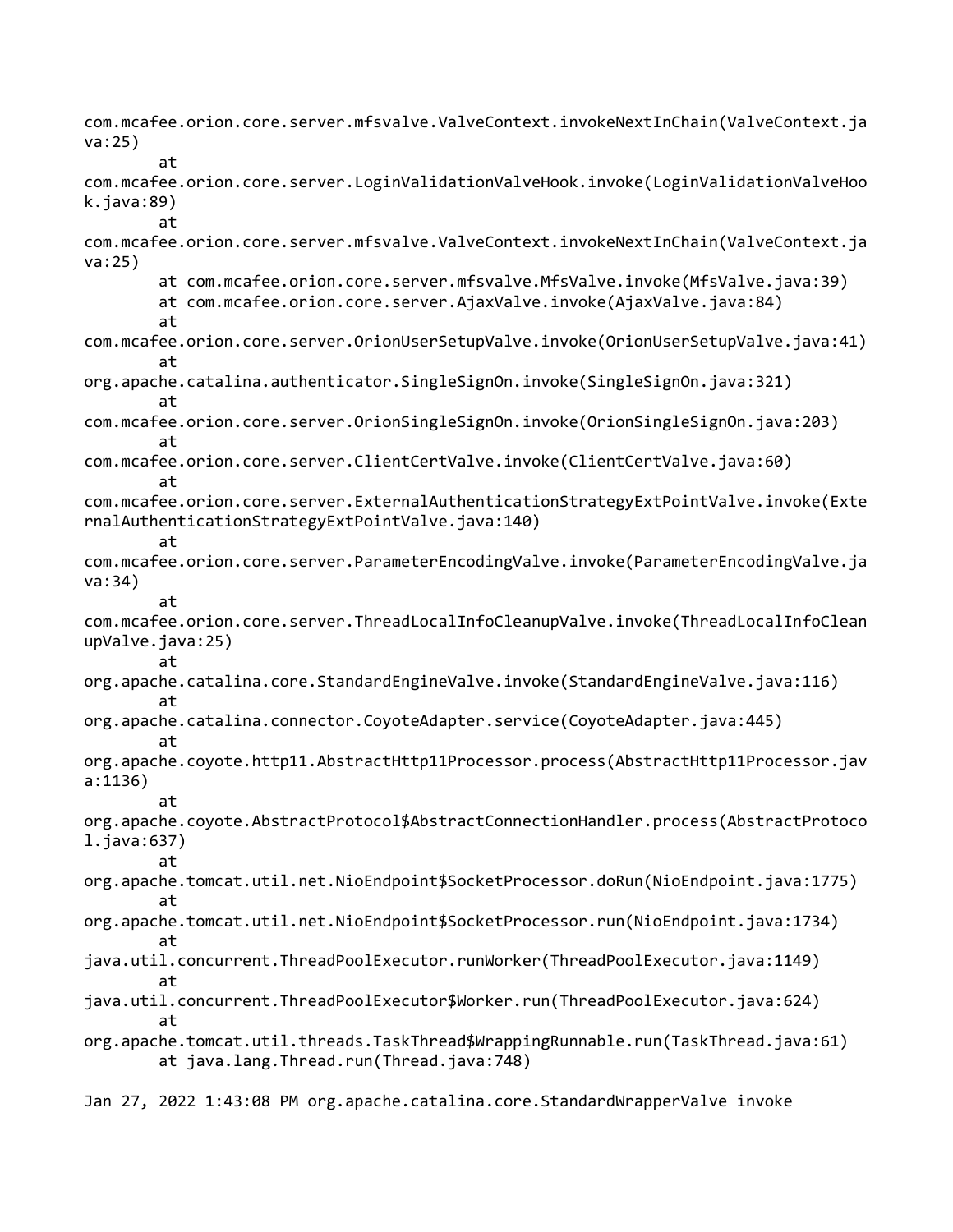SEVERE: Servlet.service() for servlet [core] in context with path [/core] threw exception [com.mcafee.orion.console.ui.dashboard.service.DashboardServiceRuntimeException: Unknown subject in quickfind element URI:console.quickfind:computer.quickFind] with root cause com.mcafee.orion.core.ui.dashboard.DashboardElementException: Unknown subject in quickfind element URI:console.quickfind:computer.quickFind at com.mcafee.orion.console.ui.quickfind.QuickFindDashboardElementFactory.get(QuickFind DashboardElementFactory.java:88) at com.mcafee.orion.console.ui.dashboard.service.DefaultDashboardService.getDashboardEl ement(DefaultDashboardService.java:292) at com.mcafee.orion.console.ui.dashboard.DashboardAction.getGroupedDashboardList(Dashbo ardAction.java:683) at com.mcafee.orion.console.ui.dashboard.DashboardAction.getCurrentDashboardAndSetupDas hboardSelect(DashboardAction.java:255) at com.mcafee.orion.console.ui.dashboard.DashboardAction.init(DashboardAction.java:85) at sun.reflect.NativeMethodAccessorImpl.invoke0(Native Method) at sun.reflect.NativeMethodAccessorImpl.invoke(NativeMethodAccessorImpl.java:62) at sun.reflect.DelegatingMethodAccessorImpl.invoke(DelegatingMethodAccessorImpl.java:43 ) at java.lang.reflect.Method.invoke(Method.java:498) at com.mcafee.orion.core.servlet.mvc.MvcActionFactoryBase.executeAction(MvcActionFactor yBase.java:58) at com.mcafee.orion.core.servlet.ControllerServlet.executeAction(ControllerServlet.java :361) at com.mcafee.orion.core.servlet.ControllerServlet.processRequest(ControllerServlet.jav a:170) at com.mcafee.orion.core.servlet.ControllerServlet.doGet(ControllerServlet.java:129) at javax.servlet.http.HttpServlet.service(HttpServlet.java:624) at javax.servlet.http.HttpServlet.service(HttpServlet.java:731) at org.apache.catalina.core.ApplicationFilterChain.internalDoFilter(ApplicationFilterCh ain.java:303) at org.apache.catalina.core.ApplicationFilterChain.doFilter(ApplicationFilterChain.java :208) at org.apache.tomcat.websocket.server.WsFilter.doFilter(WsFilter.java:52) at org.apache.catalina.core.ApplicationFilterChain.internalDoFilter(ApplicationFilterCh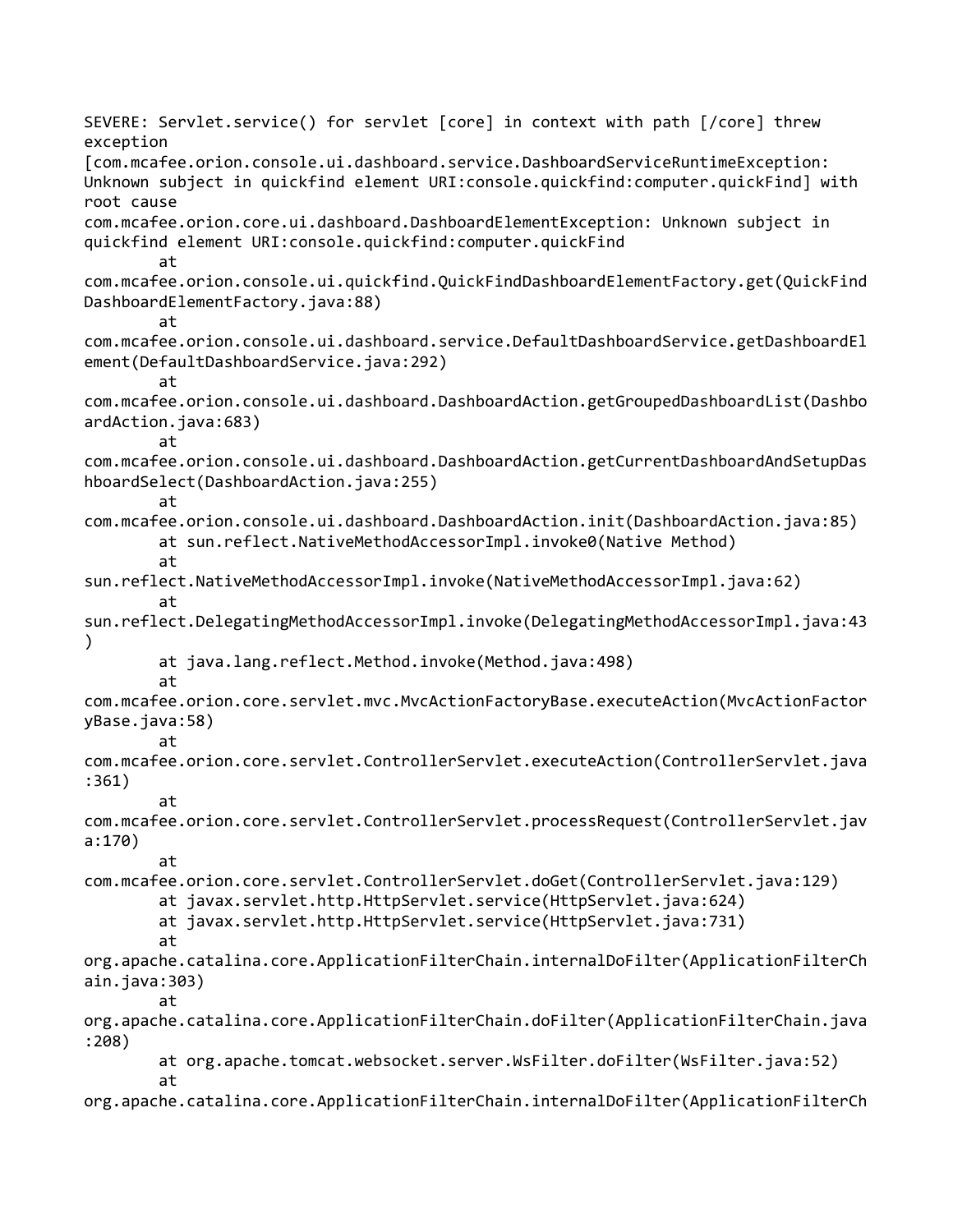ain.java:241) at org.apache.catalina.core.ApplicationFilterChain.doFilter(ApplicationFilterChain.java :208) at org.apache.catalina.core.ApplicationDispatcher.invoke(ApplicationDispatcher.java:743 ) at org.apache.catalina.core.ApplicationDispatcher.processRequest(ApplicationDispatcher. java:485) at org.apache.catalina.core.ApplicationDispatcher.doForward(ApplicationDispatcher.java: 410) at org.apache.catalina.core.ApplicationDispatcher.forward(ApplicationDispatcher.java:33 7) at com.mcafee.orion.core.servlet.Forward.respond(Forward.java:143) at com.mcafee.orion.core.servlet.ControllerServlet.processRequest(ControllerServlet.jav a:171) at com.mcafee.orion.core.servlet.ControllerServlet.doGet(ControllerServlet.java:129) at javax.servlet.http.HttpServlet.service(HttpServlet.java:624) at javax.servlet.http.HttpServlet.service(HttpServlet.java:731) at org.apache.catalina.core.ApplicationFilterChain.internalDoFilter(ApplicationFilterCh ain.java:303) at org.apache.catalina.core.ApplicationFilterChain.doFilter(ApplicationFilterChain.java :208) at org.apache.tomcat.websocket.server.WsFilter.doFilter(WsFilter.java:52) at org.apache.catalina.core.ApplicationFilterChain.internalDoFilter(ApplicationFilterCh ain.java:241) at org.apache.catalina.core.ApplicationFilterChain.doFilter(ApplicationFilterChain.java :208) at org.apache.catalina.filters.ExpiresFilter.doFilter(ExpiresFilter.java:1203) at org.apache.catalina.core.ApplicationFilterChain.internalDoFilter(ApplicationFilterCh ain.java:241) at org.apache.catalina.core.ApplicationFilterChain.doFilter(ApplicationFilterChain.java :208) at com.mcafee.orion.core.server.MdcFilter.doFilter(MdcFilter.java:31) at org.apache.catalina.core.ApplicationFilterChain.internalDoFilter(ApplicationFilterCh ain.java:241) at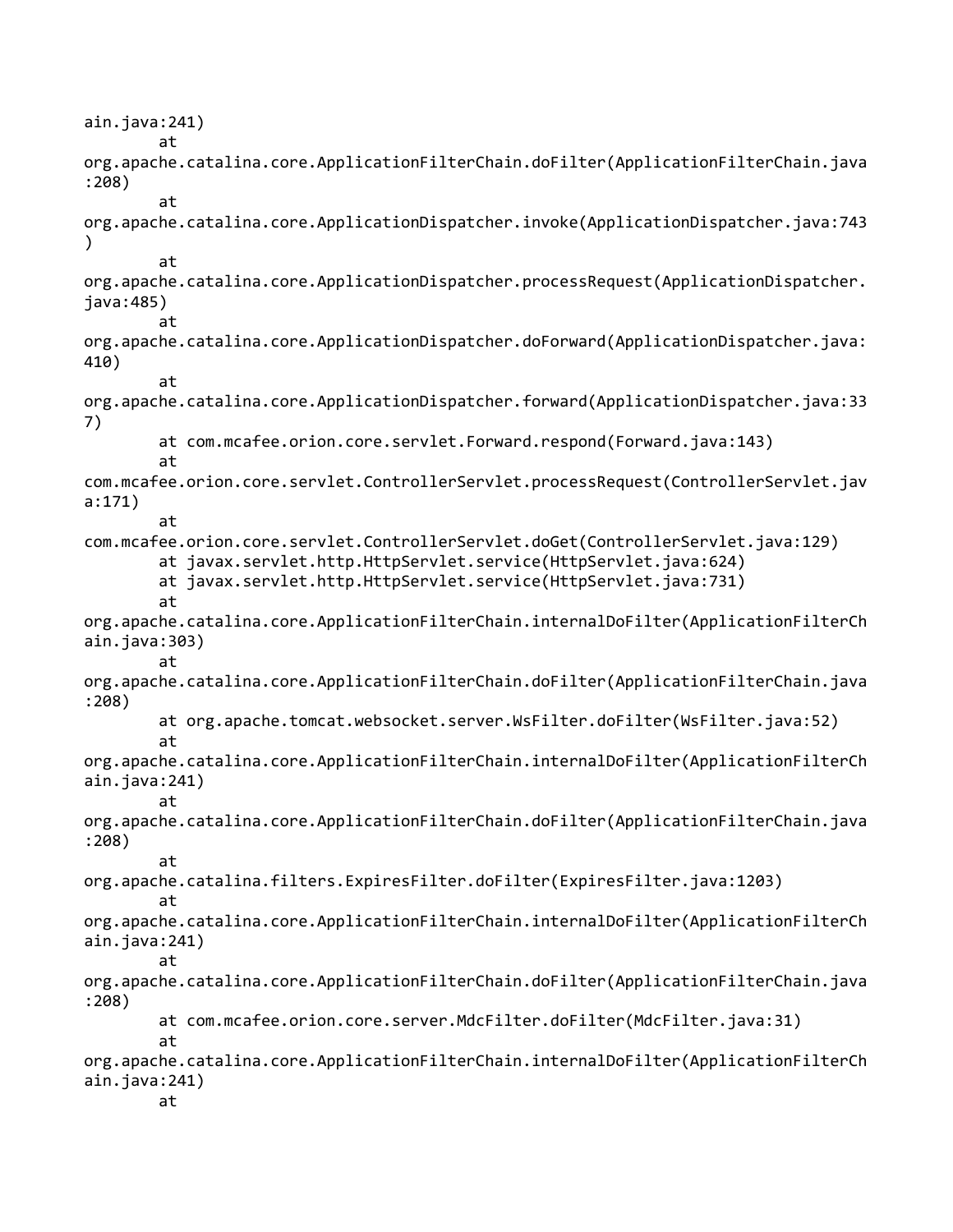org.apache.catalina.core.ApplicationFilterChain.doFilter(ApplicationFilterChain.java :208) at com.mcafee.orion.core.server.DisableUrlSessionFilter.doFilter(DisableUrlSessionFilte r.java:58) at org.apache.catalina.core.ApplicationFilterChain.internalDoFilter(ApplicationFilterCh ain.java:241) at org.apache.catalina.core.ApplicationFilterChain.doFilter(ApplicationFilterChain.java :208) at org.apache.catalina.core.StandardWrapperValve.invoke(StandardWrapperValve.java:219) at org.apache.catalina.core.StandardContextValve.invoke(StandardContextValve.java:110) at org.apache.catalina.authenticator.AuthenticatorBase.invoke(AuthenticatorBase.java:60 3) at org.apache.catalina.core.StandardHostValve.invoke(StandardHostValve.java:169) at org.apache.catalina.valves.ErrorReportValve.invoke(ErrorReportValve.java:104) at org.apache.catalina.valves.AccessLogValve.invoke(AccessLogValve.java:1025) at com.mcafee.orion.core.server.mfsvalve.ValveContext.invokeNextInChain(ValveContext.ja va:27) at com.mcafee.orion.core.server.AccessControlValveHook.invoke(AccessControlValveHook.ja va:81) at com.mcafee.orion.core.server.mfsvalve.ValveContext.invokeNextInChain(ValveContext.ja va:25) at com.mcafee.orion.core.server.LoginValidationValveHook.invoke(LoginValidationValveHoo k.java:89) at com.mcafee.orion.core.server.mfsvalve.ValveContext.invokeNextInChain(ValveContext.ja va:25) at com.mcafee.orion.core.server.mfsvalve.MfsValve.invoke(MfsValve.java:39) at com.mcafee.orion.core.server.AjaxValve.invoke(AjaxValve.java:84) at com.mcafee.orion.core.server.OrionUserSetupValve.invoke(OrionUserSetupValve.java:41) at org.apache.catalina.authenticator.SingleSignOn.invoke(SingleSignOn.java:321) at com.mcafee.orion.core.server.OrionSingleSignOn.invoke(OrionSingleSignOn.java:203) at com.mcafee.orion.core.server.ClientCertValve.invoke(ClientCertValve.java:60) at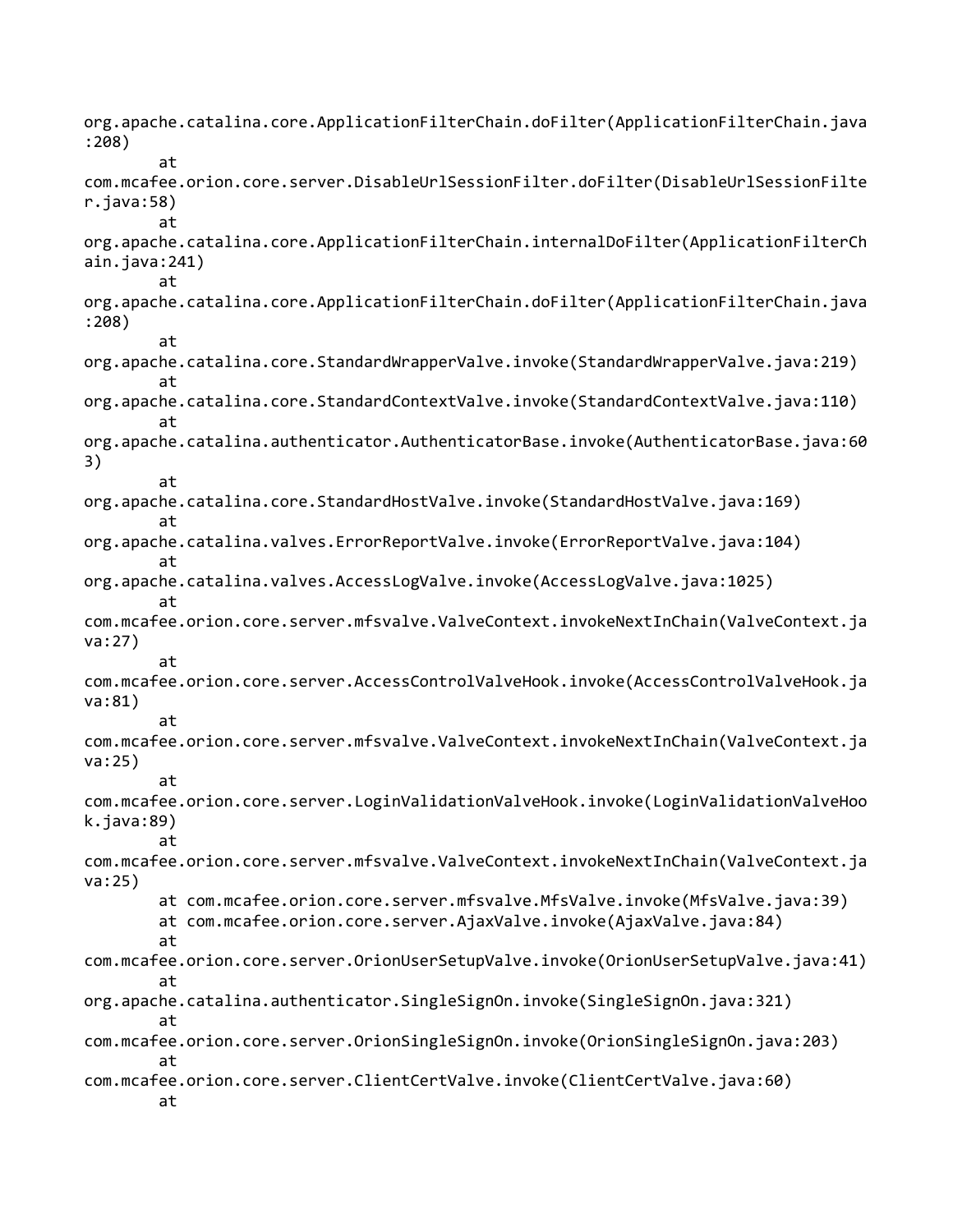com.mcafee.orion.core.server.ExternalAuthenticationStrategyExtPointValve.invoke(Exte rnalAuthenticationStrategyExtPointValve.java:140) at com.mcafee.orion.core.server.ParameterEncodingValve.invoke(ParameterEncodingValve.ja va:34) at com.mcafee.orion.core.server.ThreadLocalInfoCleanupValve.invoke(ThreadLocalInfoClean upValve.java:25) at org.apache.catalina.core.StandardEngineValve.invoke(StandardEngineValve.java:116) at org.apache.catalina.connector.CoyoteAdapter.service(CoyoteAdapter.java:445) at org.apache.coyote.http11.AbstractHttp11Processor.process(AbstractHttp11Processor.jav a:1136) at org.apache.coyote.AbstractProtocol\$AbstractConnectionHandler.process(AbstractProtoco l.java:637) at org.apache.tomcat.util.net.NioEndpoint\$SocketProcessor.doRun(NioEndpoint.java:1775) at org.apache.tomcat.util.net.NioEndpoint\$SocketProcessor.run(NioEndpoint.java:1734) at java.util.concurrent.ThreadPoolExecutor.runWorker(ThreadPoolExecutor.java:1149) at java.util.concurrent.ThreadPoolExecutor\$Worker.run(ThreadPoolExecutor.java:624) at org.apache.tomcat.util.threads.TaskThread\$WrappingRunnable.run(TaskThread.java:61) at java.lang.Thread.run(Thread.java:748) Jan 27, 2022 1:43:11 PM org.apache.catalina.core.ApplicationDispatcher invoke SEVERE: Servlet.service() for servlet console threw exception com.mcafee.orion.core.ui.dashboard.DashboardElementException: Unknown subject in quickfind element URI:console.quickfind:computer.quickFind at com.mcafee.orion.console.ui.quickfind.QuickFindDashboardElementFactory.get(QuickFind DashboardElementFactory.java:88) at com.mcafee.orion.console.ui.dashboard.service.DefaultDashboardService.getDashboardEl ement(DefaultDashboardService.java:292) at com.mcafee.orion.console.ui.dashboard.DashboardAction.getGroupedDashboardList(Dashbo ardAction.java:683) at com.mcafee.orion.console.ui.dashboard.DashboardAction.getCurrentDashboardAndSetupDas hboardSelect(DashboardAction.java:255) at com.mcafee.orion.console.ui.dashboard.DashboardAction.init(DashboardAction.java:85) at sun.reflect.NativeMethodAccessorImpl.invoke0(Native Method) at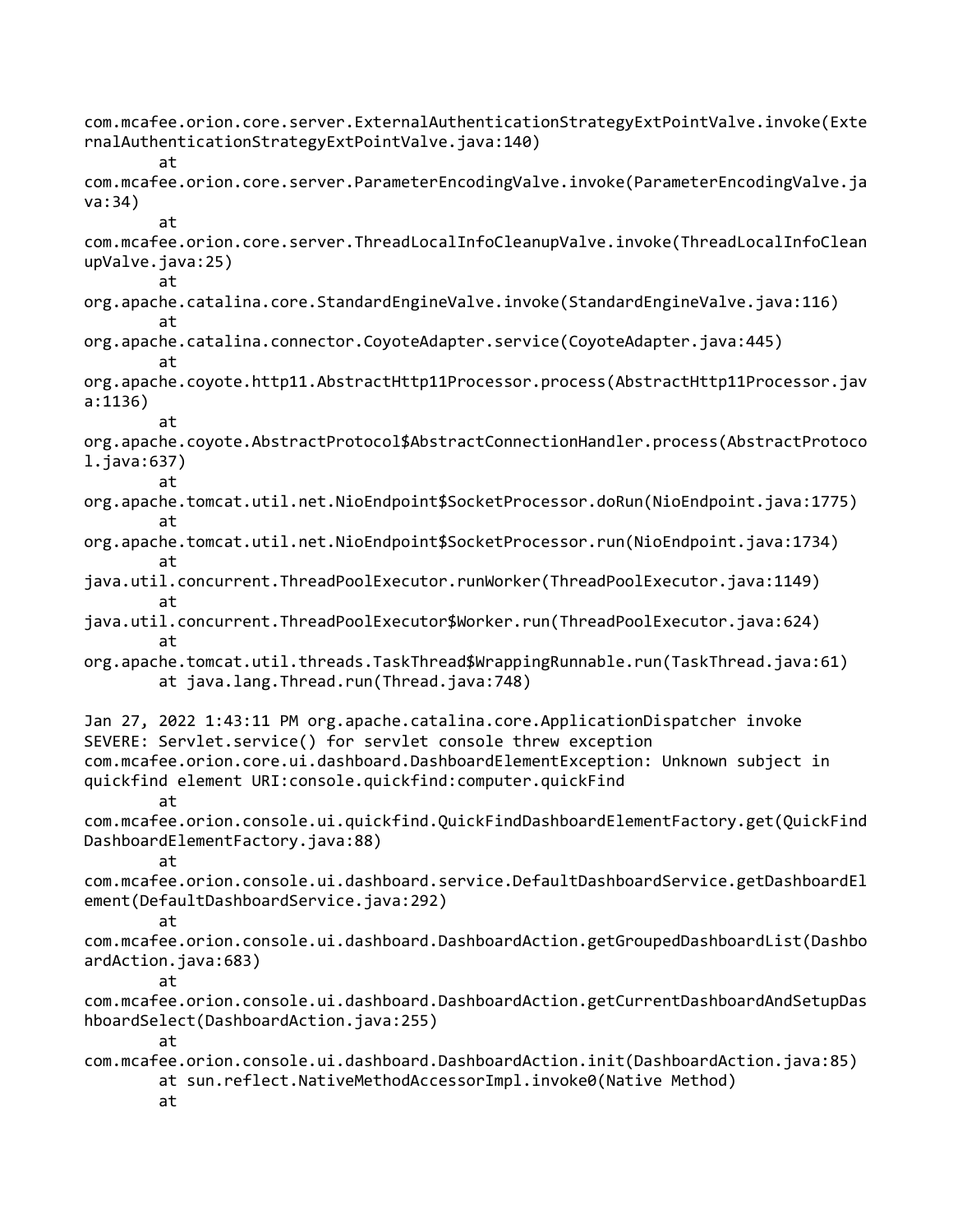sun.reflect.NativeMethodAccessorImpl.invoke(NativeMethodAccessorImpl.java:62) at sun.reflect.DelegatingMethodAccessorImpl.invoke(DelegatingMethodAccessorImpl.java:43 ) at java.lang.reflect.Method.invoke(Method.java:498) at com.mcafee.orion.core.servlet.mvc.MvcActionFactoryBase.executeAction(MvcActionFactor yBase.java:58) at com.mcafee.orion.core.servlet.ControllerServlet.executeAction(ControllerServlet.java :361) at com.mcafee.orion.core.servlet.ControllerServlet.processRequest(ControllerServlet.jav a:170) at com.mcafee.orion.core.servlet.ControllerServlet.doGet(ControllerServlet.java:129) at javax.servlet.http.HttpServlet.service(HttpServlet.java:624) at javax.servlet.http.HttpServlet.service(HttpServlet.java:731) at org.apache.catalina.core.ApplicationFilterChain.internalDoFilter(ApplicationFilterCh ain.java:303) at org.apache.catalina.core.ApplicationFilterChain.doFilter(ApplicationFilterChain.java :208) at org.apache.tomcat.websocket.server.WsFilter.doFilter(WsFilter.java:52) at org.apache.catalina.core.ApplicationFilterChain.internalDoFilter(ApplicationFilterCh ain.java:241) at org.apache.catalina.core.ApplicationFilterChain.doFilter(ApplicationFilterChain.java :208) at org.apache.catalina.core.ApplicationDispatcher.invoke(ApplicationDispatcher.java:743 ) at org.apache.catalina.core.ApplicationDispatcher.processRequest(ApplicationDispatcher. java:485) at org.apache.catalina.core.ApplicationDispatcher.doForward(ApplicationDispatcher.java: 410) at org.apache.catalina.core.ApplicationDispatcher.forward(ApplicationDispatcher.java:33 7) at com.mcafee.orion.core.servlet.Forward.respond(Forward.java:143) at com.mcafee.orion.core.servlet.ControllerServlet.processRequest(ControllerServlet.jav a:171) at com.mcafee.orion.core.servlet.ControllerServlet.doGet(ControllerServlet.java:129) at javax.servlet.http.HttpServlet.service(HttpServlet.java:624)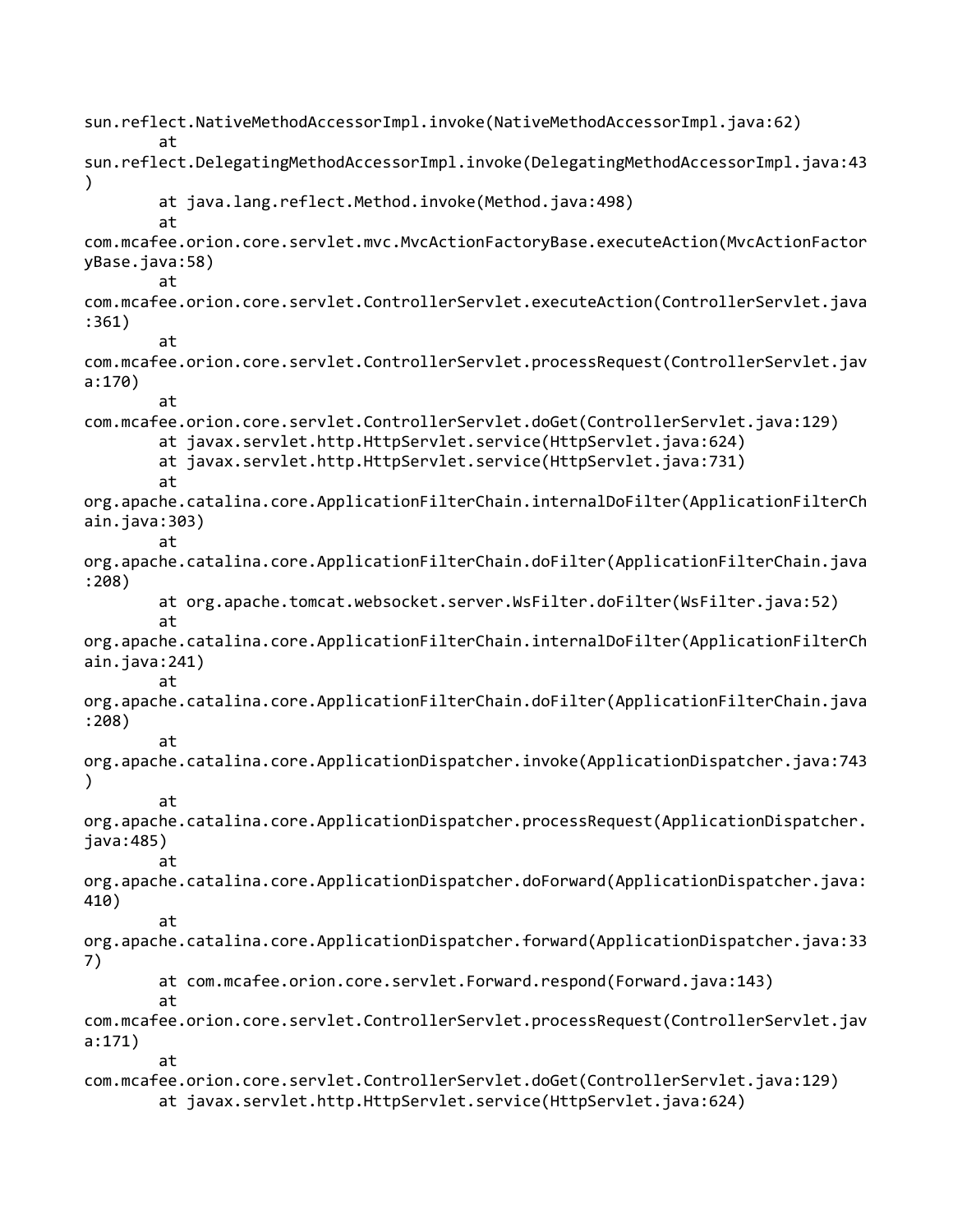at javax.servlet.http.HttpServlet.service(HttpServlet.java:731) at org.apache.catalina.core.ApplicationFilterChain.internalDoFilter(ApplicationFilterCh ain.java:303) at org.apache.catalina.core.ApplicationFilterChain.doFilter(ApplicationFilterChain.java :208) at org.apache.tomcat.websocket.server.WsFilter.doFilter(WsFilter.java:52) at org.apache.catalina.core.ApplicationFilterChain.internalDoFilter(ApplicationFilterCh ain.java:241) at org.apache.catalina.core.ApplicationFilterChain.doFilter(ApplicationFilterChain.java :208) at org.apache.catalina.filters.ExpiresFilter.doFilter(ExpiresFilter.java:1203) at org.apache.catalina.core.ApplicationFilterChain.internalDoFilter(ApplicationFilterCh ain.java:241) at org.apache.catalina.core.ApplicationFilterChain.doFilter(ApplicationFilterChain.java :208) at com.mcafee.orion.core.server.MdcFilter.doFilter(MdcFilter.java:31) at org.apache.catalina.core.ApplicationFilterChain.internalDoFilter(ApplicationFilterCh ain.java:241) at org.apache.catalina.core.ApplicationFilterChain.doFilter(ApplicationFilterChain.java :208) at com.mcafee.orion.core.server.DisableUrlSessionFilter.doFilter(DisableUrlSessionFilte r.java:58) at org.apache.catalina.core.ApplicationFilterChain.internalDoFilter(ApplicationFilterCh ain.java:241) at org.apache.catalina.core.ApplicationFilterChain.doFilter(ApplicationFilterChain.java :208) at org.apache.catalina.core.StandardWrapperValve.invoke(StandardWrapperValve.java:219) at org.apache.catalina.core.StandardContextValve.invoke(StandardContextValve.java:110) at org.apache.catalina.authenticator.AuthenticatorBase.invoke(AuthenticatorBase.java:60 3) at org.apache.catalina.core.StandardHostValve.invoke(StandardHostValve.java:169) at org.apache.catalina.valves.ErrorReportValve.invoke(ErrorReportValve.java:104) at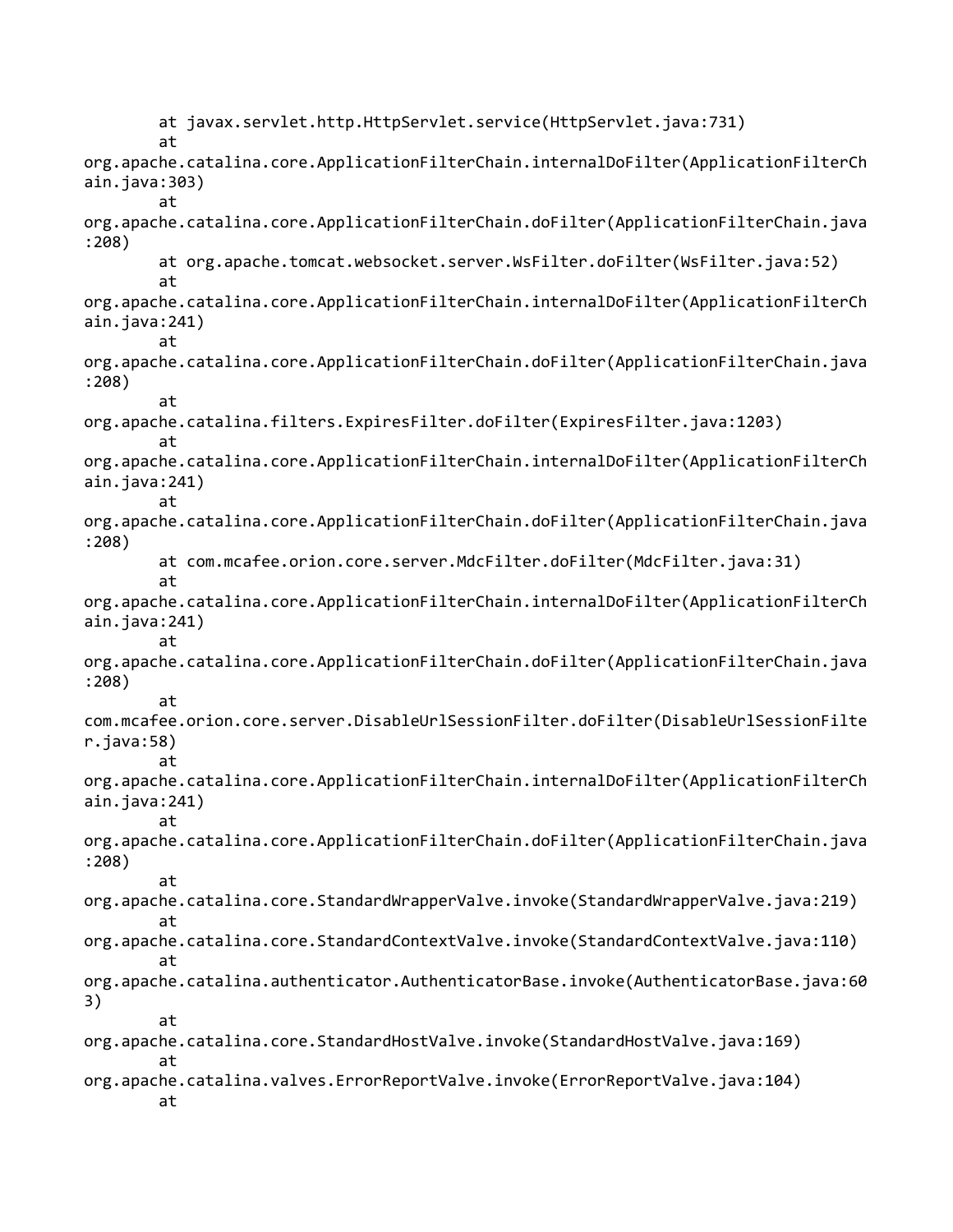org.apache.catalina.valves.AccessLogValve.invoke(AccessLogValve.java:1025) at com.mcafee.orion.core.server.mfsvalve.ValveContext.invokeNextInChain(ValveContext.ja va:27) at com.mcafee.orion.core.server.AccessControlValveHook.invoke(AccessControlValveHook.ja va:81) at com.mcafee.orion.core.server.mfsvalve.ValveContext.invokeNextInChain(ValveContext.ja va:25) at com.mcafee.orion.core.server.LoginValidationValveHook.invoke(LoginValidationValveHoo k.java:89) at com.mcafee.orion.core.server.mfsvalve.ValveContext.invokeNextInChain(ValveContext.ja va:25) at com.mcafee.orion.core.server.mfsvalve.MfsValve.invoke(MfsValve.java:39) at com.mcafee.orion.core.server.AjaxValve.invoke(AjaxValve.java:84) at com.mcafee.orion.core.server.OrionUserSetupValve.invoke(OrionUserSetupValve.java:41) at org.apache.catalina.authenticator.SingleSignOn.invoke(SingleSignOn.java:321) at com.mcafee.orion.core.server.OrionSingleSignOn.invoke(OrionSingleSignOn.java:203) at com.mcafee.orion.core.server.ClientCertValve.invoke(ClientCertValve.java:60) at com.mcafee.orion.core.server.ExternalAuthenticationStrategyExtPointValve.invoke(Exte rnalAuthenticationStrategyExtPointValve.java:140) at com.mcafee.orion.core.server.ParameterEncodingValve.invoke(ParameterEncodingValve.ja va:34) at com.mcafee.orion.core.server.ThreadLocalInfoCleanupValve.invoke(ThreadLocalInfoClean upValve.java:25) at org.apache.catalina.core.StandardEngineValve.invoke(StandardEngineValve.java:116) at org.apache.catalina.connector.CoyoteAdapter.service(CoyoteAdapter.java:445) at org.apache.coyote.http11.AbstractHttp11Processor.process(AbstractHttp11Processor.jav a:1136) at org.apache.coyote.AbstractProtocol\$AbstractConnectionHandler.process(AbstractProtoco l.java:637) at org.apache.tomcat.util.net.NioEndpoint\$SocketProcessor.doRun(NioEndpoint.java:1775) at org.apache.tomcat.util.net.NioEndpoint\$SocketProcessor.run(NioEndpoint.java:1734) at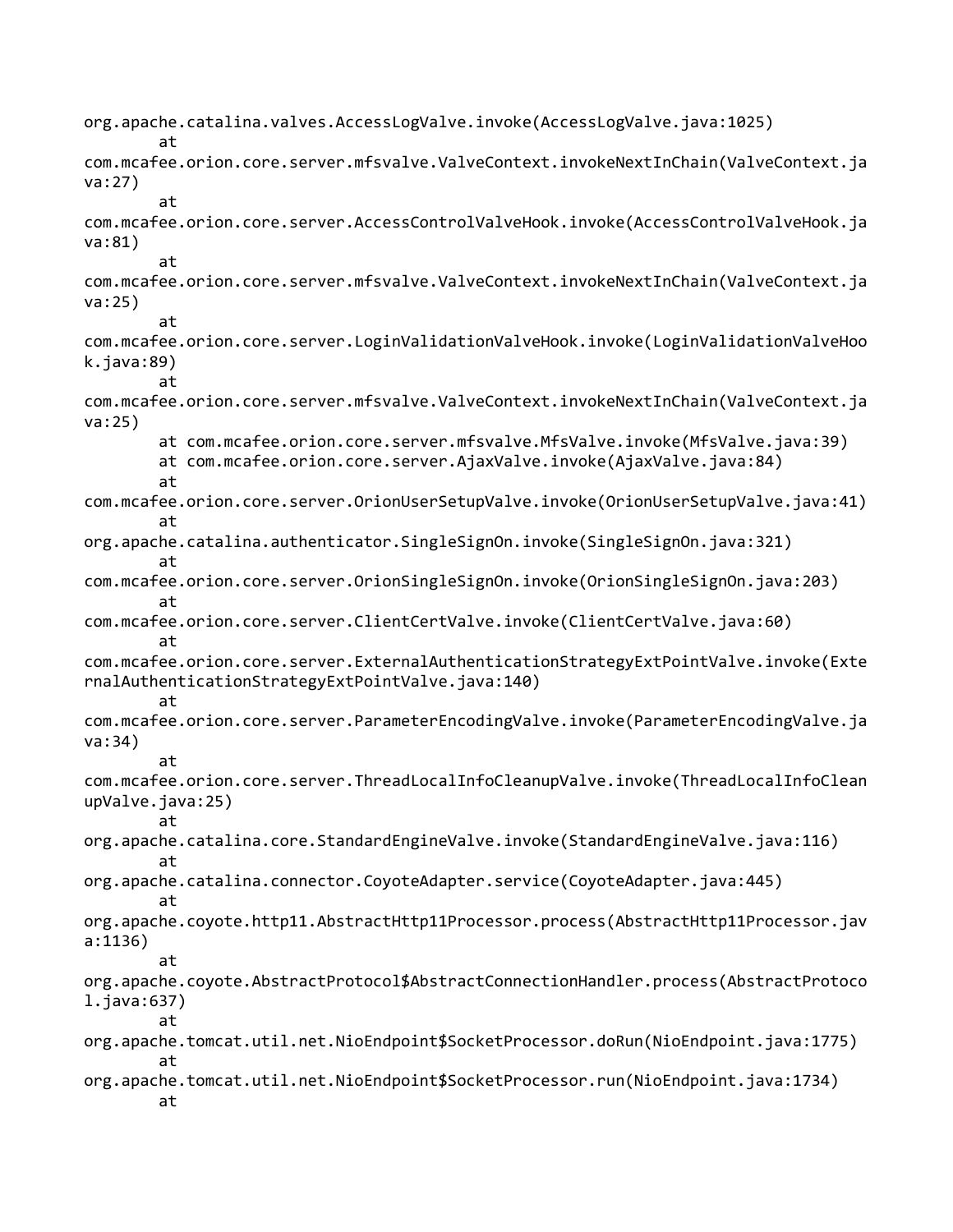java.util.concurrent.ThreadPoolExecutor.runWorker(ThreadPoolExecutor.java:1149) at java.util.concurrent.ThreadPoolExecutor\$Worker.run(ThreadPoolExecutor.java:624) at org.apache.tomcat.util.threads.TaskThread\$WrappingRunnable.run(TaskThread.java:61) at java.lang.Thread.run(Thread.java:748) Jan 27, 2022 1:43:11 PM org.apache.catalina.core.StandardWrapperValve invoke SEVERE: Servlet.service() for servlet [core] in context with path [/core] threw exception [com.mcafee.orion.console.ui.dashboard.service.DashboardServiceRuntimeException: Unknown subject in quickfind element URI:console.quickfind:computer.quickFind] with root cause com.mcafee.orion.core.ui.dashboard.DashboardElementException: Unknown subject in quickfind element URI:console.quickfind:computer.quickFind at com.mcafee.orion.console.ui.quickfind.QuickFindDashboardElementFactory.get(QuickFind DashboardElementFactory.java:88) at com.mcafee.orion.console.ui.dashboard.service.DefaultDashboardService.getDashboardEl ement(DefaultDashboardService.java:292) at com.mcafee.orion.console.ui.dashboard.DashboardAction.getGroupedDashboardList(Dashbo ardAction.java:683) at com.mcafee.orion.console.ui.dashboard.DashboardAction.getCurrentDashboardAndSetupDas hboardSelect(DashboardAction.java:255) at com.mcafee.orion.console.ui.dashboard.DashboardAction.init(DashboardAction.java:85) at sun.reflect.NativeMethodAccessorImpl.invoke0(Native Method) at sun.reflect.NativeMethodAccessorImpl.invoke(NativeMethodAccessorImpl.java:62) at sun.reflect.DelegatingMethodAccessorImpl.invoke(DelegatingMethodAccessorImpl.java:43 ) at java.lang.reflect.Method.invoke(Method.java:498) at com.mcafee.orion.core.servlet.mvc.MvcActionFactoryBase.executeAction(MvcActionFactor yBase.java:58) at com.mcafee.orion.core.servlet.ControllerServlet.executeAction(ControllerServlet.java :361) at com.mcafee.orion.core.servlet.ControllerServlet.processRequest(ControllerServlet.jav a:170) at com.mcafee.orion.core.servlet.ControllerServlet.doGet(ControllerServlet.java:129) at javax.servlet.http.HttpServlet.service(HttpServlet.java:624) at javax.servlet.http.HttpServlet.service(HttpServlet.java:731) at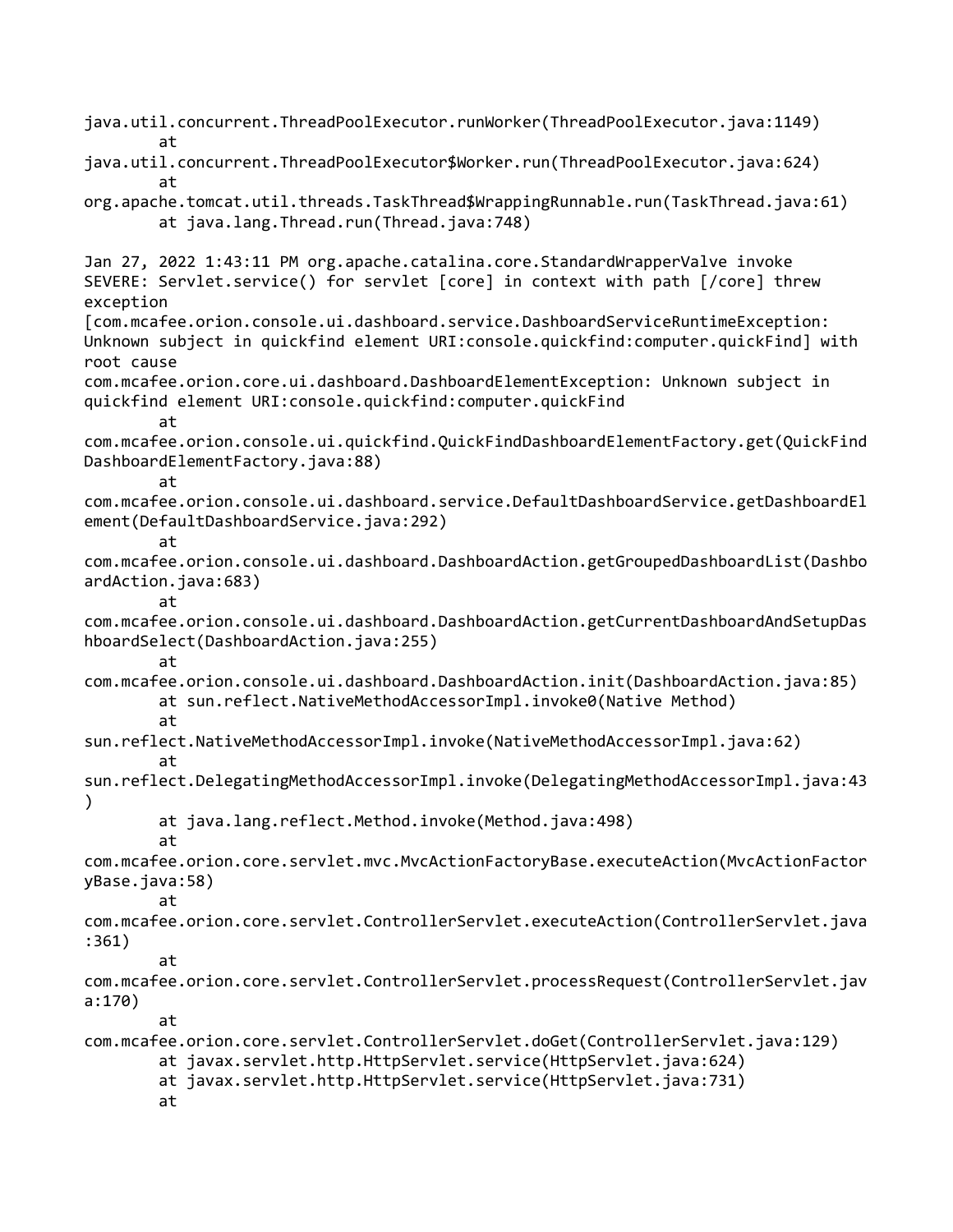org.apache.catalina.core.ApplicationFilterChain.internalDoFilter(ApplicationFilterCh ain.java:303) at org.apache.catalina.core.ApplicationFilterChain.doFilter(ApplicationFilterChain.java :208) at org.apache.tomcat.websocket.server.WsFilter.doFilter(WsFilter.java:52) at org.apache.catalina.core.ApplicationFilterChain.internalDoFilter(ApplicationFilterCh ain.java:241) at org.apache.catalina.core.ApplicationFilterChain.doFilter(ApplicationFilterChain.java :208) at org.apache.catalina.core.ApplicationDispatcher.invoke(ApplicationDispatcher.java:743 ) at org.apache.catalina.core.ApplicationDispatcher.processRequest(ApplicationDispatcher. java:485) at org.apache.catalina.core.ApplicationDispatcher.doForward(ApplicationDispatcher.java: 410) at org.apache.catalina.core.ApplicationDispatcher.forward(ApplicationDispatcher.java:33 7) at com.mcafee.orion.core.servlet.Forward.respond(Forward.java:143) at com.mcafee.orion.core.servlet.ControllerServlet.processRequest(ControllerServlet.jav a:171) at com.mcafee.orion.core.servlet.ControllerServlet.doGet(ControllerServlet.java:129) at javax.servlet.http.HttpServlet.service(HttpServlet.java:624) at javax.servlet.http.HttpServlet.service(HttpServlet.java:731) at org.apache.catalina.core.ApplicationFilterChain.internalDoFilter(ApplicationFilterCh ain.java:303) at org.apache.catalina.core.ApplicationFilterChain.doFilter(ApplicationFilterChain.java :208) at org.apache.tomcat.websocket.server.WsFilter.doFilter(WsFilter.java:52) at org.apache.catalina.core.ApplicationFilterChain.internalDoFilter(ApplicationFilterCh ain.java:241) at org.apache.catalina.core.ApplicationFilterChain.doFilter(ApplicationFilterChain.java :208) at org.apache.catalina.filters.ExpiresFilter.doFilter(ExpiresFilter.java:1203) at org.apache.catalina.core.ApplicationFilterChain.internalDoFilter(ApplicationFilterCh ain.java:241)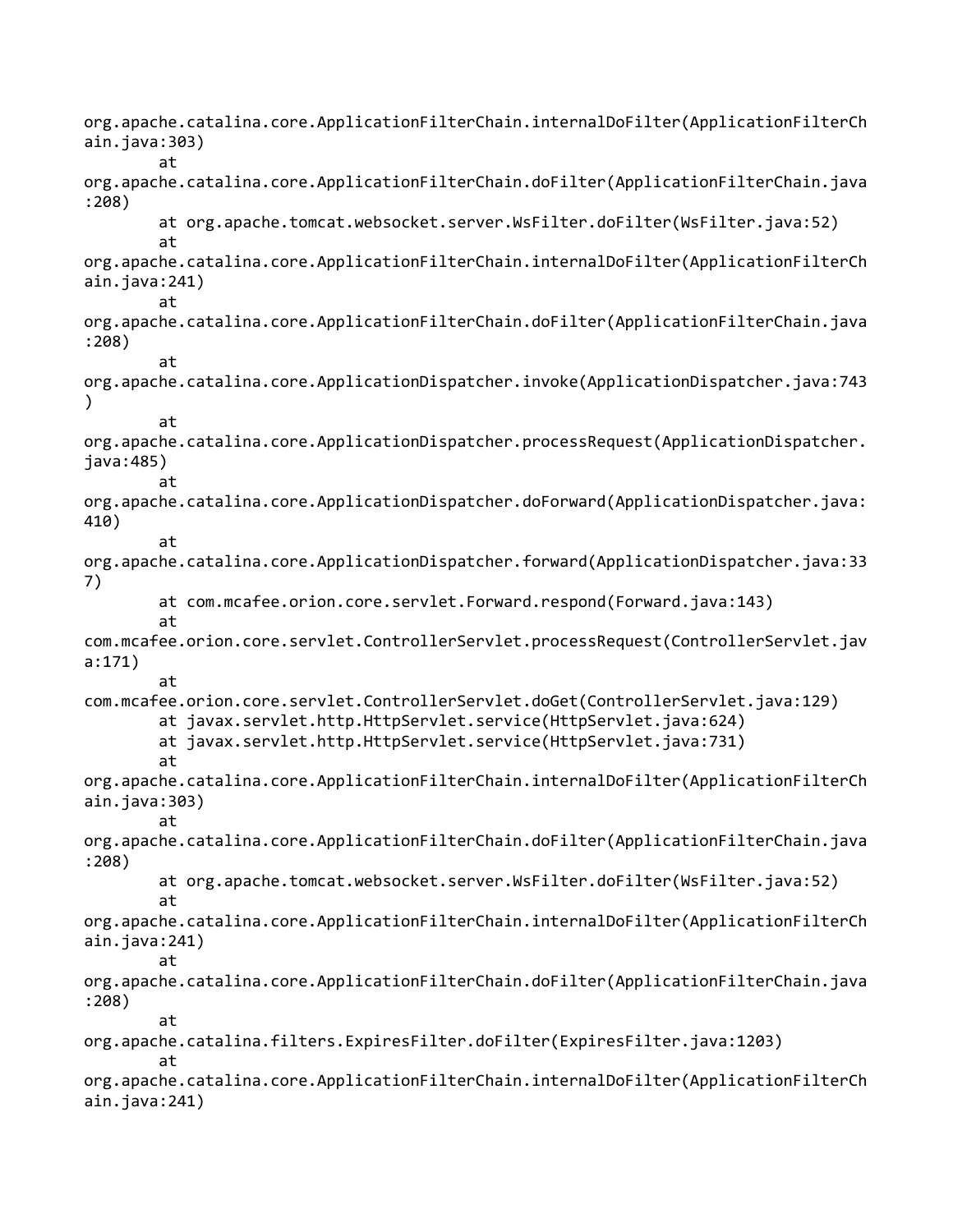at org.apache.catalina.core.ApplicationFilterChain.doFilter(ApplicationFilterChain.java :208) at com.mcafee.orion.core.server.MdcFilter.doFilter(MdcFilter.java:31) at org.apache.catalina.core.ApplicationFilterChain.internalDoFilter(ApplicationFilterCh ain.java:241) at org.apache.catalina.core.ApplicationFilterChain.doFilter(ApplicationFilterChain.java :208) at com.mcafee.orion.core.server.DisableUrlSessionFilter.doFilter(DisableUrlSessionFilte r.java:58) at org.apache.catalina.core.ApplicationFilterChain.internalDoFilter(ApplicationFilterCh ain.java:241) at org.apache.catalina.core.ApplicationFilterChain.doFilter(ApplicationFilterChain.java :208) at org.apache.catalina.core.StandardWrapperValve.invoke(StandardWrapperValve.java:219) at org.apache.catalina.core.StandardContextValve.invoke(StandardContextValve.java:110) at org.apache.catalina.authenticator.AuthenticatorBase.invoke(AuthenticatorBase.java:60 3) at org.apache.catalina.core.StandardHostValve.invoke(StandardHostValve.java:169) at org.apache.catalina.valves.ErrorReportValve.invoke(ErrorReportValve.java:104) at org.apache.catalina.valves.AccessLogValve.invoke(AccessLogValve.java:1025) at com.mcafee.orion.core.server.mfsvalve.ValveContext.invokeNextInChain(ValveContext.ja va:27) at com.mcafee.orion.core.server.AccessControlValveHook.invoke(AccessControlValveHook.ja va:81) at com.mcafee.orion.core.server.mfsvalve.ValveContext.invokeNextInChain(ValveContext.ja va:25) at com.mcafee.orion.core.server.LoginValidationValveHook.invoke(LoginValidationValveHoo k.java:89) at com.mcafee.orion.core.server.mfsvalve.ValveContext.invokeNextInChain(ValveContext.ja va:25) at com.mcafee.orion.core.server.mfsvalve.MfsValve.invoke(MfsValve.java:39) at com.mcafee.orion.core.server.AjaxValve.invoke(AjaxValve.java:84) at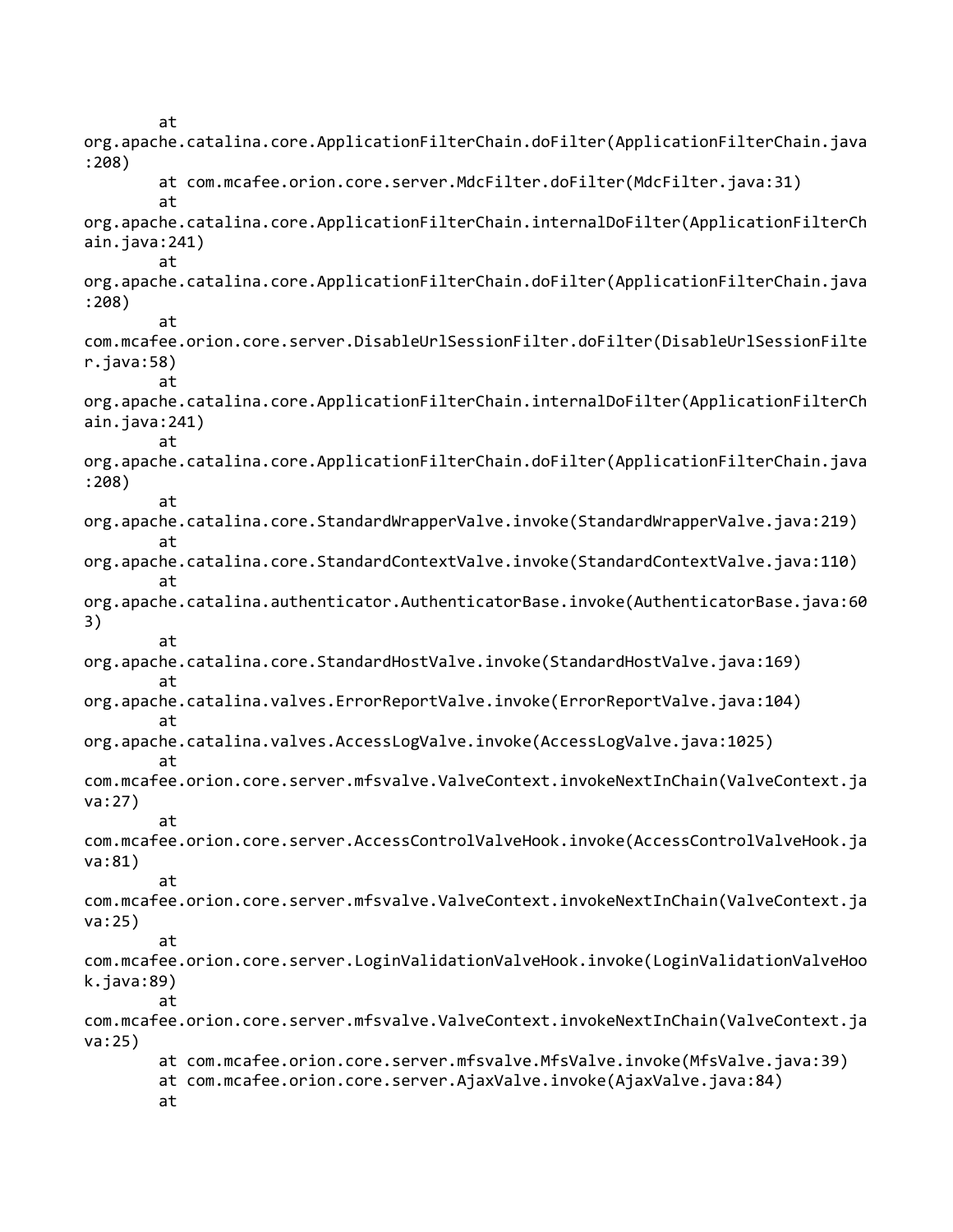com.mcafee.orion.core.server.OrionUserSetupValve.invoke(OrionUserSetupValve.java:41) at org.apache.catalina.authenticator.SingleSignOn.invoke(SingleSignOn.java:321) at com.mcafee.orion.core.server.OrionSingleSignOn.invoke(OrionSingleSignOn.java:203) at com.mcafee.orion.core.server.ClientCertValve.invoke(ClientCertValve.java:60) at com.mcafee.orion.core.server.ExternalAuthenticationStrategyExtPointValve.invoke(Exte rnalAuthenticationStrategyExtPointValve.java:140) at com.mcafee.orion.core.server.ParameterEncodingValve.invoke(ParameterEncodingValve.ja va:34) at com.mcafee.orion.core.server.ThreadLocalInfoCleanupValve.invoke(ThreadLocalInfoClean upValve.java:25) at org.apache.catalina.core.StandardEngineValve.invoke(StandardEngineValve.java:116) at org.apache.catalina.connector.CoyoteAdapter.service(CoyoteAdapter.java:445) at org.apache.coyote.http11.AbstractHttp11Processor.process(AbstractHttp11Processor.jav a:1136) at org.apache.coyote.AbstractProtocol\$AbstractConnectionHandler.process(AbstractProtoco l.java:637) at org.apache.tomcat.util.net.NioEndpoint\$SocketProcessor.doRun(NioEndpoint.java:1775) at org.apache.tomcat.util.net.NioEndpoint\$SocketProcessor.run(NioEndpoint.java:1734) at java.util.concurrent.ThreadPoolExecutor.runWorker(ThreadPoolExecutor.java:1149) at java.util.concurrent.ThreadPoolExecutor\$Worker.run(ThreadPoolExecutor.java:624) at org.apache.tomcat.util.threads.TaskThread\$WrappingRunnable.run(TaskThread.java:61) at java.lang.Thread.run(Thread.java:748) Jan 27, 2022 1:43:19 PM org.bouncycastle.jsse.provider.ProvTrustManagerFactorySpi engineInit INFO: Initialized with trust store at path: C:\PROGRA~2\McAfee\EPOLIC~1\JRE\lib\security\cacerts Jan 27, 2022 1:43:23 PM org.apache.catalina.core.ApplicationDispatcher invoke SEVERE: Servlet.service() for servlet console threw exception com.mcafee.orion.core.ui.dashboard.DashboardElementException: Unknown subject in quickfind element URI:console.quickfind:computer.quickFind at com.mcafee.orion.console.ui.quickfind.QuickFindDashboardElementFactory.get(QuickFind DashboardElementFactory.java:88) at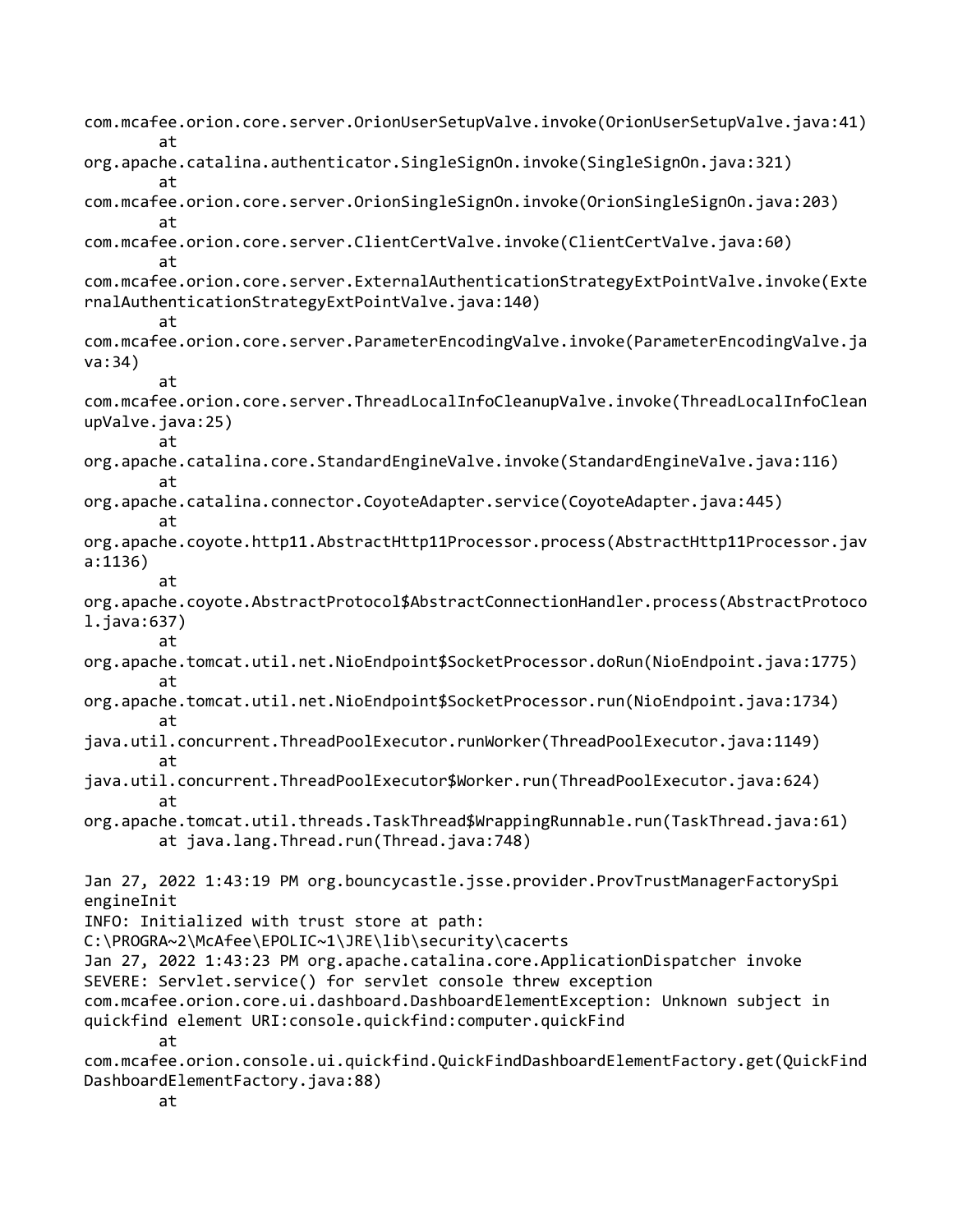com.mcafee.orion.console.ui.dashboard.service.DefaultDashboardService.getDashboardEl ement(DefaultDashboardService.java:292) at com.mcafee.orion.console.ui.dashboard.DashboardAction.getGroupedDashboardList(Dashbo ardAction.java:683) at com.mcafee.orion.console.ui.dashboard.DashboardAction.getCurrentDashboardAndSetupDas hboardSelect(DashboardAction.java:255) at com.mcafee.orion.console.ui.dashboard.DashboardAction.init(DashboardAction.java:85) at sun.reflect.NativeMethodAccessorImpl.invoke0(Native Method) at sun.reflect.NativeMethodAccessorImpl.invoke(NativeMethodAccessorImpl.java:62) at sun.reflect.DelegatingMethodAccessorImpl.invoke(DelegatingMethodAccessorImpl.java:43 ) at java.lang.reflect.Method.invoke(Method.java:498) at com.mcafee.orion.core.servlet.mvc.MvcActionFactoryBase.executeAction(MvcActionFactor yBase.java:58) at com.mcafee.orion.core.servlet.ControllerServlet.executeAction(ControllerServlet.java :361) at com.mcafee.orion.core.servlet.ControllerServlet.processRequest(ControllerServlet.jav a:170) at com.mcafee.orion.core.servlet.ControllerServlet.doGet(ControllerServlet.java:129) at javax.servlet.http.HttpServlet.service(HttpServlet.java:624) at javax.servlet.http.HttpServlet.service(HttpServlet.java:731) at org.apache.catalina.core.ApplicationFilterChain.internalDoFilter(ApplicationFilterCh ain.java:303) at org.apache.catalina.core.ApplicationFilterChain.doFilter(ApplicationFilterChain.java :208) at org.apache.tomcat.websocket.server.WsFilter.doFilter(WsFilter.java:52) at org.apache.catalina.core.ApplicationFilterChain.internalDoFilter(ApplicationFilterCh ain.java:241) at org.apache.catalina.core.ApplicationFilterChain.doFilter(ApplicationFilterChain.java :208) at org.apache.catalina.core.ApplicationDispatcher.invoke(ApplicationDispatcher.java:743 ) at org.apache.catalina.core.ApplicationDispatcher.processRequest(ApplicationDispatcher. java:485) at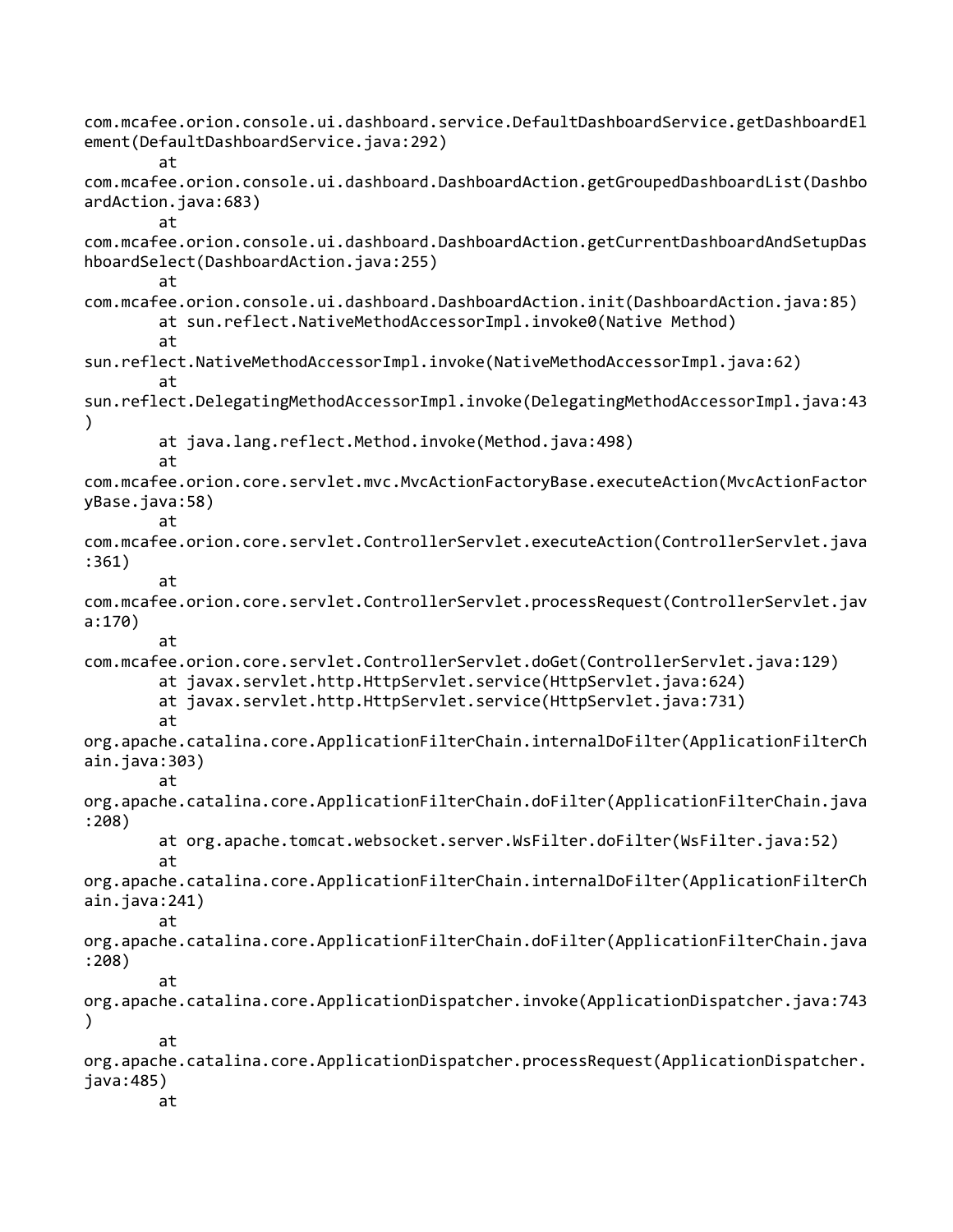org.apache.catalina.core.ApplicationDispatcher.doForward(ApplicationDispatcher.java: 410) at org.apache.catalina.core.ApplicationDispatcher.forward(ApplicationDispatcher.java:33 7) at com.mcafee.orion.core.servlet.Forward.respond(Forward.java:143) at com.mcafee.orion.core.servlet.ControllerServlet.processRequest(ControllerServlet.jav a:171) at com.mcafee.orion.core.servlet.ControllerServlet.doGet(ControllerServlet.java:129) at javax.servlet.http.HttpServlet.service(HttpServlet.java:624) at javax.servlet.http.HttpServlet.service(HttpServlet.java:731) at org.apache.catalina.core.ApplicationFilterChain.internalDoFilter(ApplicationFilterCh ain.java:303) at org.apache.catalina.core.ApplicationFilterChain.doFilter(ApplicationFilterChain.java :208) at org.apache.tomcat.websocket.server.WsFilter.doFilter(WsFilter.java:52) at org.apache.catalina.core.ApplicationFilterChain.internalDoFilter(ApplicationFilterCh ain.java:241) at org.apache.catalina.core.ApplicationFilterChain.doFilter(ApplicationFilterChain.java :208) at org.apache.catalina.filters.ExpiresFilter.doFilter(ExpiresFilter.java:1203) at org.apache.catalina.core.ApplicationFilterChain.internalDoFilter(ApplicationFilterCh ain.java:241) at org.apache.catalina.core.ApplicationFilterChain.doFilter(ApplicationFilterChain.java :208) at com.mcafee.orion.core.server.MdcFilter.doFilter(MdcFilter.java:31) at org.apache.catalina.core.ApplicationFilterChain.internalDoFilter(ApplicationFilterCh ain.java:241) at org.apache.catalina.core.ApplicationFilterChain.doFilter(ApplicationFilterChain.java :208) at com.mcafee.orion.core.server.DisableUrlSessionFilter.doFilter(DisableUrlSessionFilte r.java:58) at org.apache.catalina.core.ApplicationFilterChain.internalDoFilter(ApplicationFilterCh ain.java:241) at org.apache.catalina.core.ApplicationFilterChain.doFilter(ApplicationFilterChain.java :208)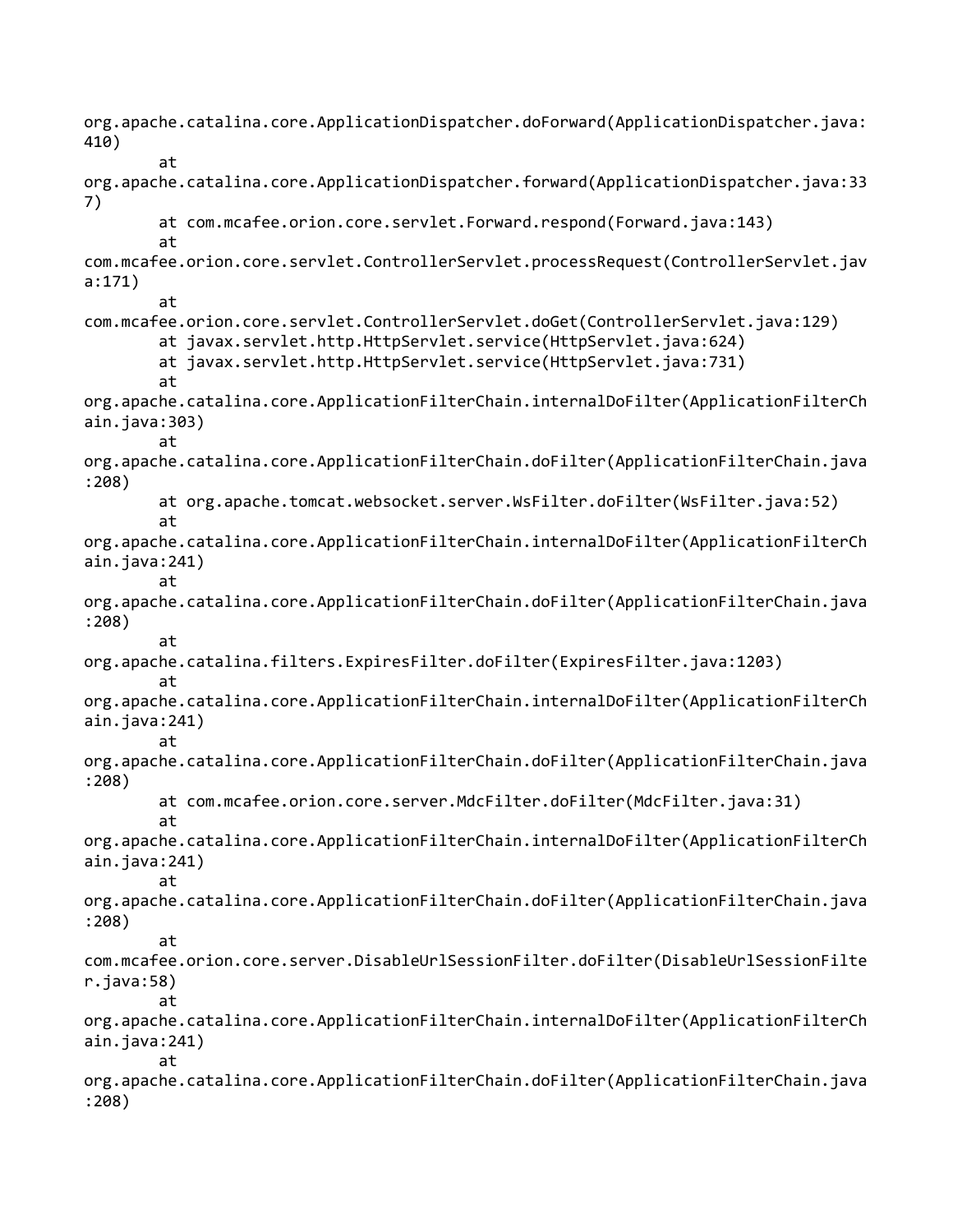at org.apache.catalina.core.StandardWrapperValve.invoke(StandardWrapperValve.java:219) at org.apache.catalina.core.StandardContextValve.invoke(StandardContextValve.java:110) at org.apache.catalina.authenticator.AuthenticatorBase.invoke(AuthenticatorBase.java:60 3) at org.apache.catalina.core.StandardHostValve.invoke(StandardHostValve.java:169) at org.apache.catalina.valves.ErrorReportValve.invoke(ErrorReportValve.java:104) at org.apache.catalina.valves.AccessLogValve.invoke(AccessLogValve.java:1025) at com.mcafee.orion.core.server.mfsvalve.ValveContext.invokeNextInChain(ValveContext.ja va:27) at com.mcafee.orion.core.server.AccessControlValveHook.invoke(AccessControlValveHook.ja va:81) at com.mcafee.orion.core.server.mfsvalve.ValveContext.invokeNextInChain(ValveContext.ja va:25) at com.mcafee.orion.core.server.LoginValidationValveHook.invoke(LoginValidationValveHoo k.java:89) at com.mcafee.orion.core.server.mfsvalve.ValveContext.invokeNextInChain(ValveContext.ja va:25) at com.mcafee.orion.core.server.mfsvalve.MfsValve.invoke(MfsValve.java:39) at com.mcafee.orion.core.server.AjaxValve.invoke(AjaxValve.java:84) at com.mcafee.orion.core.server.OrionUserSetupValve.invoke(OrionUserSetupValve.java:41) at org.apache.catalina.authenticator.SingleSignOn.invoke(SingleSignOn.java:321) at com.mcafee.orion.core.server.OrionSingleSignOn.invoke(OrionSingleSignOn.java:203) at com.mcafee.orion.core.server.ClientCertValve.invoke(ClientCertValve.java:60) at com.mcafee.orion.core.server.ExternalAuthenticationStrategyExtPointValve.invoke(Exte rnalAuthenticationStrategyExtPointValve.java:140) at com.mcafee.orion.core.server.ParameterEncodingValve.invoke(ParameterEncodingValve.ja va:34) at com.mcafee.orion.core.server.ThreadLocalInfoCleanupValve.invoke(ThreadLocalInfoClean upValve.java:25) at org.apache.catalina.core.StandardEngineValve.invoke(StandardEngineValve.java:116) at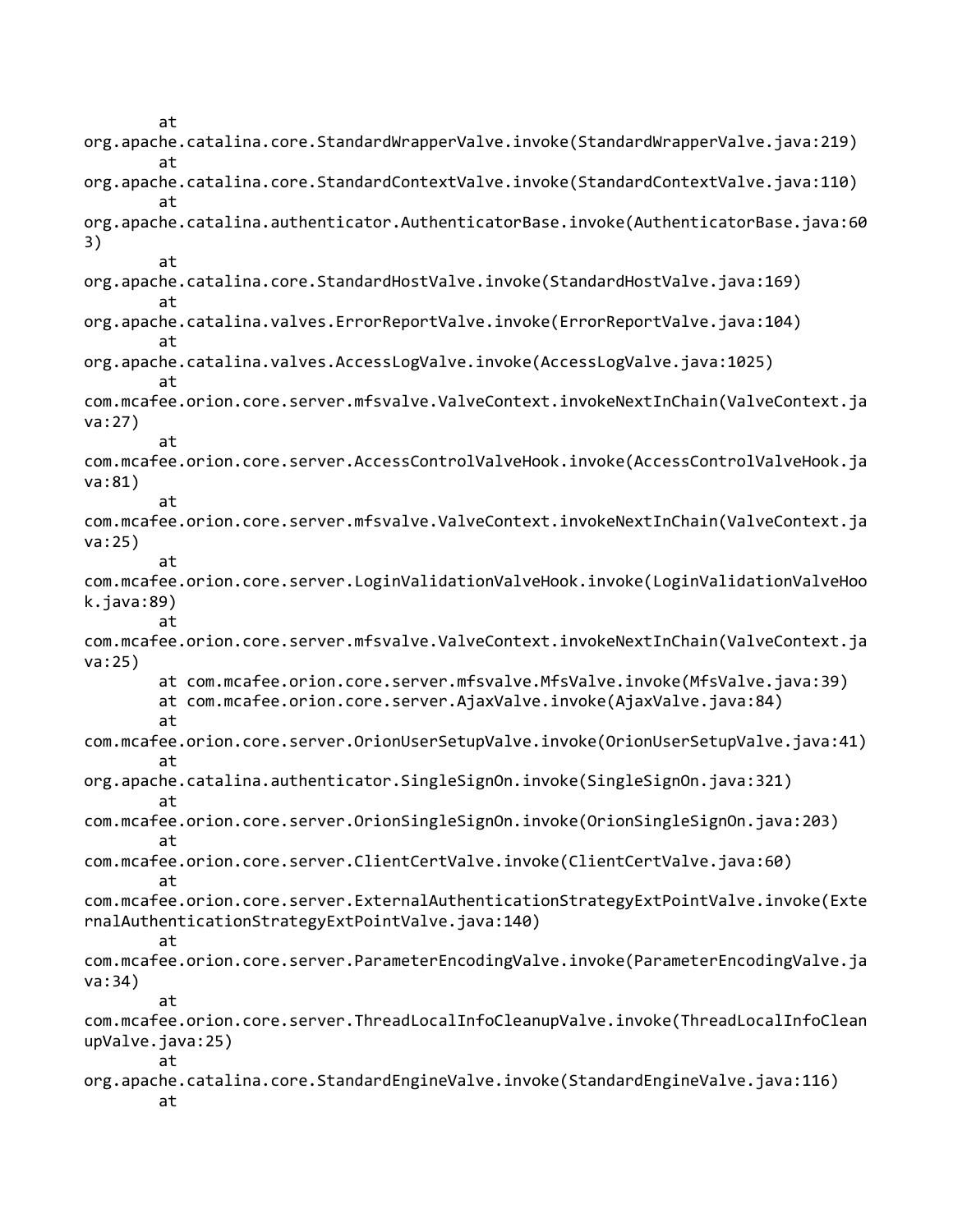org.apache.catalina.connector.CoyoteAdapter.service(CoyoteAdapter.java:445)

at

at

org.apache.coyote.http11.AbstractHttp11Processor.process(AbstractHttp11Processor.jav a:1136)

at

org.apache.coyote.AbstractProtocol\$AbstractConnectionHandler.process(AbstractProtoco l.java:637)

org.apache.tomcat.util.net.NioEndpoint\$SocketProcessor.doRun(NioEndpoint.java:1775) at

- org.apache.tomcat.util.net.NioEndpoint\$SocketProcessor.run(NioEndpoint.java:1734) at
- java.util.concurrent.ThreadPoolExecutor.runWorker(ThreadPoolExecutor.java:1149) at
- java.util.concurrent.ThreadPoolExecutor\$Worker.run(ThreadPoolExecutor.java:624) at
- org.apache.tomcat.util.threads.TaskThread\$WrappingRunnable.run(TaskThread.java:61) at java.lang.Thread.run(Thread.java:748)

Jan 27, 2022 1:43:23 PM org.apache.catalina.core.StandardWrapperValve invoke SEVERE: Servlet.service() for servlet [core] in context with path [/core] threw exception [com.mcafee.orion.console.ui.dashboard.service.DashboardServiceRuntimeException: Unknown subject in quickfind element URI:console.quickfind:computer.quickFind] with root cause com.mcafee.orion.core.ui.dashboard.DashboardElementException: Unknown subject in quickfind element URI:console.quickfind:computer.quickFind at com.mcafee.orion.console.ui.quickfind.QuickFindDashboardElementFactory.get(QuickFind DashboardElementFactory.java:88) at com.mcafee.orion.console.ui.dashboard.service.DefaultDashboardService.getDashboardEl ement(DefaultDashboardService.java:292) at com.mcafee.orion.console.ui.dashboard.DashboardAction.getGroupedDashboardList(Dashbo ardAction.java:683) at com.mcafee.orion.console.ui.dashboard.DashboardAction.getCurrentDashboardAndSetupDas hboardSelect(DashboardAction.java:255) at com.mcafee.orion.console.ui.dashboard.DashboardAction.init(DashboardAction.java:85) at sun.reflect.NativeMethodAccessorImpl.invoke0(Native Method) at sun.reflect.NativeMethodAccessorImpl.invoke(NativeMethodAccessorImpl.java:62) at sun.reflect.DelegatingMethodAccessorImpl.invoke(DelegatingMethodAccessorImpl.java:43 )

at java.lang.reflect.Method.invoke(Method.java:498)

at

com.mcafee.orion.core.servlet.mvc.MvcActionFactoryBase.executeAction(MvcActionFactor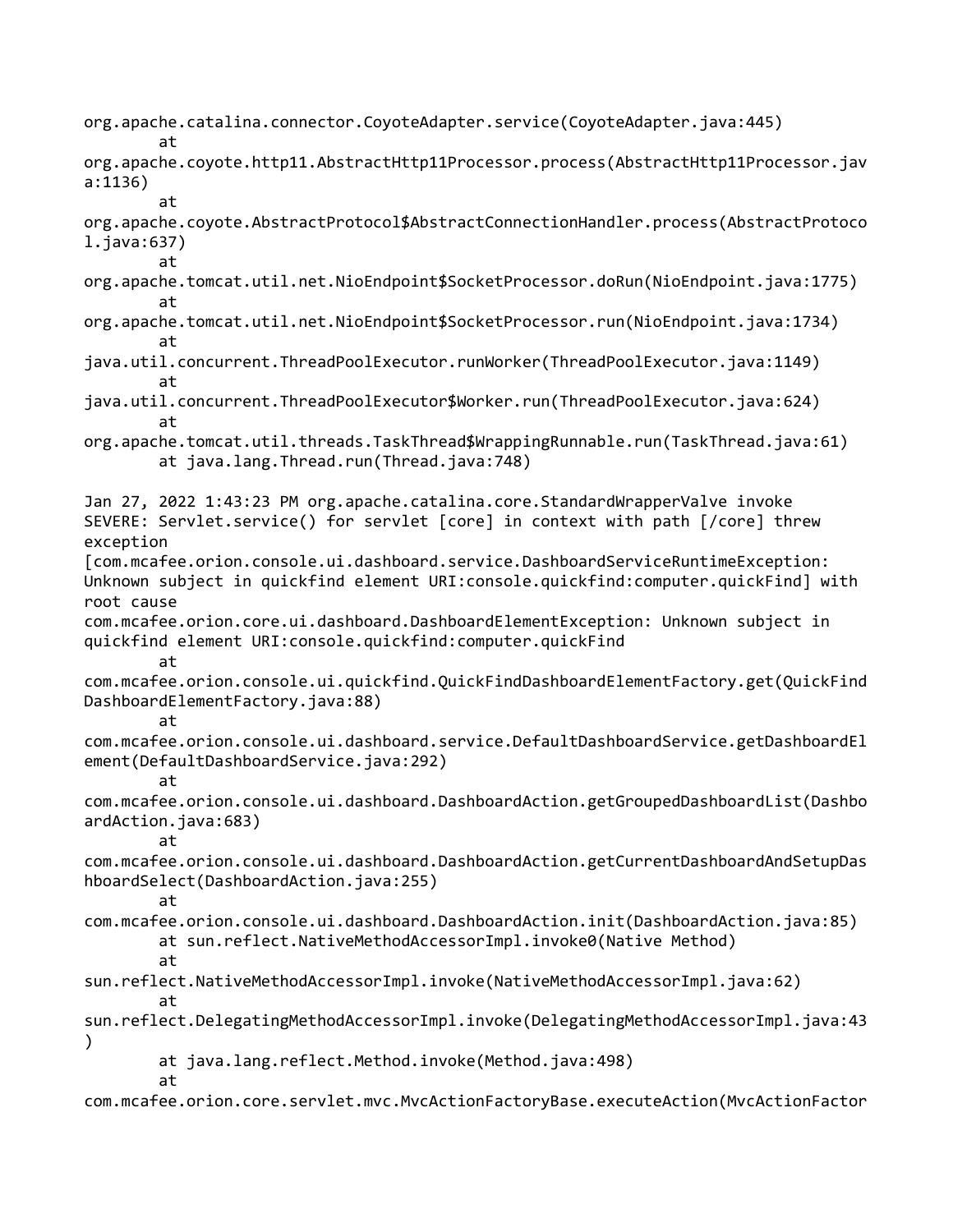yBase.java:58) at com.mcafee.orion.core.servlet.ControllerServlet.executeAction(ControllerServlet.java :361) at com.mcafee.orion.core.servlet.ControllerServlet.processRequest(ControllerServlet.jav a:170) at com.mcafee.orion.core.servlet.ControllerServlet.doGet(ControllerServlet.java:129) at javax.servlet.http.HttpServlet.service(HttpServlet.java:624) at javax.servlet.http.HttpServlet.service(HttpServlet.java:731) at org.apache.catalina.core.ApplicationFilterChain.internalDoFilter(ApplicationFilterCh ain.java:303) at org.apache.catalina.core.ApplicationFilterChain.doFilter(ApplicationFilterChain.java :208) at org.apache.tomcat.websocket.server.WsFilter.doFilter(WsFilter.java:52) at org.apache.catalina.core.ApplicationFilterChain.internalDoFilter(ApplicationFilterCh ain.java:241) at org.apache.catalina.core.ApplicationFilterChain.doFilter(ApplicationFilterChain.java :208) at org.apache.catalina.core.ApplicationDispatcher.invoke(ApplicationDispatcher.java:743 ) at org.apache.catalina.core.ApplicationDispatcher.processRequest(ApplicationDispatcher. java:485) at org.apache.catalina.core.ApplicationDispatcher.doForward(ApplicationDispatcher.java: 410) at org.apache.catalina.core.ApplicationDispatcher.forward(ApplicationDispatcher.java:33 7) at com.mcafee.orion.core.servlet.Forward.respond(Forward.java:143) at com.mcafee.orion.core.servlet.ControllerServlet.processRequest(ControllerServlet.jav a:171) at com.mcafee.orion.core.servlet.ControllerServlet.doGet(ControllerServlet.java:129) at javax.servlet.http.HttpServlet.service(HttpServlet.java:624) at javax.servlet.http.HttpServlet.service(HttpServlet.java:731) at org.apache.catalina.core.ApplicationFilterChain.internalDoFilter(ApplicationFilterCh ain.java:303) at org.apache.catalina.core.ApplicationFilterChain.doFilter(ApplicationFilterChain.java :208)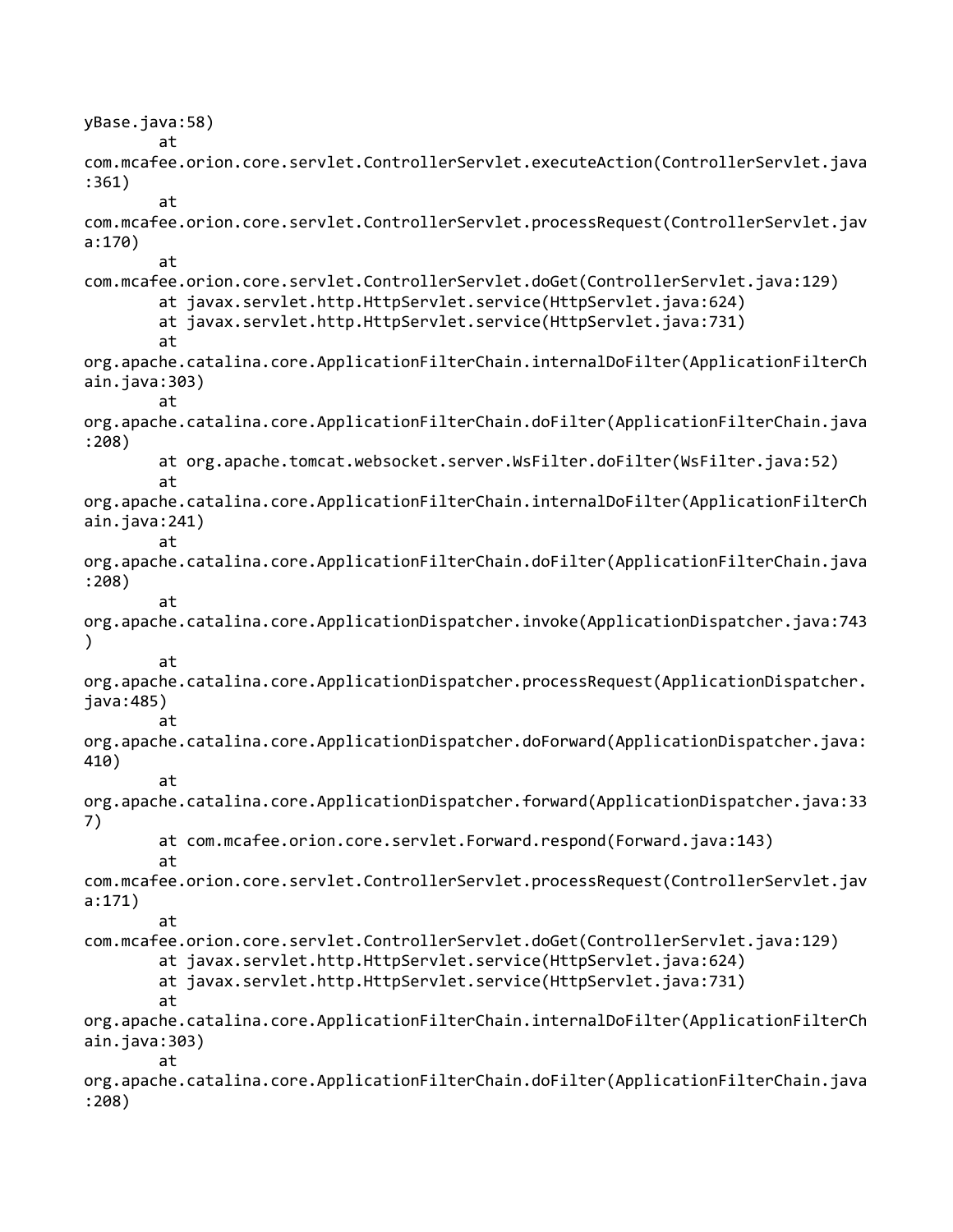at org.apache.tomcat.websocket.server.WsFilter.doFilter(WsFilter.java:52) at org.apache.catalina.core.ApplicationFilterChain.internalDoFilter(ApplicationFilterCh ain.java:241) at org.apache.catalina.core.ApplicationFilterChain.doFilter(ApplicationFilterChain.java :208) at org.apache.catalina.filters.ExpiresFilter.doFilter(ExpiresFilter.java:1203) at org.apache.catalina.core.ApplicationFilterChain.internalDoFilter(ApplicationFilterCh ain.java:241) at org.apache.catalina.core.ApplicationFilterChain.doFilter(ApplicationFilterChain.java :208) at com.mcafee.orion.core.server.MdcFilter.doFilter(MdcFilter.java:31) at org.apache.catalina.core.ApplicationFilterChain.internalDoFilter(ApplicationFilterCh ain.java:241) at org.apache.catalina.core.ApplicationFilterChain.doFilter(ApplicationFilterChain.java :208) at com.mcafee.orion.core.server.DisableUrlSessionFilter.doFilter(DisableUrlSessionFilte r.java:58) at org.apache.catalina.core.ApplicationFilterChain.internalDoFilter(ApplicationFilterCh ain.java:241) at org.apache.catalina.core.ApplicationFilterChain.doFilter(ApplicationFilterChain.java :208) at org.apache.catalina.core.StandardWrapperValve.invoke(StandardWrapperValve.java:219) at org.apache.catalina.core.StandardContextValve.invoke(StandardContextValve.java:110) at org.apache.catalina.authenticator.AuthenticatorBase.invoke(AuthenticatorBase.java:60 3) at org.apache.catalina.core.StandardHostValve.invoke(StandardHostValve.java:169) at org.apache.catalina.valves.ErrorReportValve.invoke(ErrorReportValve.java:104) at org.apache.catalina.valves.AccessLogValve.invoke(AccessLogValve.java:1025) at com.mcafee.orion.core.server.mfsvalve.ValveContext.invokeNextInChain(ValveContext.ja va:27) at com.mcafee.orion.core.server.AccessControlValveHook.invoke(AccessControlValveHook.ja va:81)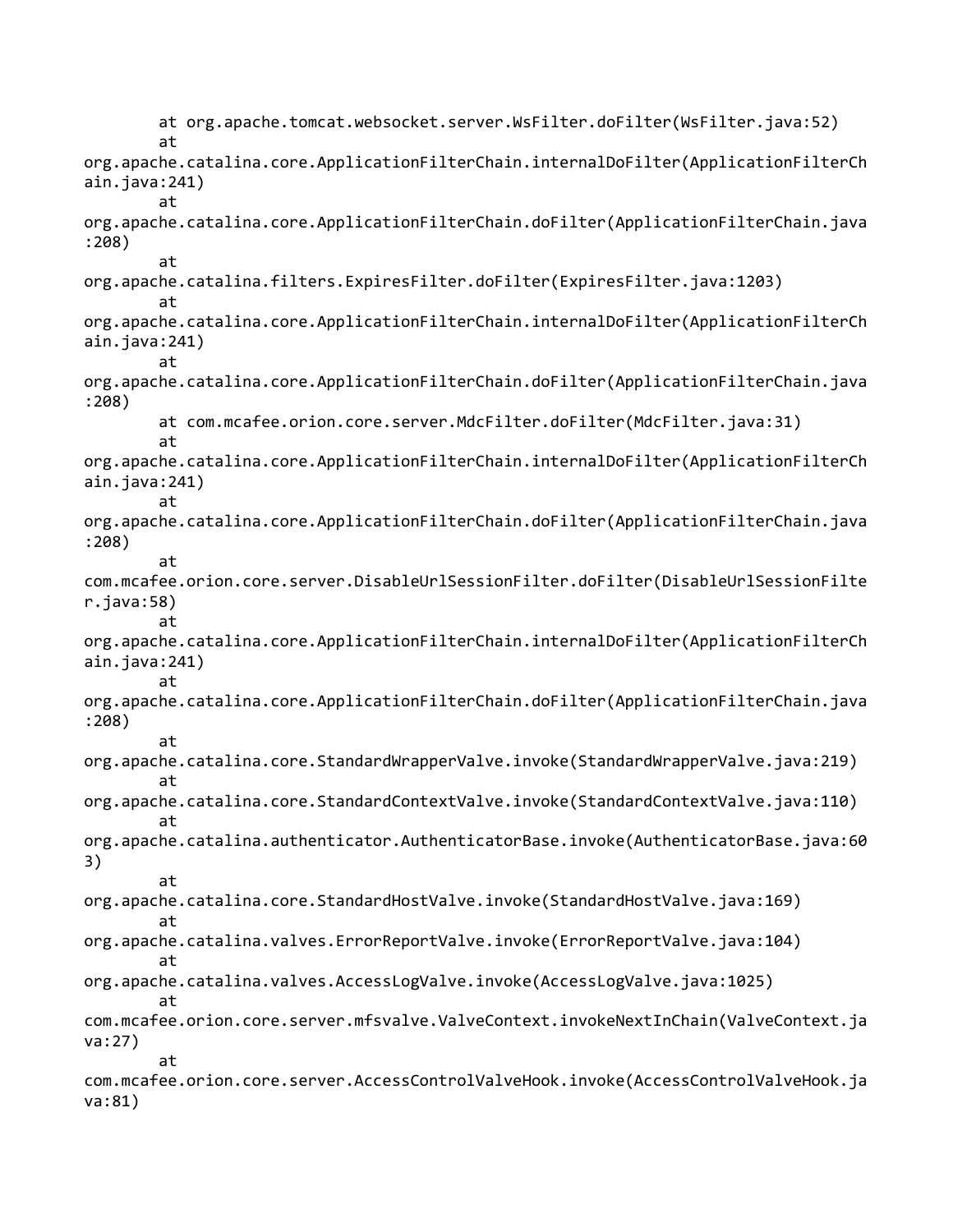at com.mcafee.orion.core.server.mfsvalve.ValveContext.invokeNextInChain(ValveContext.ja va:25) at com.mcafee.orion.core.server.LoginValidationValveHook.invoke(LoginValidationValveHoo k.java:89) at com.mcafee.orion.core.server.mfsvalve.ValveContext.invokeNextInChain(ValveContext.ja va:25) at com.mcafee.orion.core.server.mfsvalve.MfsValve.invoke(MfsValve.java:39) at com.mcafee.orion.core.server.AjaxValve.invoke(AjaxValve.java:84) at com.mcafee.orion.core.server.OrionUserSetupValve.invoke(OrionUserSetupValve.java:41) at org.apache.catalina.authenticator.SingleSignOn.invoke(SingleSignOn.java:321) at com.mcafee.orion.core.server.OrionSingleSignOn.invoke(OrionSingleSignOn.java:203) at com.mcafee.orion.core.server.ClientCertValve.invoke(ClientCertValve.java:60) at com.mcafee.orion.core.server.ExternalAuthenticationStrategyExtPointValve.invoke(Exte rnalAuthenticationStrategyExtPointValve.java:140) at com.mcafee.orion.core.server.ParameterEncodingValve.invoke(ParameterEncodingValve.ja va:34) at com.mcafee.orion.core.server.ThreadLocalInfoCleanupValve.invoke(ThreadLocalInfoClean upValve.java:25) at org.apache.catalina.core.StandardEngineValve.invoke(StandardEngineValve.java:116) at org.apache.catalina.connector.CoyoteAdapter.service(CoyoteAdapter.java:445) at org.apache.coyote.http11.AbstractHttp11Processor.process(AbstractHttp11Processor.jav a:1136) at org.apache.coyote.AbstractProtocol\$AbstractConnectionHandler.process(AbstractProtoco l.java:637) at org.apache.tomcat.util.net.NioEndpoint\$SocketProcessor.doRun(NioEndpoint.java:1775) at org.apache.tomcat.util.net.NioEndpoint\$SocketProcessor.run(NioEndpoint.java:1734) at java.util.concurrent.ThreadPoolExecutor.runWorker(ThreadPoolExecutor.java:1149) at java.util.concurrent.ThreadPoolExecutor\$Worker.run(ThreadPoolExecutor.java:624) at org.apache.tomcat.util.threads.TaskThread\$WrappingRunnable.run(TaskThread.java:61) at java.lang.Thread.run(Thread.java:748)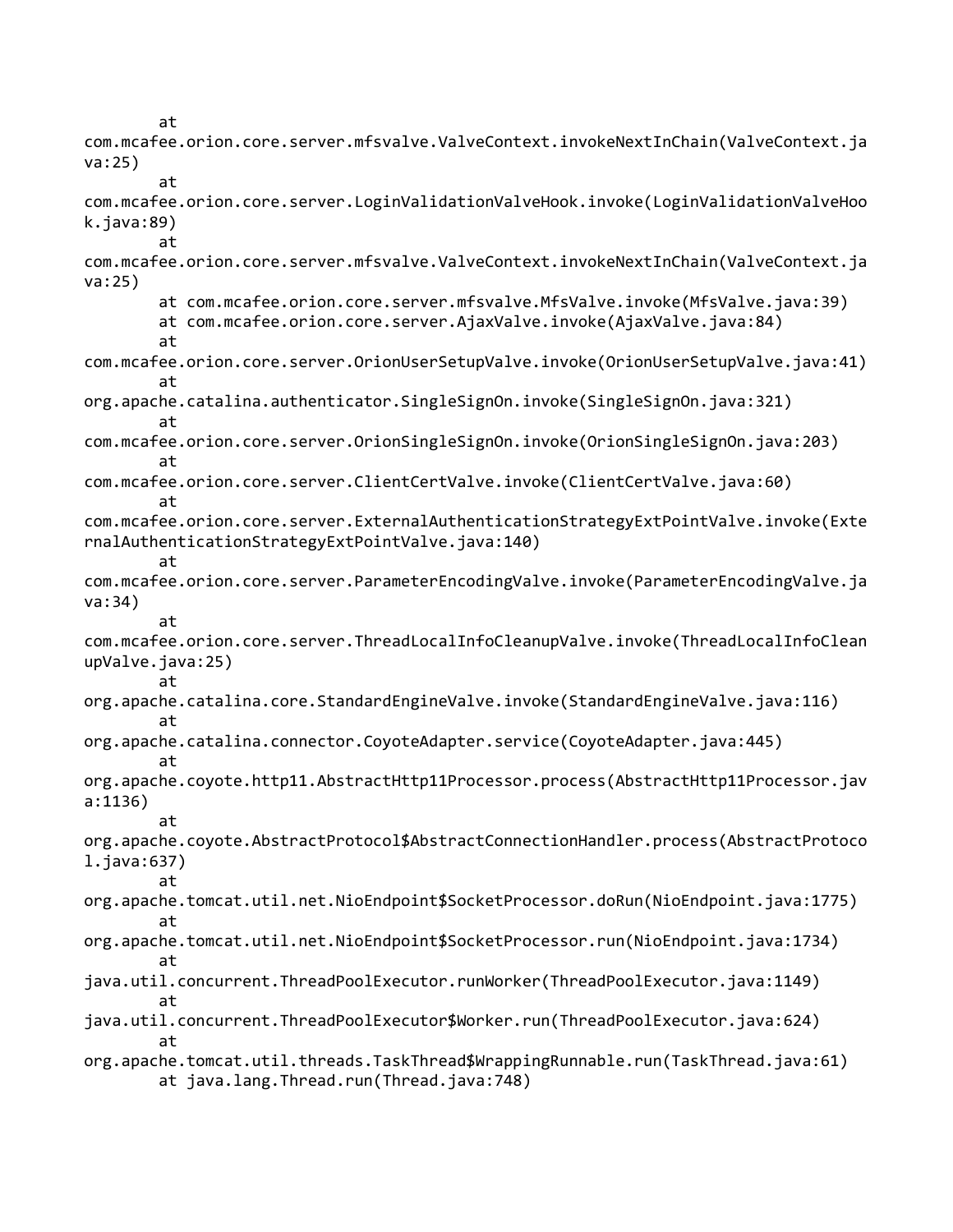Jan 27, 2022 1:43:32 PM org.apache.catalina.core.ApplicationDispatcher invoke SEVERE: Servlet.service() for servlet console threw exception com.mcafee.orion.core.ui.dashboard.DashboardElementException: Unknown subject in quickfind element URI:console.quickfind:computer.quickFind at com.mcafee.orion.console.ui.quickfind.QuickFindDashboardElementFactory.get(QuickFind DashboardElementFactory.java:88) at com.mcafee.orion.console.ui.dashboard.service.DefaultDashboardService.getDashboardEl ement(DefaultDashboardService.java:292) at com.mcafee.orion.console.ui.dashboard.DashboardAction.getGroupedDashboardList(Dashbo ardAction.java:683) at com.mcafee.orion.console.ui.dashboard.DashboardAction.getCurrentDashboardAndSetupDas hboardSelect(DashboardAction.java:255) at com.mcafee.orion.console.ui.dashboard.DashboardAction.init(DashboardAction.java:85) at sun.reflect.NativeMethodAccessorImpl.invoke0(Native Method) at sun.reflect.NativeMethodAccessorImpl.invoke(NativeMethodAccessorImpl.java:62) at sun.reflect.DelegatingMethodAccessorImpl.invoke(DelegatingMethodAccessorImpl.java:43 ) at java.lang.reflect.Method.invoke(Method.java:498) at com.mcafee.orion.core.servlet.mvc.MvcActionFactoryBase.executeAction(MvcActionFactor yBase.java:58) at com.mcafee.orion.core.servlet.ControllerServlet.executeAction(ControllerServlet.java :361) at com.mcafee.orion.core.servlet.ControllerServlet.processRequest(ControllerServlet.jav a:170) at com.mcafee.orion.core.servlet.ControllerServlet.doGet(ControllerServlet.java:129) at javax.servlet.http.HttpServlet.service(HttpServlet.java:624) at javax.servlet.http.HttpServlet.service(HttpServlet.java:731) at org.apache.catalina.core.ApplicationFilterChain.internalDoFilter(ApplicationFilterCh ain.java:303) at org.apache.catalina.core.ApplicationFilterChain.doFilter(ApplicationFilterChain.java :208) at org.apache.tomcat.websocket.server.WsFilter.doFilter(WsFilter.java:52) at org.apache.catalina.core.ApplicationFilterChain.internalDoFilter(ApplicationFilterCh ain.java:241) at org.apache.catalina.core.ApplicationFilterChain.doFilter(ApplicationFilterChain.java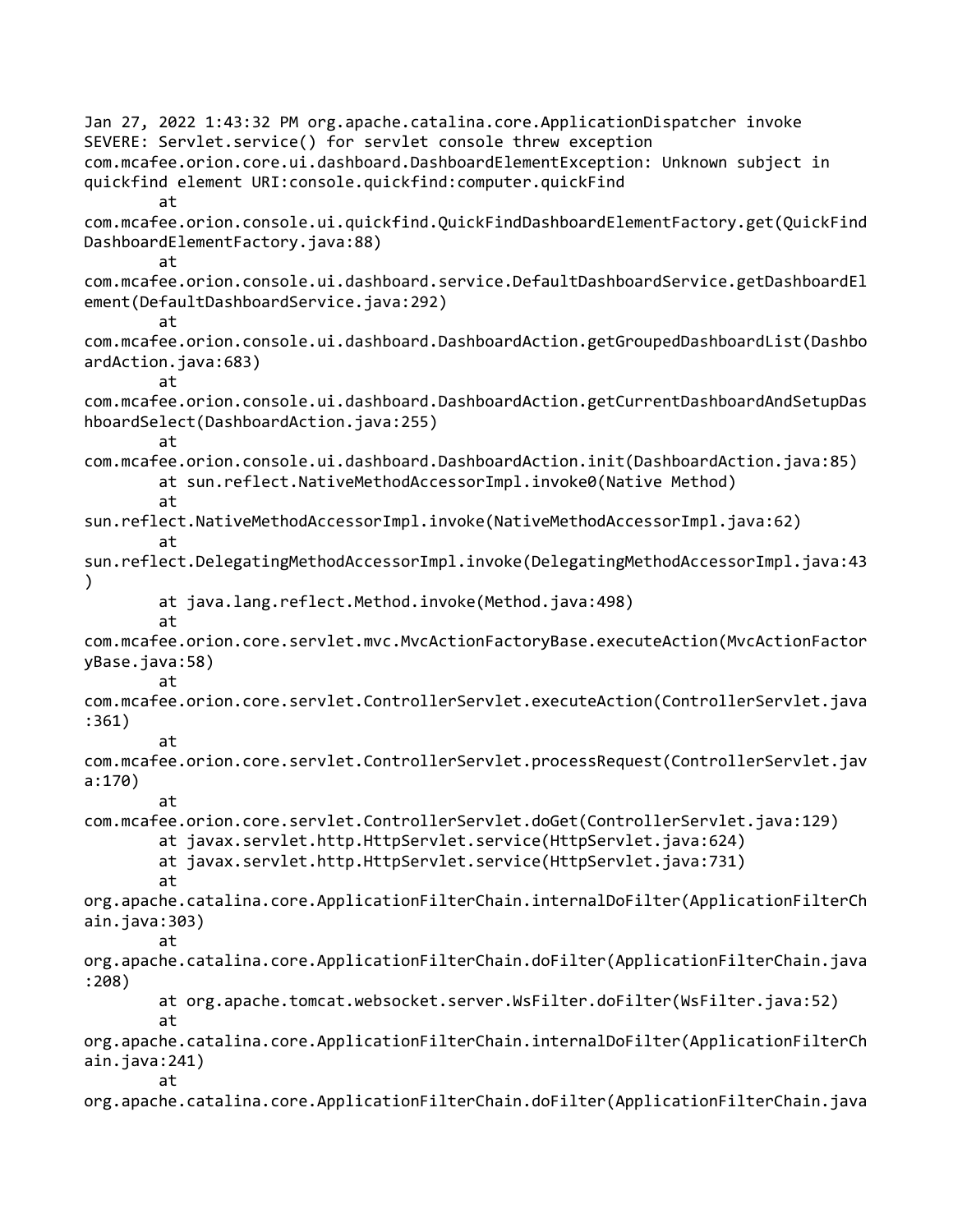:208) at org.apache.catalina.core.ApplicationDispatcher.invoke(ApplicationDispatcher.java:743 ) at org.apache.catalina.core.ApplicationDispatcher.processRequest(ApplicationDispatcher. java:485) at org.apache.catalina.core.ApplicationDispatcher.doForward(ApplicationDispatcher.java: 410) at org.apache.catalina.core.ApplicationDispatcher.forward(ApplicationDispatcher.java:33 7) at com.mcafee.orion.core.servlet.Forward.respond(Forward.java:143) at com.mcafee.orion.core.servlet.ControllerServlet.processRequest(ControllerServlet.jav a:171) at com.mcafee.orion.core.servlet.ControllerServlet.doGet(ControllerServlet.java:129) at javax.servlet.http.HttpServlet.service(HttpServlet.java:624) at javax.servlet.http.HttpServlet.service(HttpServlet.java:731) at org.apache.catalina.core.ApplicationFilterChain.internalDoFilter(ApplicationFilterCh ain.java:303) at org.apache.catalina.core.ApplicationFilterChain.doFilter(ApplicationFilterChain.java :208) at org.apache.tomcat.websocket.server.WsFilter.doFilter(WsFilter.java:52) at org.apache.catalina.core.ApplicationFilterChain.internalDoFilter(ApplicationFilterCh ain.java:241) at org.apache.catalina.core.ApplicationFilterChain.doFilter(ApplicationFilterChain.java :208) at org.apache.catalina.filters.ExpiresFilter.doFilter(ExpiresFilter.java:1203) at org.apache.catalina.core.ApplicationFilterChain.internalDoFilter(ApplicationFilterCh ain.java:241) at org.apache.catalina.core.ApplicationFilterChain.doFilter(ApplicationFilterChain.java :208) at com.mcafee.orion.core.server.MdcFilter.doFilter(MdcFilter.java:31) at org.apache.catalina.core.ApplicationFilterChain.internalDoFilter(ApplicationFilterCh ain.java:241) at org.apache.catalina.core.ApplicationFilterChain.doFilter(ApplicationFilterChain.java :208) at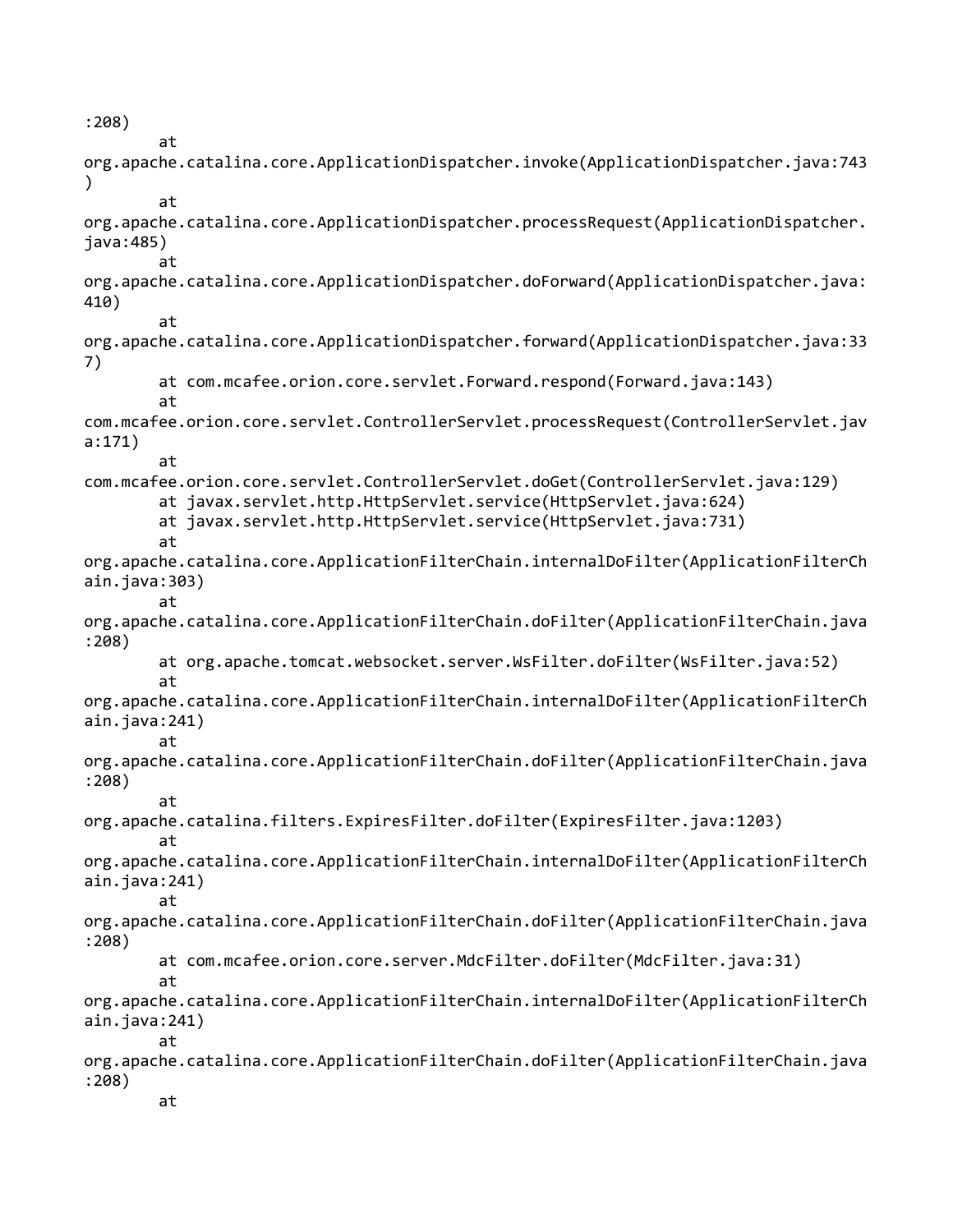com.mcafee.orion.core.server.DisableUrlSessionFilter.doFilter(DisableUrlSessionFilte r.java:58) at org.apache.catalina.core.ApplicationFilterChain.internalDoFilter(ApplicationFilterCh ain.java:241) at org.apache.catalina.core.ApplicationFilterChain.doFilter(ApplicationFilterChain.java :208) at org.apache.catalina.core.StandardWrapperValve.invoke(StandardWrapperValve.java:219) at org.apache.catalina.core.StandardContextValve.invoke(StandardContextValve.java:110) at org.apache.catalina.authenticator.AuthenticatorBase.invoke(AuthenticatorBase.java:60 3) at org.apache.catalina.core.StandardHostValve.invoke(StandardHostValve.java:169) at org.apache.catalina.valves.ErrorReportValve.invoke(ErrorReportValve.java:104) at org.apache.catalina.valves.AccessLogValve.invoke(AccessLogValve.java:1025) at com.mcafee.orion.core.server.mfsvalve.ValveContext.invokeNextInChain(ValveContext.ja va:27) at com.mcafee.orion.core.server.AccessControlValveHook.invoke(AccessControlValveHook.ja va:81) at com.mcafee.orion.core.server.mfsvalve.ValveContext.invokeNextInChain(ValveContext.ja va:25) at com.mcafee.orion.core.server.LoginValidationValveHook.invoke(LoginValidationValveHoo k.java:89) at com.mcafee.orion.core.server.mfsvalve.ValveContext.invokeNextInChain(ValveContext.ja va:25) at com.mcafee.orion.core.server.mfsvalve.MfsValve.invoke(MfsValve.java:39) at com.mcafee.orion.core.server.AjaxValve.invoke(AjaxValve.java:84) at com.mcafee.orion.core.server.OrionUserSetupValve.invoke(OrionUserSetupValve.java:41) at org.apache.catalina.authenticator.SingleSignOn.invoke(SingleSignOn.java:321) at com.mcafee.orion.core.server.OrionSingleSignOn.invoke(OrionSingleSignOn.java:203) at com.mcafee.orion.core.server.ClientCertValve.invoke(ClientCertValve.java:60) at com.mcafee.orion.core.server.ExternalAuthenticationStrategyExtPointValve.invoke(Exte rnalAuthenticationStrategyExtPointValve.java:140) at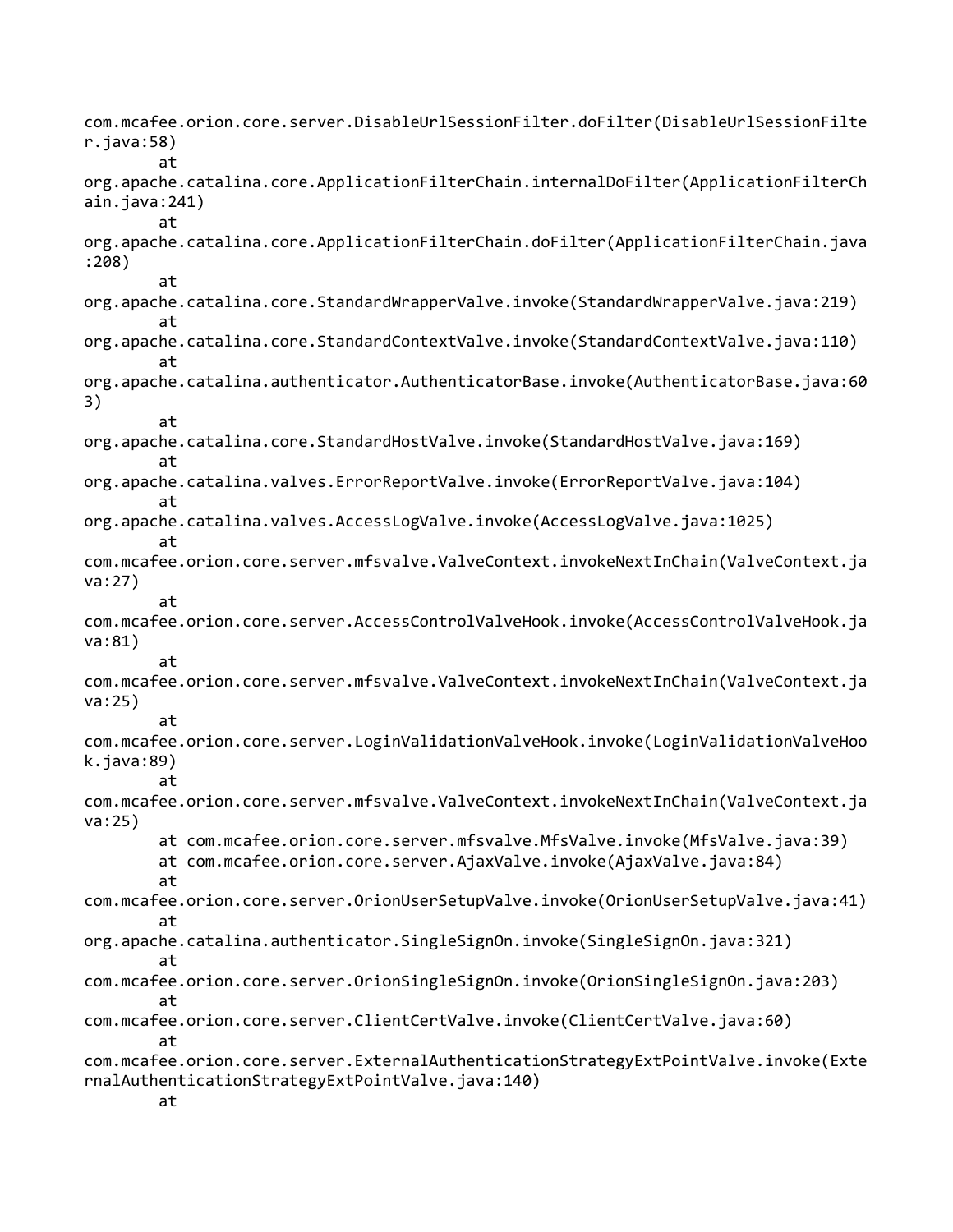com.mcafee.orion.core.server.ParameterEncodingValve.invoke(ParameterEncodingValve.ja va:34) at com.mcafee.orion.core.server.ThreadLocalInfoCleanupValve.invoke(ThreadLocalInfoClean upValve.java:25) at org.apache.catalina.core.StandardEngineValve.invoke(StandardEngineValve.java:116) at org.apache.catalina.connector.CoyoteAdapter.service(CoyoteAdapter.java:445) at org.apache.coyote.http11.AbstractHttp11Processor.process(AbstractHttp11Processor.jav a:1136) at org.apache.coyote.AbstractProtocol\$AbstractConnectionHandler.process(AbstractProtoco l.java:637) at org.apache.tomcat.util.net.NioEndpoint\$SocketProcessor.doRun(NioEndpoint.java:1775) at org.apache.tomcat.util.net.NioEndpoint\$SocketProcessor.run(NioEndpoint.java:1734) at java.util.concurrent.ThreadPoolExecutor.runWorker(ThreadPoolExecutor.java:1149) at java.util.concurrent.ThreadPoolExecutor\$Worker.run(ThreadPoolExecutor.java:624) at org.apache.tomcat.util.threads.TaskThread\$WrappingRunnable.run(TaskThread.java:61) at java.lang.Thread.run(Thread.java:748) Jan 27, 2022 1:43:32 PM org.apache.catalina.core.StandardWrapperValve invoke SEVERE: Servlet.service() for servlet [core] in context with path [/core] threw exception [com.mcafee.orion.console.ui.dashboard.service.DashboardServiceRuntimeException: Unknown subject in quickfind element URI:console.quickfind:computer.quickFind] with root cause com.mcafee.orion.core.ui.dashboard.DashboardElementException: Unknown subject in quickfind element URI:console.quickfind:computer.quickFind at com.mcafee.orion.console.ui.quickfind.QuickFindDashboardElementFactory.get(QuickFind DashboardElementFactory.java:88) at com.mcafee.orion.console.ui.dashboard.service.DefaultDashboardService.getDashboardEl ement(DefaultDashboardService.java:292) at com.mcafee.orion.console.ui.dashboard.DashboardAction.getGroupedDashboardList(Dashbo ardAction.java:683) at com.mcafee.orion.console.ui.dashboard.DashboardAction.getCurrentDashboardAndSetupDas hboardSelect(DashboardAction.java:255) at com.mcafee.orion.console.ui.dashboard.DashboardAction.init(DashboardAction.java:85) at sun.reflect.NativeMethodAccessorImpl.invoke0(Native Method)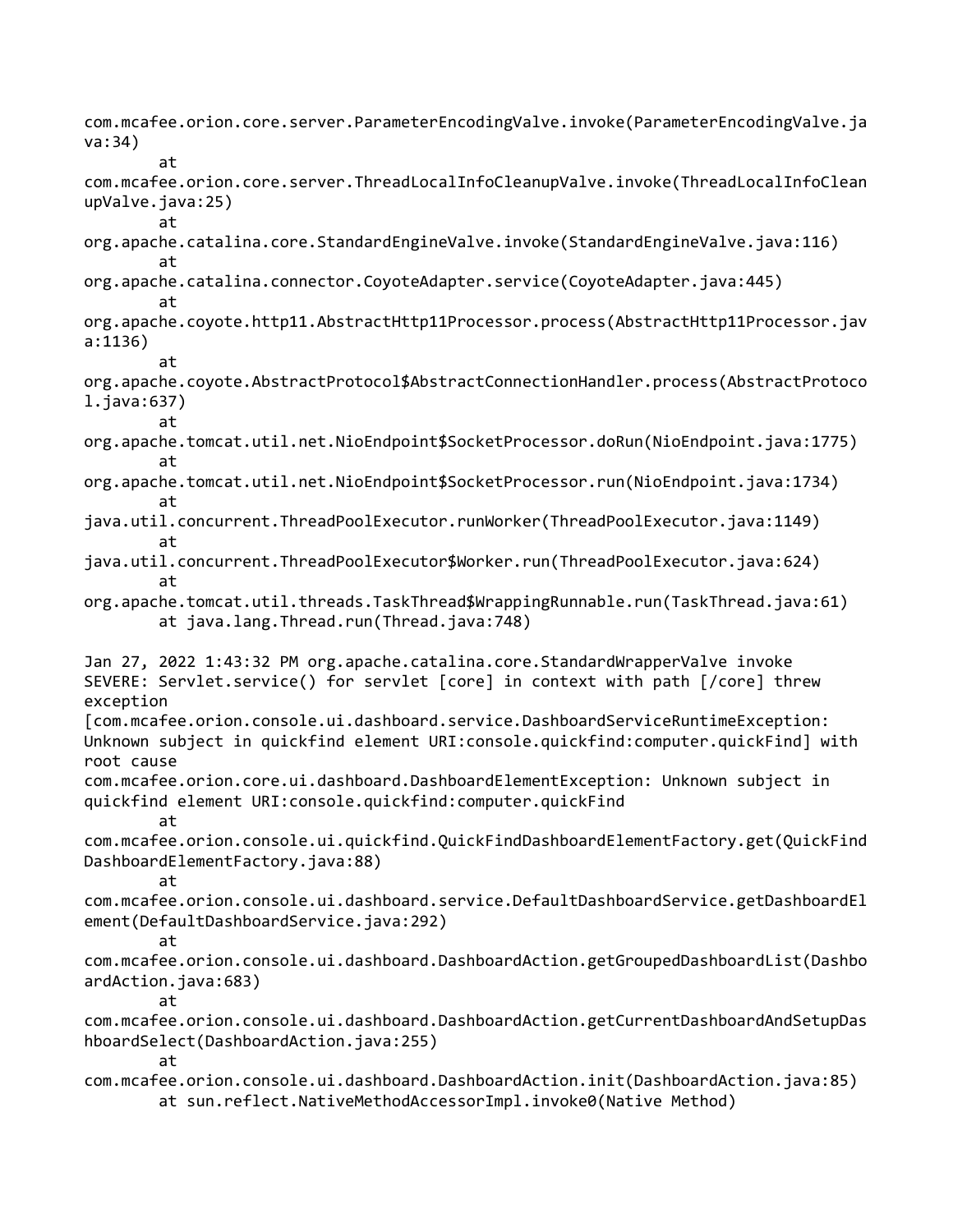at sun.reflect.NativeMethodAccessorImpl.invoke(NativeMethodAccessorImpl.java:62) at sun.reflect.DelegatingMethodAccessorImpl.invoke(DelegatingMethodAccessorImpl.java:43 ) at java.lang.reflect.Method.invoke(Method.java:498) at com.mcafee.orion.core.servlet.mvc.MvcActionFactoryBase.executeAction(MvcActionFactor yBase.java:58) at com.mcafee.orion.core.servlet.ControllerServlet.executeAction(ControllerServlet.java :361) at com.mcafee.orion.core.servlet.ControllerServlet.processRequest(ControllerServlet.jav a:170) at com.mcafee.orion.core.servlet.ControllerServlet.doGet(ControllerServlet.java:129) at javax.servlet.http.HttpServlet.service(HttpServlet.java:624) at javax.servlet.http.HttpServlet.service(HttpServlet.java:731) at org.apache.catalina.core.ApplicationFilterChain.internalDoFilter(ApplicationFilterCh ain.java:303) at org.apache.catalina.core.ApplicationFilterChain.doFilter(ApplicationFilterChain.java :208) at org.apache.tomcat.websocket.server.WsFilter.doFilter(WsFilter.java:52) at org.apache.catalina.core.ApplicationFilterChain.internalDoFilter(ApplicationFilterCh ain.java:241) at org.apache.catalina.core.ApplicationFilterChain.doFilter(ApplicationFilterChain.java :208) at org.apache.catalina.core.ApplicationDispatcher.invoke(ApplicationDispatcher.java:743 ) at org.apache.catalina.core.ApplicationDispatcher.processRequest(ApplicationDispatcher. java:485) at org.apache.catalina.core.ApplicationDispatcher.doForward(ApplicationDispatcher.java: 410) at org.apache.catalina.core.ApplicationDispatcher.forward(ApplicationDispatcher.java:33 7) at com.mcafee.orion.core.servlet.Forward.respond(Forward.java:143) at com.mcafee.orion.core.servlet.ControllerServlet.processRequest(ControllerServlet.jav a:171) at com.mcafee.orion.core.servlet.ControllerServlet.doGet(ControllerServlet.java:129)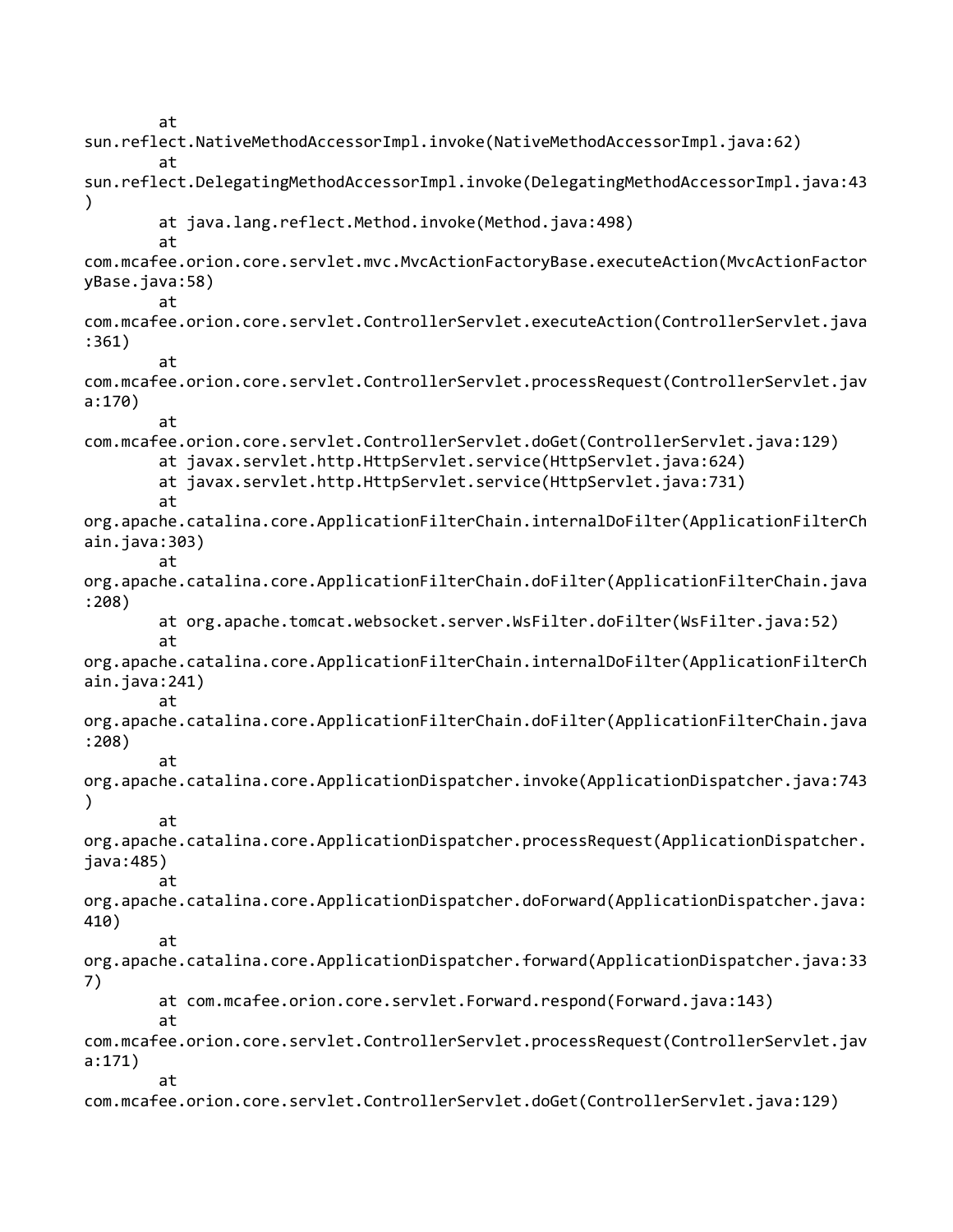at javax.servlet.http.HttpServlet.service(HttpServlet.java:624) at javax.servlet.http.HttpServlet.service(HttpServlet.java:731) at org.apache.catalina.core.ApplicationFilterChain.internalDoFilter(ApplicationFilterCh ain.java:303) at org.apache.catalina.core.ApplicationFilterChain.doFilter(ApplicationFilterChain.java :208) at org.apache.tomcat.websocket.server.WsFilter.doFilter(WsFilter.java:52) at org.apache.catalina.core.ApplicationFilterChain.internalDoFilter(ApplicationFilterCh ain.java:241) at org.apache.catalina.core.ApplicationFilterChain.doFilter(ApplicationFilterChain.java :208) at org.apache.catalina.filters.ExpiresFilter.doFilter(ExpiresFilter.java:1203) at org.apache.catalina.core.ApplicationFilterChain.internalDoFilter(ApplicationFilterCh ain.java:241) at org.apache.catalina.core.ApplicationFilterChain.doFilter(ApplicationFilterChain.java :208) at com.mcafee.orion.core.server.MdcFilter.doFilter(MdcFilter.java:31) at org.apache.catalina.core.ApplicationFilterChain.internalDoFilter(ApplicationFilterCh ain.java:241) at org.apache.catalina.core.ApplicationFilterChain.doFilter(ApplicationFilterChain.java :208) at com.mcafee.orion.core.server.DisableUrlSessionFilter.doFilter(DisableUrlSessionFilte r.java:58) at org.apache.catalina.core.ApplicationFilterChain.internalDoFilter(ApplicationFilterCh ain.java:241) at org.apache.catalina.core.ApplicationFilterChain.doFilter(ApplicationFilterChain.java :208) at org.apache.catalina.core.StandardWrapperValve.invoke(StandardWrapperValve.java:219) at org.apache.catalina.core.StandardContextValve.invoke(StandardContextValve.java:110) at org.apache.catalina.authenticator.AuthenticatorBase.invoke(AuthenticatorBase.java:60 3) at org.apache.catalina.core.StandardHostValve.invoke(StandardHostValve.java:169) at org.apache.catalina.valves.ErrorReportValve.invoke(ErrorReportValve.java:104)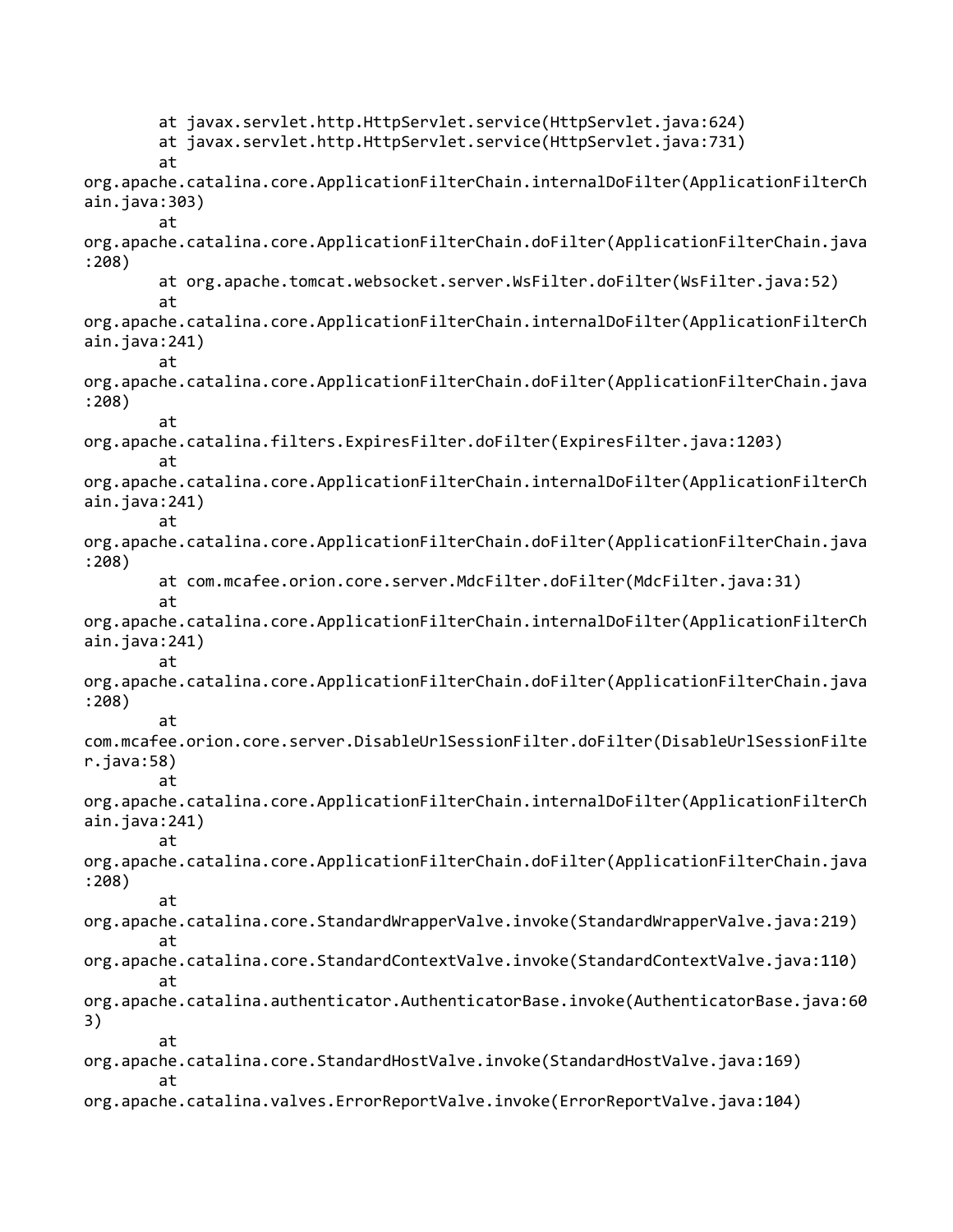at org.apache.catalina.valves.AccessLogValve.invoke(AccessLogValve.java:1025) at com.mcafee.orion.core.server.mfsvalve.ValveContext.invokeNextInChain(ValveContext.ja va:27) at com.mcafee.orion.core.server.AccessControlValveHook.invoke(AccessControlValveHook.ja va:81) at com.mcafee.orion.core.server.mfsvalve.ValveContext.invokeNextInChain(ValveContext.ja va:25) at com.mcafee.orion.core.server.LoginValidationValveHook.invoke(LoginValidationValveHoo k.java:89) at com.mcafee.orion.core.server.mfsvalve.ValveContext.invokeNextInChain(ValveContext.ja va:25) at com.mcafee.orion.core.server.mfsvalve.MfsValve.invoke(MfsValve.java:39) at com.mcafee.orion.core.server.AjaxValve.invoke(AjaxValve.java:84) at com.mcafee.orion.core.server.OrionUserSetupValve.invoke(OrionUserSetupValve.java:41) at org.apache.catalina.authenticator.SingleSignOn.invoke(SingleSignOn.java:321) at com.mcafee.orion.core.server.OrionSingleSignOn.invoke(OrionSingleSignOn.java:203) at com.mcafee.orion.core.server.ClientCertValve.invoke(ClientCertValve.java:60) at com.mcafee.orion.core.server.ExternalAuthenticationStrategyExtPointValve.invoke(Exte rnalAuthenticationStrategyExtPointValve.java:140) at com.mcafee.orion.core.server.ParameterEncodingValve.invoke(ParameterEncodingValve.ja va:34) at com.mcafee.orion.core.server.ThreadLocalInfoCleanupValve.invoke(ThreadLocalInfoClean upValve.java:25) at org.apache.catalina.core.StandardEngineValve.invoke(StandardEngineValve.java:116) at org.apache.catalina.connector.CoyoteAdapter.service(CoyoteAdapter.java:445) at org.apache.coyote.http11.AbstractHttp11Processor.process(AbstractHttp11Processor.jav a:1136) at org.apache.coyote.AbstractProtocol\$AbstractConnectionHandler.process(AbstractProtoco l.java:637) at org.apache.tomcat.util.net.NioEndpoint\$SocketProcessor.doRun(NioEndpoint.java:1775) at org.apache.tomcat.util.net.NioEndpoint\$SocketProcessor.run(NioEndpoint.java:1734)